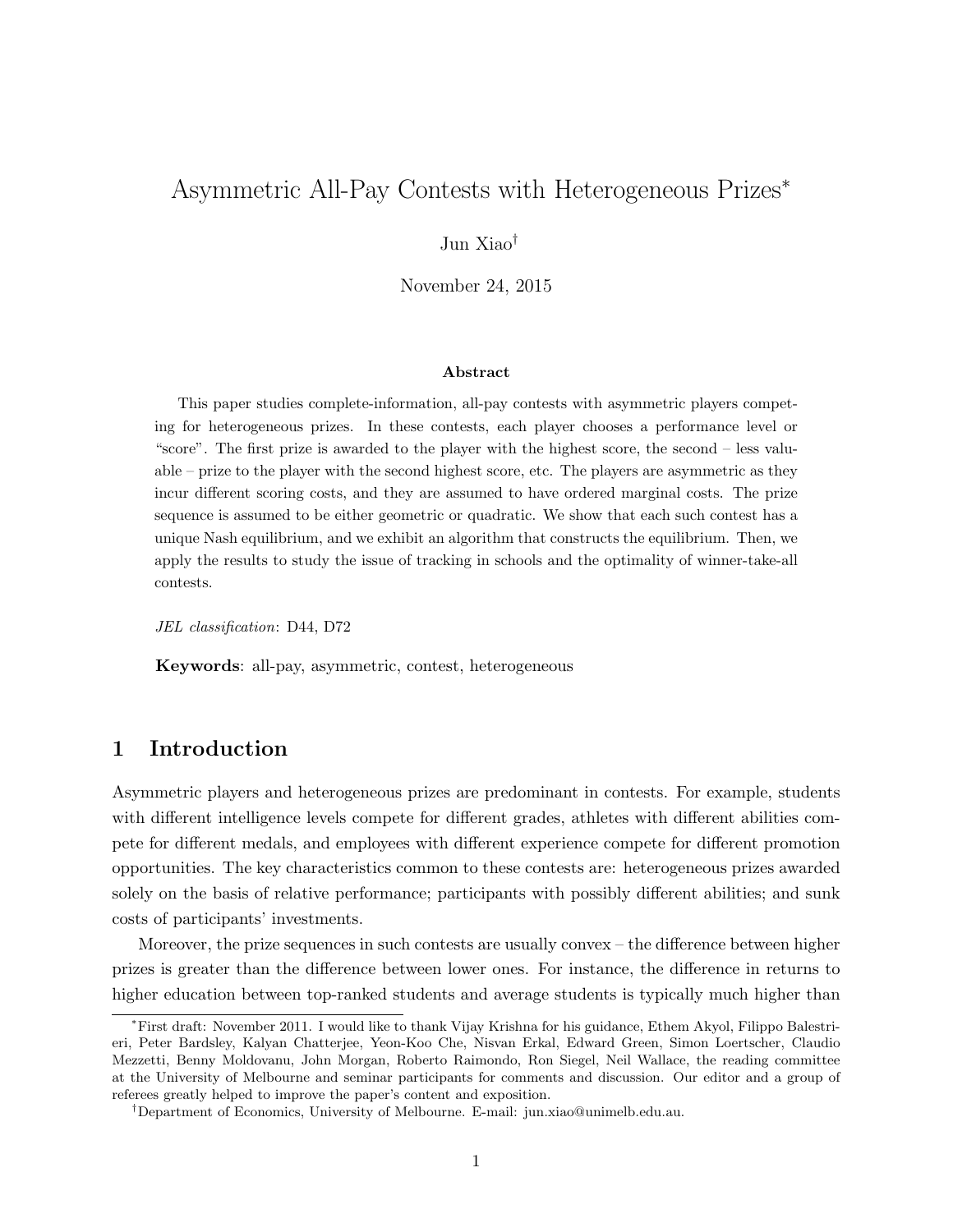the difference between the average students and low-ranked students. Convex prize structures are also common in sports. The winner of the 2013 US Open tennis tournament was awarded a prize of \$2.6 million. The runner-up won \$1.3 million whereas those in the joint third position – the losing semi-finalists – won \$650 thousand each. The prize for a particular rank was roughly twice the prize for the next rank.<sup>[1](#page-1-0)</sup>

This paper presents a contest model with the combination of asymmetric players and convex prize sequences. Specifically, we study complete-information all-pay contests in which participants with different abilities compete for heterogeneous prizes. The different abilities are represented by different costs of performance, and the marginal costs are ordered (a stronger participant's marginal cost is higher than that of a weaker participant at any performance level). The prize sequence is either *geometric* (the ratio of successive prizes is a constant, like at the US Open tennis tournament) or quadratic (the second-order differences are a positive constant). Each player chooses a costly performance level or "score". The player with the highest performance receives the highest prize, the player with the second-highest performance receives the second highest prize, and so on (the prizes may be allocated randomly in the case of a tie). A player's payoff is his winnings (if any) minus his cost of performance. The cost is incurred regardless of whether the player wins a prize or not.

Our main result is that such contests have a unique Nash equilibrium. Moreover, we provide an algorithm to construct the equilibrium. Both the uniqueness and construction rely on the algorithm. A key feature of the algorithm is that a weaker player's equilibrium payoff can be determined by examining his best response to the strategies in a smaller contest in which only players stronger than him participate. This feature, formally stated in Proposition [5,](#page-10-0) allows us to start with a set of stronger players and determine the equilibrium payoff of the next strongest player, and therefore derive his strategy. Then, we can move on to determine the equilibrium payoff of another, still weaker player.

These results allow us to tackle several challenges. If two or more participants have the same cost functions, there may be multiple equilibria. Moreover, prize allocation and total expected performance may differ across equilibria (see Example [2](#page-20-0) below). In many applications, it is the planner's objective to maximize the total expected performance, so multiple equilibria make it challenging to compare different contest formats. In contrast, our result shows a unique equilibrium if no two participants have the same cost function. Therefore, the uniqueness of equilibrium is a generic property. As a result, if the multiplicity occurs, we can select a unique equilibrium as the limit of a sequence of unique equilibria in contests with slightly perturbed costs.

The algorithm that explicitly constructs the equilibrium allows us to study two applications. First, suppose a school wants to assign a group of students to different classrooms in order to maximize their total performance. Should the school separate the students according to their abilities – a practice known as "tracking" – so that high ability students are grouped together,

<span id="page-1-0"></span><sup>1</sup>Similarly, at the 2014 US Open golf tournament, the winner received \$1.62 million, the two players tied for runner-up received \$789 thousand each – the average of the prizes for positions 2 and 3, the five players tied for third-place received \$326 thousand each – the average of the prizes for positions 4 to 8.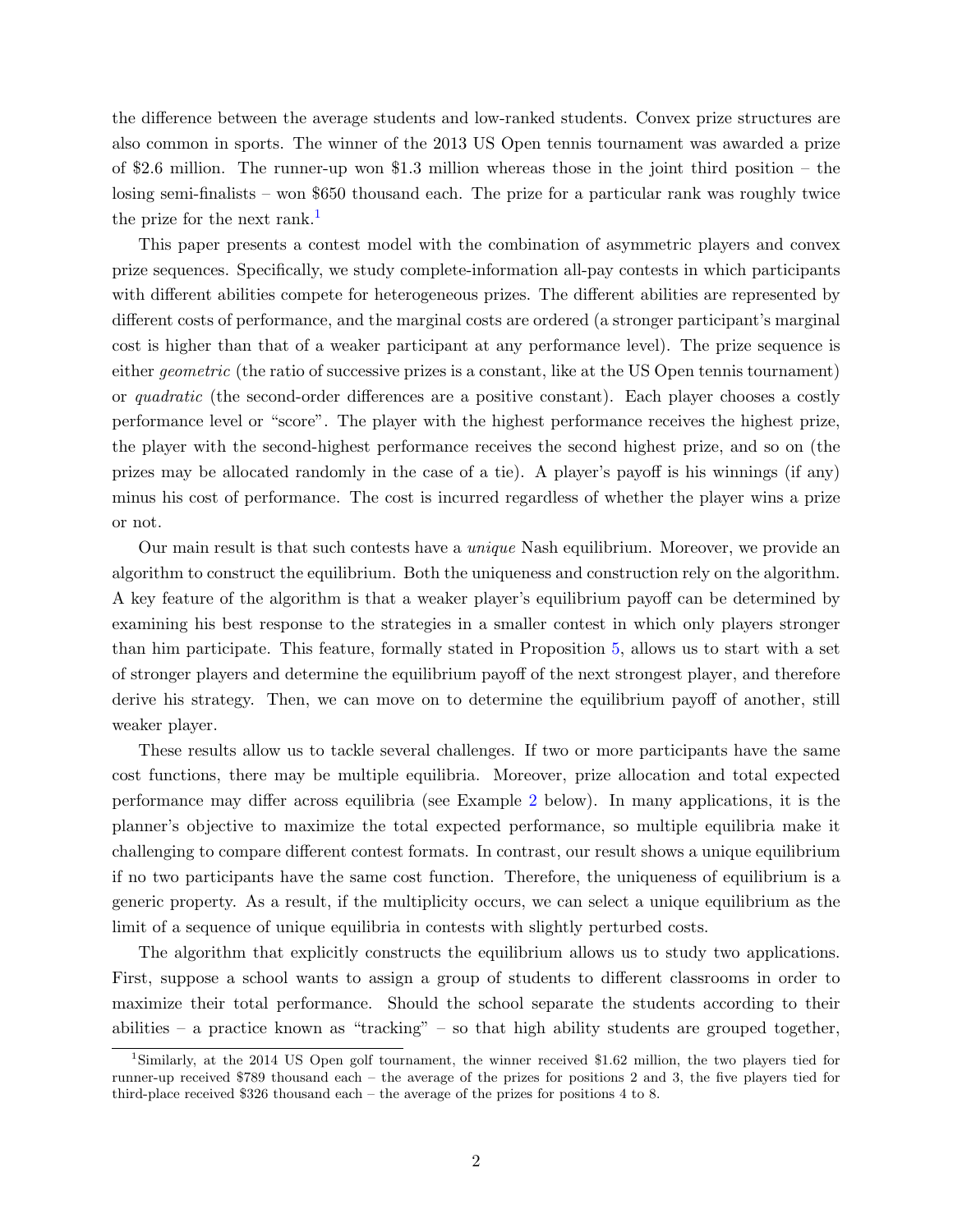<span id="page-2-3"></span>or should the school have mixed classrooms in which students of different abilities are grouped together? Tracking seems to have several advantages. It makes the high ability students compete against each other, so it encourages them to work harder. Moreover, if grouped together, students of moderate ability may also work harder since the absence of high ability competitors increases their chances of obtaining a higher relative rank. Our analysis shows, somewhat surprisingly, that mixing results in higher total expected performance if and only if the prize sequence is convex enough. Therefore, from a purely incentive viewpoint, *mixing could be superior to tracking*.

Second, consider a situation in which the planner of a contest has a fixed total amount as prize money and wants to maximize the total performance. Is a winner-take-all prize structure optimal, or should the total amount be split into two or more prizes? [Barut and Kovenock](#page-26-0) [\(1998\)](#page-26-0) show that, with complete information and symmetric participants, full surplus extraction can be obtained with many prize structures including the winner-take-all structure.<sup>[2](#page-2-0)</sup> In a different setting with incomplete information, [Moldovanu and Sela](#page-27-0) [\(2001\)](#page-27-0) show that, if participants are ex ante symmetric and their costs are linear, a winner-take-all prize structure is indeed optimal.<sup>[3](#page-2-1)</sup> In contrast, we show below that, if the participants are asymmetric, the optimality of the winnertake-all structure may be eliminated. In particular, we characterize a situation in which geometric or quadratic prize sequences with multiple prizes can result in higher total expected performance than the winner-take-all structure.

Literature There is a substantial literature on all-pay contests and, closely related, all-pay auctions. Since a comprehensive survey of the whole field can be found in the book of [Konrad](#page-27-1) [\(2009\)](#page-27-1), in what follows, we discuss only the work that is directly related to this paper.

Complete-information all-pay auctions can be shown to be isomorphic to all-pay contests. $4$ Among these auctions, the case with a single prize are analyzed by [Baye et al.](#page-26-1) [\(1996\)](#page-26-1). The case of multiple prizes with symmetric players is studied by [Barut and Kovenock](#page-26-0) [\(1998\)](#page-26-0). Both papers provide conditions for a unique equilibrium and demonstrate the possibility of multiple – a continuum of – equilibria.

The various studies of all-pay contests with multiple prizes differ in two dimensions: the prize sequence  $v^1 \ge v^2 \ge ... \ge v^m$ , and the players' cost functions  $C_i(s)$ . [Clark and Riis](#page-26-2) [\(1998\)](#page-26-2) study contests in which prizes are homogeneous while players are asymmetric and have linear (constant marginal) costs. They show that such contests have a unique equilibrium. Assuming homogeneous prizes, [Siegel](#page-27-2) [\(2010\)](#page-27-2) also establishes equilibrium uniqueness, and he allows very general, possibly nonlinear, cost functions. [Bulow and Levin](#page-26-3) [\(2006\)](#page-26-3) consider heterogeneous prizes. In their paper, the prize sequence is assumed to be arithmetic, that is, the differences in successive prizes are a

<span id="page-2-0"></span> $2$ See Theorem 3 of [Barut and Kovenock](#page-26-0) [\(1998\)](#page-26-0).

<span id="page-2-2"></span><span id="page-2-1"></span><sup>&</sup>lt;sup>3</sup>It should be noted that their model is of incomplete information whereas our model is of complete information.

<sup>&</sup>lt;sup>4</sup>In an all-pay auction, the players are only characterized by their valuations; in an all-pay contest with one prize, the players are only characterized by their costs of scores. The isomorphism means that, given an equilibrium in one model, we can construct one and only one equilibrium in the other.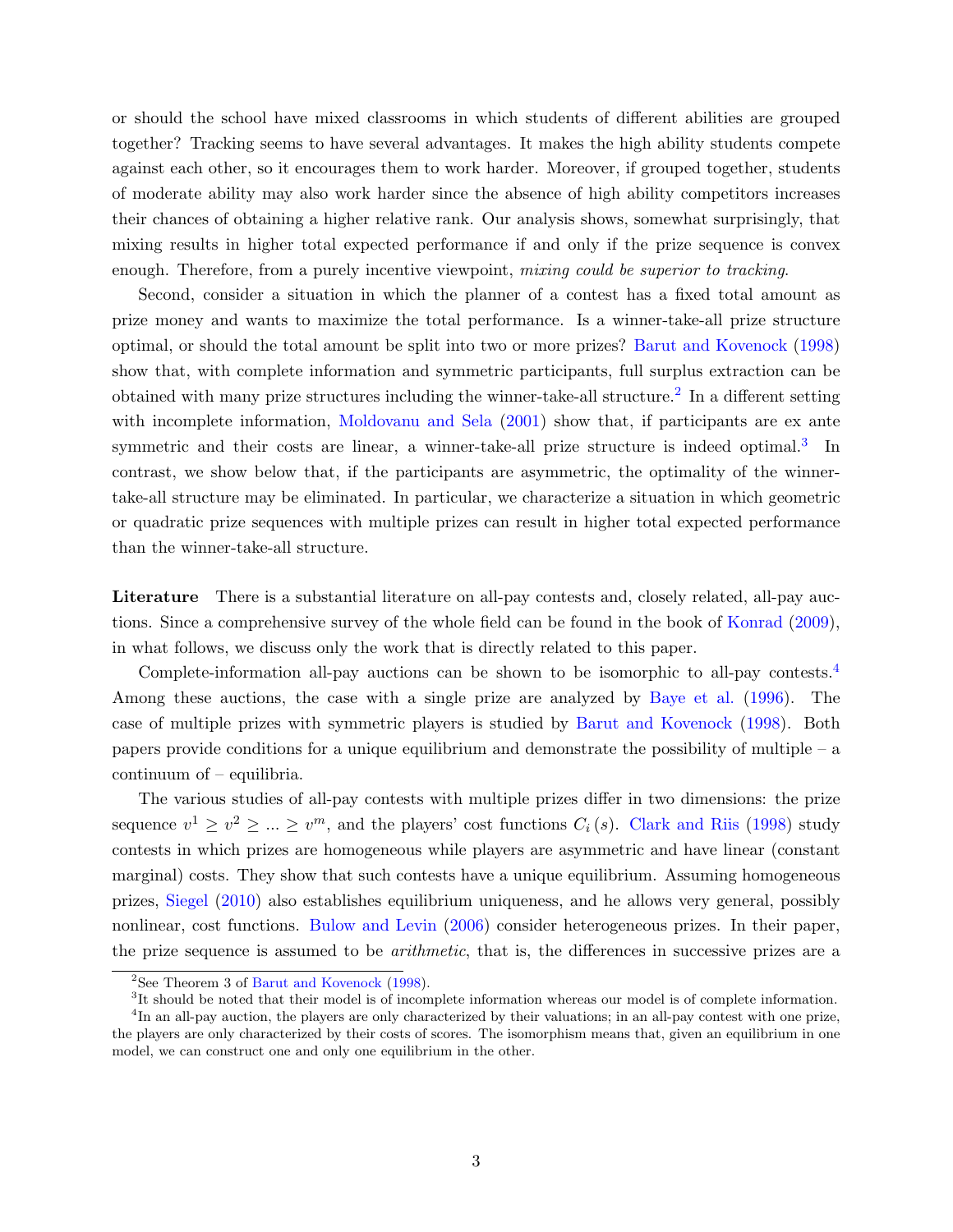<span id="page-3-3"></span><span id="page-3-1"></span>

|                                 | PRIZE SEQUENCE                                               | <b>COSTS</b>                 |
|---------------------------------|--------------------------------------------------------------|------------------------------|
| Baye et al. (1996)              | Single prize                                                 | Different linear             |
| Barut and Kovenock (1998)       | Arbitrary                                                    | Symmetric linear             |
| Clark and Riis (1998)           | Homogeneous<br>$v^{k} = v^{k+1}$                             | Different linear             |
| Bulow and Levin (2006)          | Arithmetic<br>$v^{k} - v^{k+1} = \beta$                      | Different linear             |
| Siegel $(2010)$                 | Homogeneous<br>$n^k = n^{k+1}$                               | Arbitrary                    |
| González-Díaz and Siegel (2013) | Arithmetic<br>$v^k-v^{k+1}=\beta$                            | Nonlinear<br>$\gamma_i C(s)$ |
| This paper                      | Quadratic<br>$(v^k - v^{k+1}) - (v^{k+1} - v^{k+2}) = \beta$ | Different ordered nonlinear  |
| This paper                      | Geometric<br>$v^k = \alpha v^{k+1}$                          | Different ordered nonlinear  |

Table 1: All-Pay Contest Models

constant; the costs are assumed to be linear and may differ across players.<sup>[5](#page-3-0)</sup> Again, they obtain a unique equilibrium. González-Díaz and Siegel [\(2013\)](#page-27-3) extend the work of [Bulow and Levin](#page-26-3) [\(2006\)](#page-26-3) by allowing a particular form of nonlinear costs. However, none of the papers consider convex prize sequences – the distinguishing feature of this paper. Olszewski and Siegel's [\(2013\)](#page-27-4) study on large contests is also relevant. They characterize the limit equilibrium if the number of participants becomes large in various contests including the ones in this paper. Table [1](#page-3-1) provides an "at-a-glance" comparison of the various models along the two dimensions.

Our analysis relies on an algorithm that constructs the equilibrium. Similar approaches have been used in the literature (e.g. [Bulow and Levin](#page-26-3) [2006](#page-26-3) and [Siegel](#page-27-2) [2010,](#page-27-2) [2014\)](#page-27-5). However, the equilibrium in this paper cannot be constructed by the existing methods. This is a result of two equilibrium properties. First, the mixed strategies in the equilibrium may have gaps in their supports. In contrast, the equilibrium strategies always have interval supports in the contests studied by [Bulow and Levin](#page-26-3) [\(2006\)](#page-26-3), so their algorithm does not apply here. Second, the highest score in a mixed strategy's support may vary across players in the equilibrium. In contrast, the highest scores are the same in the contests with homogeneous prizes, which are studied as an application by [Siegel](#page-27-2) [\(2010\)](#page-27-2). Because of this difference, we cannot obtain equilibrium payoffs as [Siegel](#page-27-2) [\(2009\)](#page-27-6) does.<sup>[6](#page-3-2)</sup> Since the algorithm of Siegel [\(2010\)](#page-27-2) starts with equilibrium payoffs, it does not apply to our setting either.

The remainder of the paper is organized as follows. Section [2](#page-4-0) introduces the general model and main results. Section [3](#page-5-0) discusses the unique equilibrium and its construction for linear costs. Section [4](#page-19-0) then extends the analysis to nonlinear costs. Section [5](#page-22-0) applies our results to study two

<span id="page-3-0"></span><sup>&</sup>lt;sup>5</sup>Figure [2](#page-7-0) demonstrates that, if the prize sequence is not arithmetic, there can be a gap in the support of a player's equilibrium mixed strategy, so their algorithm does not apply. Hence, the assumption of multiplicative form of match surplus is important for their analysis.

<span id="page-3-2"></span> ${}^{6}$ Because the prizes are heterogeneous, players' *reach* [\(Siegel](#page-27-6) [2009\)](#page-27-6) is not defined in the context of this paper, so his characterization of equilibrium payoffs does not apply here.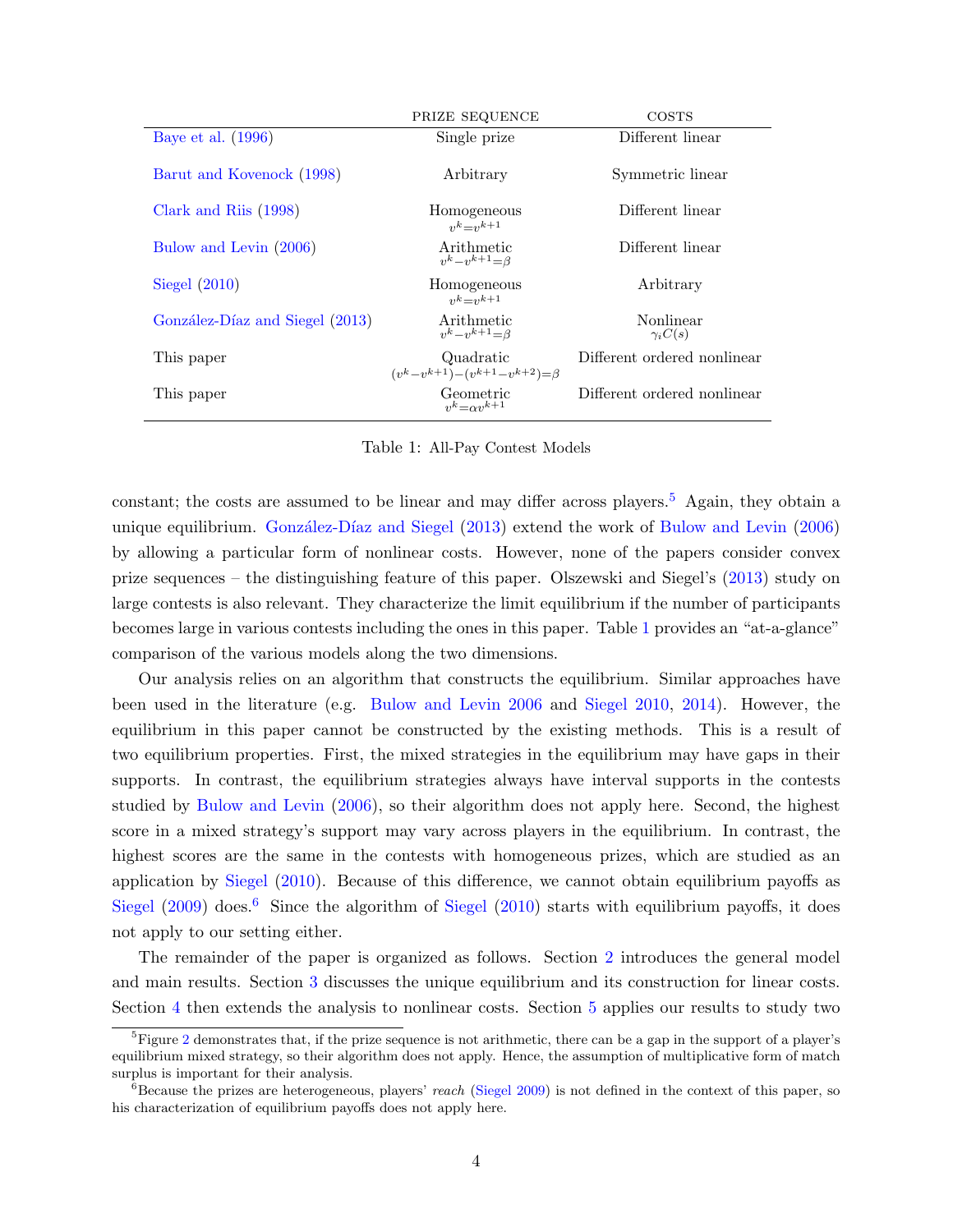<span id="page-4-4"></span>applications, and Section [6](#page-25-0) concludes.

# <span id="page-4-0"></span>2 Model

Consider a complete-information, all-pay contest with  $n \geq 2$  players. Because we already understand the equilibrium if  $n = 2$ , we focus on the case with  $n \geq 3$ .<sup>[7](#page-4-1)</sup> Let  $\mathcal{N} = \{1, 2, ..., n\}$  be the set of players. There are *n* monetary prizes in amounts  $v^1 > v^2 > ... > v^m > v^{m+1} = ... = v^n = 0$  to be awarded, and m of them are positive, where  $m \leq n$ . Let  $\{v^k\}_{k=1}^n$  denote the prize sequence. The players choose their scores  $s_i \geq 0$  simultaneously and independently. The player with the highest score wins the highest prize,  $v^1$ ; the player with the second-highest score wins the second highest prize,  $v^2$ ; and so on. In the case of a tie, prizes are awarded in a way, perhaps randomly, such that no tying player always loses.<sup>[8](#page-4-2)</sup> The cost of score s for player i is  $C_i(s)$ , where function  $C_i$  is increasing, differentiable and satisfies  $C_i(0) = 0$ . Player i's payoff is  $v^k - C_i(s_i)$  if he chooses score  $s_i$  and wins the kth prize. All players are risk-neutral.

**Assumption A1:** The players have ordered marginal costs. That is,  $0 < C_1'(s) < ... < C_n'(s)$  for all  $s \geq 0$ .

Thus, the players are strictly ordered according to "ability". In particular, player 1 is the strongest in the sense that his marginal cost is the lowest, player 2 is the second strongest, etc. If  $i < j$ , We will say that player i is *stronger* than player j and equivalently that player j is weaker than player i. Note that both linear and nonlinear costs could have ordered marginal costs.

**Assumption A2:**  $\{v^k\}_{k=1}^n$  is a geometric prize sequence (GPS) or a quadratic prize sequence (QPS). In a GPS, we have  $m = n$  (so  $v^n > 0$ ) and  $v^k = \alpha v^{k+1}$  for  $k < n$  where  $\alpha > 1$  is a constant; in a QPS, we have  $(v^k - v^{k+1}) - (v^{k+1} - v^{k+2}) = \beta$  for  $k = 1, ..., m-1$  where  $\beta \geq 0$  is a constant.

Under Assumption A2,  $\{v^k\}_{k=1}^n$  is a weakly decreasing sequence with  $v^1$  being the highest and  $v<sup>n</sup>$  the lowest. In a GPS, the number of prizes equals the number of players, so the sequence is characterized by two parameters,  $v^n$  and  $\alpha$ . If we normalize  $v^n = 1$ , then  $v^k = \alpha^{n-k}$ . A QPS is characterized by three parameters,  $m, v<sup>m</sup>$  and  $\beta$ . By varying the parameters, we can change the number of positive prizes, the slope and convexity of the sequence. If we normalize the lowest positive prize  $v^m = 1$  in a QPS, we have  $v^k = (m - k + 1)[(m - k)\beta + 2]/2$  for  $k = 1, ..., m + 1$ .

A profile of strategies constitutes a Nash equilibrium if each player's (mixed) strategy assigns a probability of one to the set of his best responses against the strategies of other players. Our main result is:

<span id="page-4-3"></span>Theorem 1 Every all-pay contest with a geometric or quadratic prize sequence and ordered marginal costs has a unique Nash equilibrium.

<span id="page-4-2"></span><span id="page-4-1"></span> $^7$ For instance, [Siegel](#page-27-2) [\(2010\)](#page-27-2) provides equilibrium charaterization for the case of two players with asymmetric costs.

<sup>&</sup>lt;sup>8</sup>In many tournaments (for example, in golf), ties are resolved by a sharing of the prizes. As an example, if players i and i' tie with the second-highest score, then each receives  $(v^2 + v^3)/2$ . Our formulation allows this kind of sharing.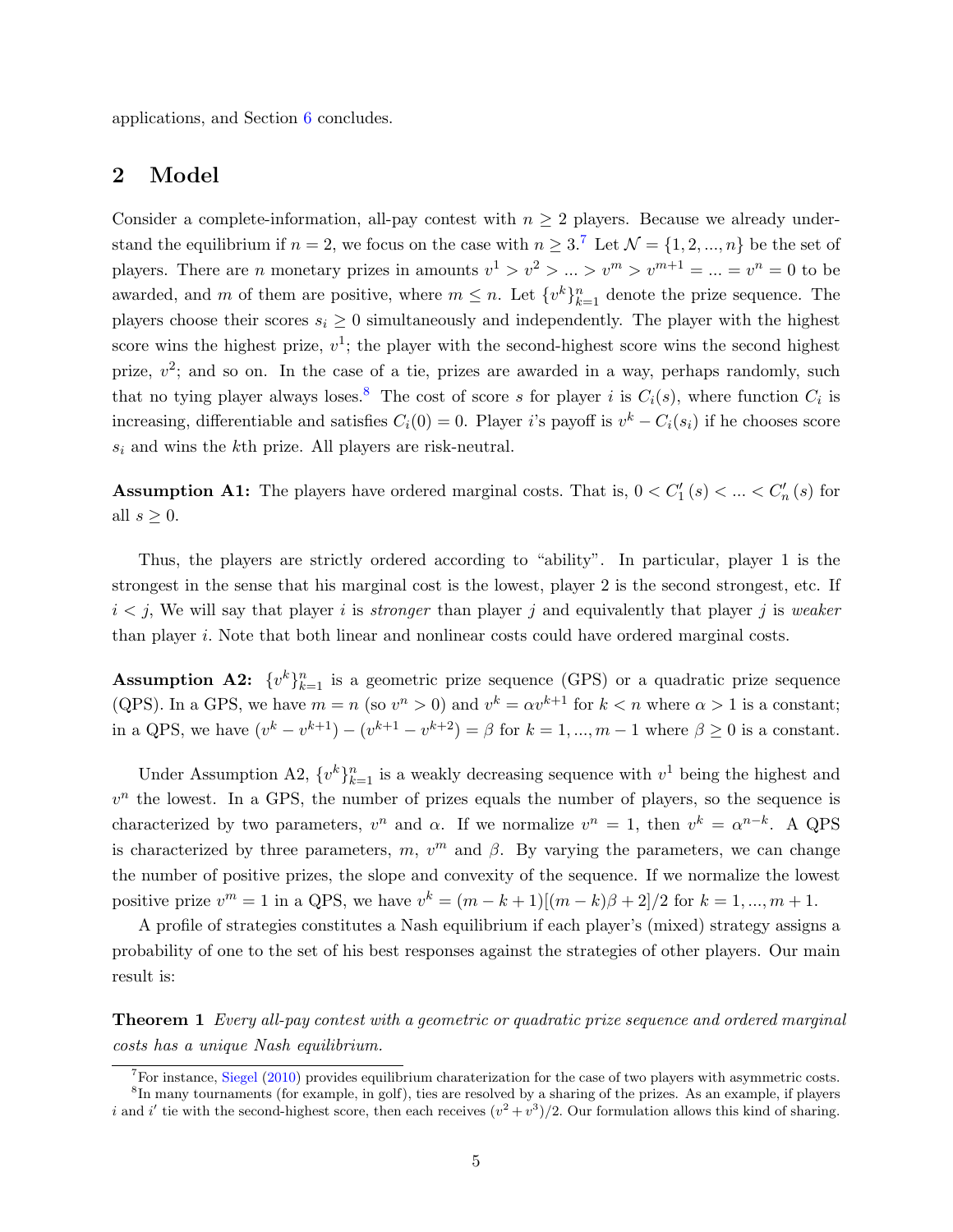<span id="page-5-4"></span>The theorem's proof for the case of linear costs is in Section [3,](#page-5-0) and it is extended to nonlinear costs in Appendix [D.](#page-41-0) For clarity of exposition, the proofs of most propositions are not included in the main text, and can be found in the appendix of the corresponding section.

We can use Theorem [1](#page-4-3) to tackle challenges caused by multiple equilibria. If some players have the same cost function, there could be multiple equilibria. This could result in challenges for the applications in Section [4](#page-19-0) because prize allocation or total expected score could be different across the equilibria. Example [2](#page-20-0) demonstrates such equilibria and illustrates how we can apply the theorem to select a unique equilibrium. Corollary [1](#page-21-0) discusses the selection for the general case.

# <span id="page-5-0"></span>3 Linear Costs

Because the analysis for linear costs is simpler, we first consider linear costs in this section, and extend the results to nonlinear costs in Section [4.](#page-19-0) Denote the players' marginal costs as  $0 < c_1 <$  $c_2 < \ldots < c_n$ . We first provide a sequence of equilibrium properties in Section [3.1,](#page-5-1) then introduce an algorithm and discuss its properties in Section [3.2.](#page-11-0) In Section [3.3,](#page-17-0) we combine the equilibrium properties and algorithm properties to show that the equilibrium is unique and is constructed by the algorithm.

#### <span id="page-5-1"></span>3.1 Equilibrium Properties

We begin with the observation that a contest with GPS or QPS has at least one equilibrium. [Siegel](#page-27-6) [\(2009\)](#page-27-6) establishes the existence of equilibrium if the prizes are homogeneous, and his proof is readily adapted to include the kinds of prize sequences considered here. In the interests of space, we omit the minor details.<sup>[9](#page-5-2)</sup>

The following properties of an all-pay contest are either well-known or easily derivable from known results in the literature.<sup>[10](#page-5-3)</sup> In any equilibrium:

- (Participation) Every player  $i > m + 1$  assigns probability one to score 0.
- (No Atom) No player assigns positive probability to a particular positive score.
- (No Aggregate Gaps) Each score between 0 and the maximum score is contained in the common support of at least two players' mixed strategies.

Since the second property excludes pure strategy equilibria, a Nash equilibrium (henceforth, equilibrium) consists of a set of cumulative distribution functions  $\{G_i^*\}_{i=1}^n$ , where  $G_i^*$  represents i's mixed strategy. Throughout the paper, we use  $G_i^*$  to represent the cumulative distribution function and  $G_i^*(s)$  to represent the probability of player *i*'s score being no higher than *s*.

<span id="page-5-2"></span><sup>&</sup>lt;sup>9</sup>If we replace "the probability of winning" by "probability of winning one prize", the proofs for the Tie Lemma and Zero Lemma of [Siegel](#page-27-6) [\(2009\)](#page-27-6) apply here. If we replace i's reach by  $v^1/c_i$ , the proof of Corollary 1 of Siegel (2009) also applies here.

<span id="page-5-3"></span> $10$ The first property is proved in [A](#page-27-7)ppendix A by Lemma [2.](#page-28-0) The proofs of the second and third properties are similar to the argument of [Bulow and Levin](#page-26-3)  $(2006)$ , and are omitted.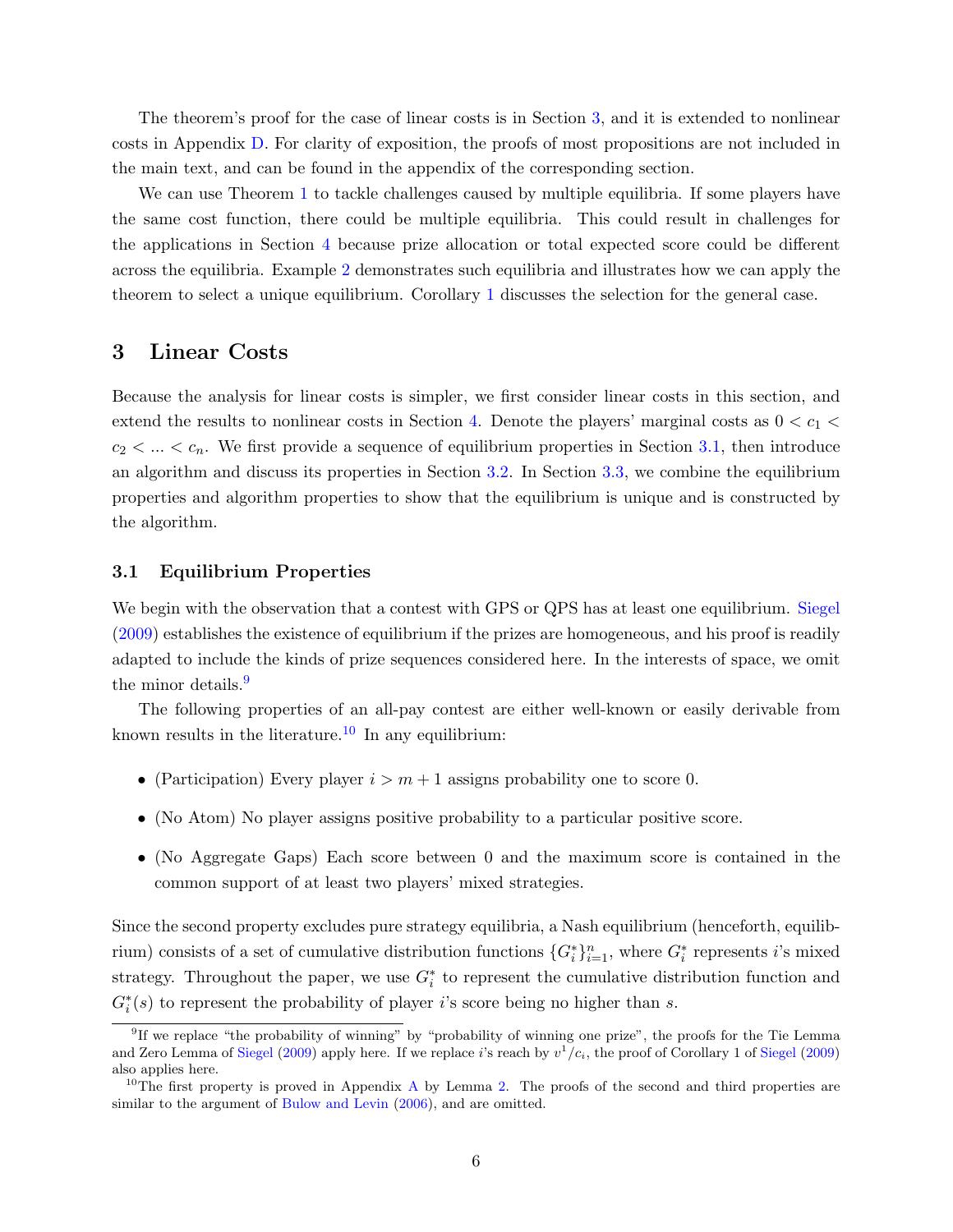We need to introduce some definitions before discussing other equilibrium properties. The support of a mixed strategy is the smallest closed set whose complement has probability zero. Let  $s_i^*$  and  $\bar{s}_i^*$  be the minimum and maximum scores in the support of equilibrium strategy  $G_i^*$ . Given an equilibrium, define  $\mathcal{P}^*(s) = \{i \mid s_i^* \leq s \leq \bar{s}_i^*\}$  and define  $\mathcal{A}^*(s)$  as the set of players with increasing  $G_i^*$  over interval  $[s, s + \varepsilon)$  or  $(s - \varepsilon, s]$  for some  $\varepsilon > 0$ . Therefore,  $\mathcal{A}^*(s) \subseteq \mathcal{P}^*(s)$ . We refer to  $\mathcal{A}^*(s)$  as the set of *active* players at s, and  $\mathcal{P}^*(s)$  as the set of *participating* players at s. If there is a gap containing s in the support of  $G_i^*$ , then  $i \in \mathcal{P}^*(s)$  but  $i \notin \mathcal{A}^*(s)$ . Assumptions A1 and A2 are important for the participation property above and for the three equilibrium properties below.

<span id="page-6-0"></span>**Proposition 1 (Nested Gaps)** Given any equilibrium, suppose  $i, j \in \mathcal{P}^*(s)$  and  $i < j$ . Then,  $i \in \mathcal{A}^*(s)$  if  $j \in \mathcal{A}^*(s)$ .

Suppose players  $i, i + 1 \in \mathcal{P}^*(s)$  and suppose  $G_i^*$  has a gap  $(s', s'')$  in its support. Then, Proposition [1](#page-6-0) implies that the support of  $G^*_{i+1}$  has a gap that contains  $(s', s'')$ . That is, the gap of a stronger player is nested in a gap of a weaker player. Figure [1](#page-6-1) schematically illustrates the supports of equilibrium strategies in a contest with 7 positive prizes and 9 players. As we can see in the figure, the gaps are nested. One of the challenges to construct an equilibrium is to find the gaps in the supports of mixed strategies. Because the gaps are nested, we only need to search gaps of a stronger player within the gaps of a weaker player. Therefore, Proposition [1](#page-6-1) simplifies the search of gaps.

<span id="page-6-1"></span>

Figure 1: Nested Gaps

Proposition [2](#page-6-2) below implies that the equilibrium strategies are ordered, and Proposition [3](#page-6-3) implies that their derivatives are also ordered. As a result, for  $i < j$ ,  $G_i^*(s)$  decreases faster than  $G_j^*(s)$  as s decreases.

<span id="page-6-2"></span>**Proposition 2 (Stochastic Dominance)** If  $i < j$ , then  $G_i^*(s) \leq G_j^*(s)$  for  $s \geq 0$ . That is, the stronger player has higher scores than a weaker one in the sense of first order stochastic dominance.

<span id="page-6-3"></span>**Proposition 3 (Ordered Densities)** Suppose no player's equilibrium strategy has s on the boundary of its support. Then,  $G_i^*$  is differentiable at s for any i, and  $G_i^{*\prime}(s) \geq G_j^{*\prime}(s)$  if  $i < j$ .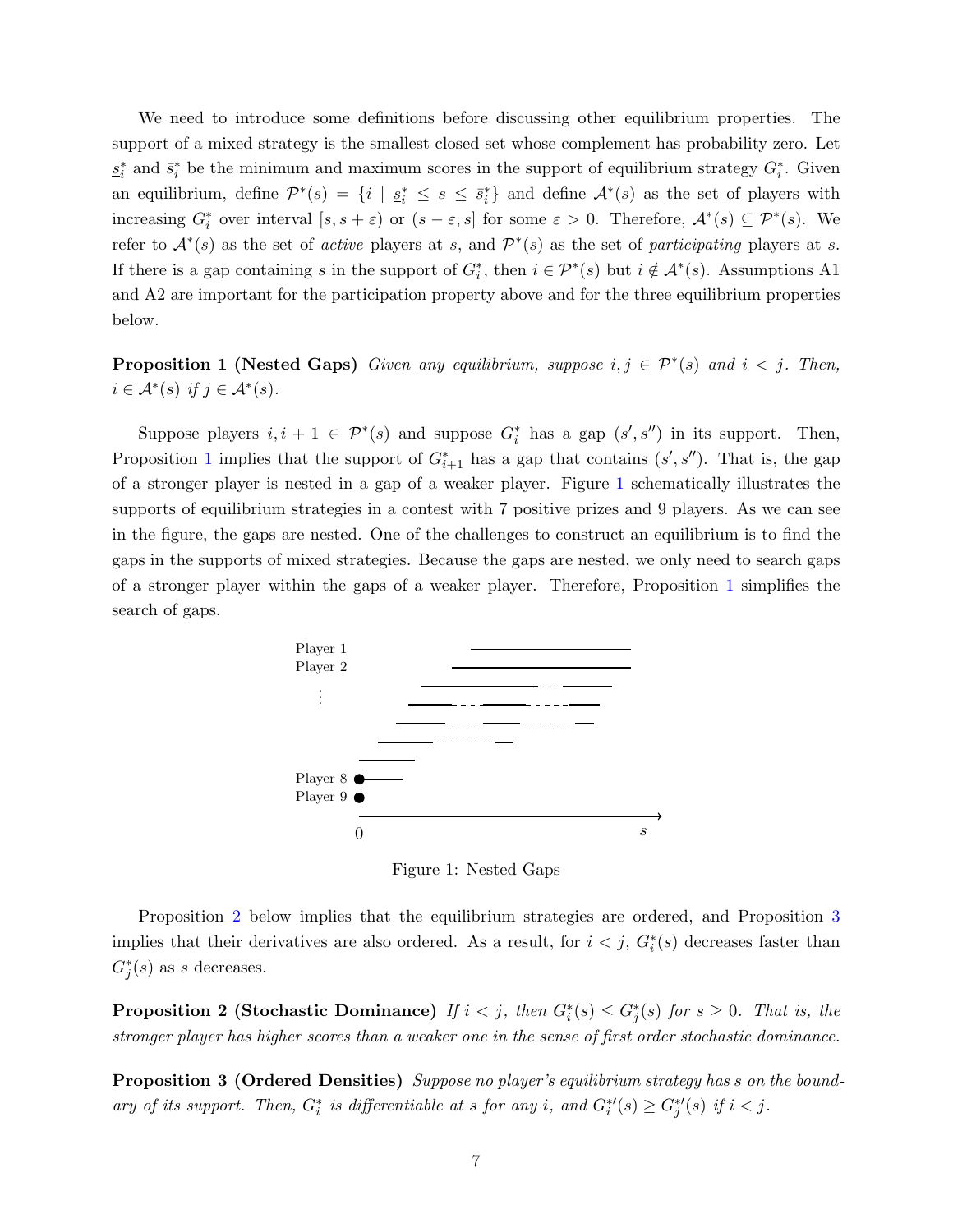The example below illustrates the properties in Propositions [2](#page-6-2) and [3.](#page-6-3)

<span id="page-7-1"></span>Example 1 Consider a contest with three players. The prize sequence is quadratic and has two positive prizes worth  $v^1 = 4$  and  $v^2 = 1$  respectively. The marginal costs are  $c_1 = 4$  for player 1,  $c_2 = 6$  for player 2, and  $c_3 = 7$  for player 3. The equilibrium payoffs are  $u_1^* = 1.72$  for player 1,  $u_2^* = 0.58$  $u_2^* = 0.58$  $u_2^* = 0.58$  for player 2 and  $u_3^* = 0$  for player 3. Figure 2 plots the equilibrium strategies. The construction of the strategies is discussed in Section [3.2.](#page-11-0)

<span id="page-7-0"></span>



Figure 3: Pseudo Strategies

As we can see in Figure [2,](#page-7-0) there is a gap  $(0.05, 0.34)$  in the support of  $G_3^*$ . Why does player 3 not mix over scores in the gap? This is because the other players are competing so aggressively that his payoff at any score in the gap is negative. In addition, notice that  $G_2^*$  $G_2^*$  $G_2^*$  in Figure 2 is not differentiable at the score 0.05 or 0.34, which is on the boundary of the support of  $G_3^*$ . This is why Proposition [3](#page-6-3) excludes the boundary scores. Propositions [2](#page-6-2) and [3](#page-6-3) also simplify the equilibrium construction. In particular, an implication of Proposition [2](#page-6-2) is that the upper boundaries and lower boundaries of the supports are ranked in any equilibrium. That is,  $s_i^* \leq s_j^*$  and  $\bar{s}_i^* \leq \bar{s}_j^*$  if  $i < j$ . As a result, when searching for the upper boundaries, we can start from high scores and move towards lower ones. Then, we can find the upper boundaries from the strongest player to the weakest player. Proposition [3](#page-6-3) establishes the piecewise differentiability of the mixed strategies, so we can characterize the strategies as a local solution to an ordinary differential equation system.

In order to discuss the remaining equilibrium properties, we need to introduce the concept of pseudo strategies. In addition to the current section, pseudo strategies are also repeatedly used in the algorithm to construct the equilibrium in Section [3.2.](#page-11-0) We first define pseudo strategies in the context of Example [1,](#page-7-1) then present the definition for the general case.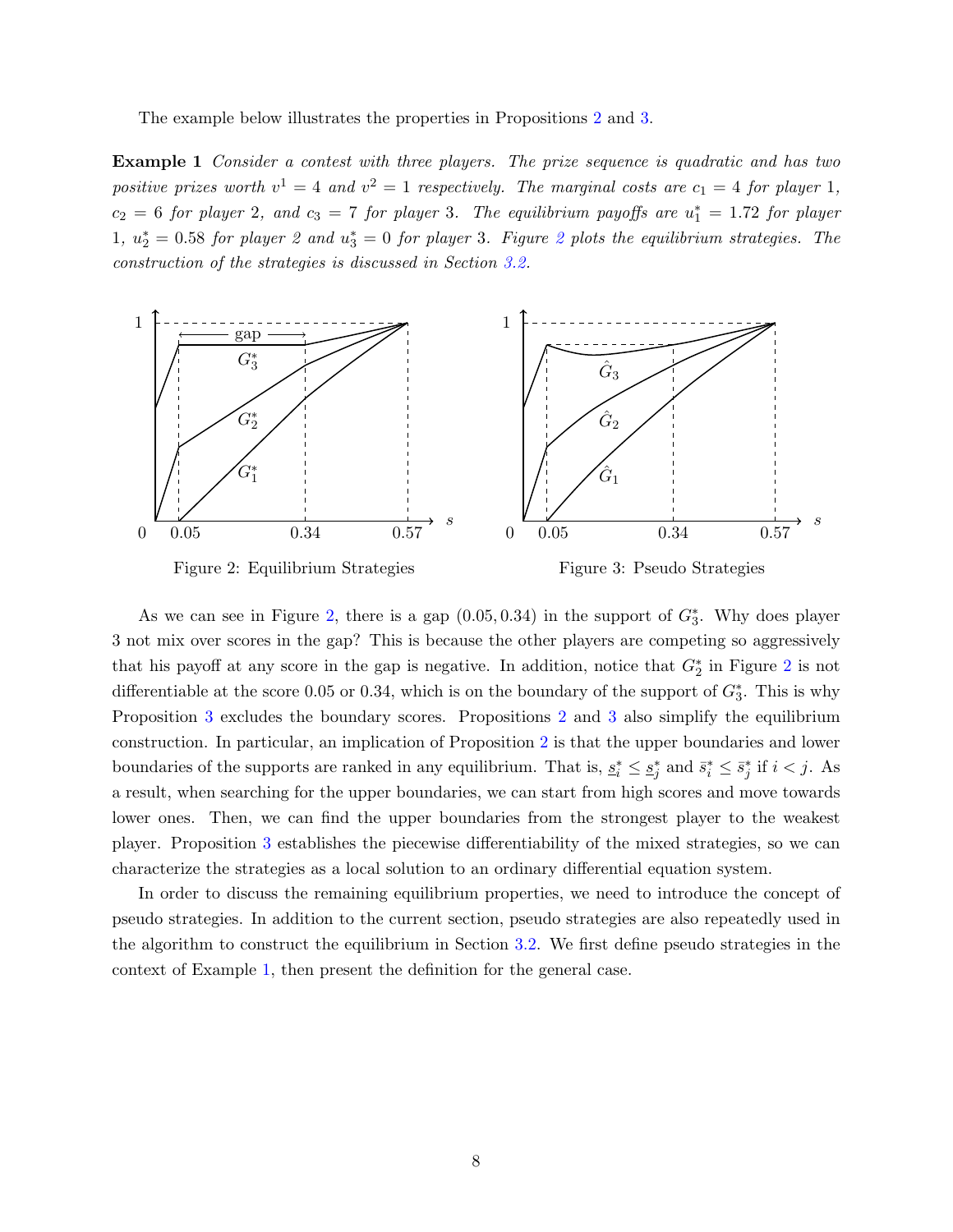**Example [1](#page-7-1) (continued)** Consider the contest in Example [1.](#page-7-1) Recall that Figure [2](#page-7-0) illustrates an equilibrium with mixed strategies  $G_1^*, G_2^*$  and  $G_3^*$ . For  $s \in [0.34, 0.57]$ , we must have

<span id="page-8-0"></span>
$$
G_2^*(s)G_3^*(s)v^1 + [G_2^*(s)(1 - G_3^*(s)) + (1 - G_2^*(s))G_3^*(s)]v^2 - c_1s = u_1^*
$$
\n(1)

$$
G_1^*(s)G_3^*(s)v^1 + [G_1^*(s)(1 - G_3^*(s)) + (1 - G_1^*(s))G_3^*(s)]v^2 - c_2s = u_2^*
$$
\n(2)

$$
G_1^*(s)G_2^*(s)v^1 + [G_1^*(s)(1 - G_2^*(s)) + (1 - G_1^*(s))G_2^*(s)]v^2 - c_3s = u_3^*
$$
\n(3)

The first equation means that the mixed strategies  $G_2^*$  and  $G_3^*$  of players 2 and 3 make player 1 indifferent among different scores. The other two equations are analogous.

However, if  $s \in (0.05, 0.34)$ , there is a gap in the support of  $G_3^*$  that contains s, so the solution to equations  $(1)$  to  $(3)$  is different from the equilibrium strategies. In order to distinguish from the equilibrium strategies, we call the solution  $\hat{G}_1(s), \hat{G}_2(s), \hat{G}_3(s)$  to the equations as pseudo strategies. To complete the definition, let  $\hat{G}_2(s), \hat{G}_3(s)$  be the solution to

$$
\hat{G}_3(s)v^2 + (1 - \hat{G}_3(s))v^3 - c_2s = u_2^*
$$
  

$$
\hat{G}_2(s)v^2 + (1 - \hat{G}_2(s))v^3 - c_3s = u_3^*
$$

 $for s \in [0, 0.05], and let \hat{G}_1(s), \hat{G}_2(s), \hat{G}_3(s)$  be the solution to [\(1\)](#page-8-0) to [\(3\)](#page-8-0) for  $s \in [0.05, 0.57].$  The resulting functions  $\hat{G}_1, \hat{G}_2, \hat{G}_3$  are referred to as the "pseudo strategies yielding payoffs  $u_1^*, u_2^*$  and  $u_3^*$  $u_3^*$  $u_3^*$ ". Figure 3 plots the pseudo strategies. As we can see, a pseudo strategy may not be monotone, therefore may not be a mixed strategy. $\frac{11}{1}$  $\frac{11}{1}$  $\frac{11}{1}$ 

In the above example, we define the pseudo strategies given that players 2 and 3 are participating at scores in  $[0, 0.05]$  and all three players are participating at scores in  $[0.05, 0.57]$ . However, we generally do not know who are participating beforehand. Therefore, the general definition of pseudo strategies also needs to determine the participating players at each score. This is the key part of the definition. As above, once we know who are participating at a score, the values of pseudo strategies at the score are determined by the indifference conditions for the participating players.

Therefore, we need some notations to represent the indifference conditions for the general case. Define a function  $W_{\mathcal{P}}: [0,1]^{|\mathcal{P}|-1} \times [0,\infty)^{|\mathcal{P}|} \to [0,\infty)$  that takes the form

$$
W_{\mathcal{P}}(\mathbf{x}_{-j}, \mathbf{v}) = \sum_{k=1}^{|\mathcal{P}|} \left( v^{(k)} \sum_{P_{k-1} \in \mathcal{D}_{k-1}} \left( \prod_{i \in P_{k-1}} (1 - x_i) \prod_{i' \in (\mathcal{P} \setminus \{j\}) \setminus P_{k-1}} x_{i'} \right) \right)
$$

where  $j \in \mathcal{P}$ ,  $\mathbf{x}_{-j} = (x_i)_{i \in \mathcal{P} \setminus \{j\}} \in [0,1]^{|\mathcal{P}|-1}$ ,  $\mathbf{v} \in [0,\infty)^{|\mathcal{P}|}$ ,  $v^{(k)}$  is the kth highest element in  $\mathbf{v}$ , and  $\mathcal{D}_{k-1} = \{P_{k-1} \mid P_{k-1} \subseteq \mathcal{P}\backslash\{j\}$  and  $|P_{k-1}| = k-1\}$ . Consider a contest with a set of players P and prizes  $\mathbf{v} = (v^k)_{k \in \mathcal{P}}$ . Let  $\mathbf{G}_{-j} = (G_k)_{k \in \mathcal{P} \setminus \{j\}}$  be a profile of mixed strategies of the players other than j. Suppose these players choose the strategies  $\mathbf{G}_{-j}$  and suppose player j chooses score s. Then, player j's expected winnings is  $W_{\mathcal{P}}(\mathbf{G}_{-j}(s), \mathbf{v})$ . Therefore, the indifference condition for

<span id="page-8-1"></span> $11$ Throughout, by monotone, we mean non-decreasing.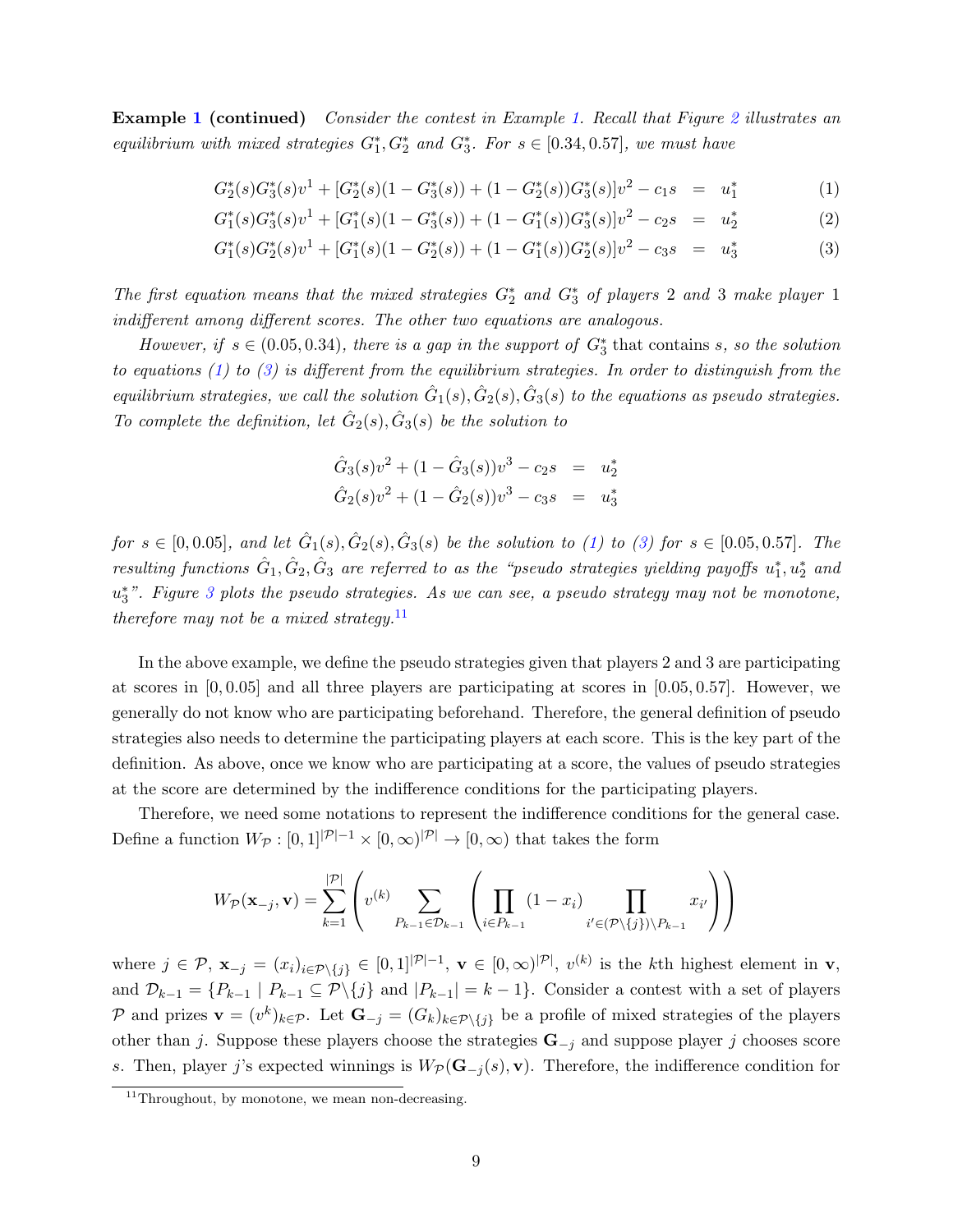player  $j \in \mathcal{P}$  is

<span id="page-9-0"></span>
$$
W_{\mathcal{P}}(\mathbf{G}_{-j}(s), \mathbf{v}) - C_j(s) = u_j^*
$$
\n(4)

In Example [1,](#page-7-1) we have  $\mathcal{P} = \{1,2,3\}$  and  $v^3 = 0$ . Then, equations [\(4\)](#page-9-0) for  $j \in \mathcal{P}$  are the same as equations [\(1\)](#page-8-0) to [\(3\)](#page-8-0). Since the domain of  $W_{\mathcal{P}}$  can be determined from the dimensions of its arguments  $\mathbf{G}_{-i}(s)$  and v, we omit the subscript P if there is no ambiguity.

Let us present the definition of pseudo strategies for the general case. Given an equilibrium, denote the equilibrium payoffs as  $u_1^*, u_2^*, ..., u_i^*$  for some  $i \leq m+1$ . We define *pseudo* strategies  $\hat{G}_1, ..., \hat{G}_i$  yielding the payoffs in four steps:

First, we define  $\hat{\mathcal{P}}(\underline{s}_i) = \{i-1,i\}$  at a score  $\underline{s}_i$ , which solves  $v^i - C_i$   $(\underline{s}_i) = u_i^*$ .<sup>[12](#page-9-1)</sup> The equation means that player *i* receives  $u_i^*$  if he wins prize  $v^i$  by choosing  $s_i$ . We define pseudo strategies of the players in  $\hat{\mathcal{P}}(\underline{s}_i)$  for  $s \geq \underline{s}_i$  until one of the pseudo strategies reaches 1. More precisely, consider equation system [\(4\)](#page-9-0) for  $\mathcal{P} = \{i-1, i\}$  and  $j \in \{i-1, i\}$ . Under Assumptions A1 and A2, there exists a score  $\bar{s}_i \geq \underline{s}_i$  such that the system has a unique solution  $(\hat{G}_{i-1}(s), \hat{G}_i(s))$  in  $[0,1]^2$  for  $s \in [\underline{s}_i, \bar{s}_i]$ , where  $\bar{s}_i$  satisfies  $\hat{G}_i(\bar{s}_i) = 1^{13}$  $\hat{G}_i(\bar{s}_i) = 1^{13}$  $\hat{G}_i(\bar{s}_i) = 1^{13}$  For  $k \notin \{i-1,i\}$ , let  $\hat{G}_k(s) = 0$  for  $s \in [\underline{s}_i, \bar{s}_i]$ .

Second, we extend the definitions of  $\hat{\mathcal{P}}(\underline{s_i})$  to higher scores until the payoff of  $i-2$ , the weast among those stronger than the ones in  $\hat{\mathcal{P}}(\underline{s}_i)$ , obtains his equilibrium payoff. More precisely, there exists  $\underline{s}_{i-2} \in [\underline{s}_i, \overline{s}_i]$  such that

<span id="page-9-3"></span>
$$
W(\hat{G}_{i-1}(\underline{s}_{i-2}), \hat{G}_i(\underline{s}_{i-2}), v^{i-2}, v^{i-1}, v^i) - C_{i-2}(\underline{s}_{i-2}) = u^*_{i-2}
$$
\n
$$
(5)
$$

Note that the above equation includes prizes  $(v^k)_{k \in \hat{\mathcal{P}}(\underline{s}_i)}$  and  $v^{i-2}$ , which is the lowest prize among those higher than  $(v^k)_{k \in \hat{\mathcal{P}}(s_i)}$ . Then, we define  $\hat{\mathcal{P}}(s) = \{i-1, i\}$  for  $s \in (s_i, s_{i-2})$  and  $\hat{\mathcal{P}}(s_{i-2}) =$  $\{i-2, i-1, i\}.$ 

Third, given  $\hat{\mathcal{P}}(\underline{s}_{i-2})$  we proceed as in the first step and *redefine* pseudo strategies of the players  $\inf_{i} \hat{P}(s_{i-2})$  for  $s \geq s_{i-2}$  until one of two cases arises. In the first case, player  $i-3$ , the weakest among those stronger than the ones in  $\hat{P}(\underline{s}_{i-2})$ , obtains his equilibrium payoff. Let  $\underline{s}_{i-3}$  denote the score at which i–3 obtains his equilibrium payoff. Then, as in the second step, define  $\hat{\mathcal{P}}(s) = \{i-2, i-1, i\}$ for  $s \in (\underline{s}_{i-2}, \underline{s}_{i-3})$  and  $\hat{\mathcal{P}}(\underline{s}_{i-3}) = \hat{\mathcal{P}}(\underline{s}_{i-2}) \cup \{i-3\}$ . In the second case, the pseudo strategy of player *i*, the weakest in  $\hat{\mathcal{P}}(\underline{s}_{i-2})$ , reaches 1. Let  $\bar{s}_i$  denote the score at which *i*'s pseudo strategy reaches 1. Then, define  $\hat{\mathcal{P}}(s) = \{i-2, i-1, i\}$  for  $s \in (\underline{s_{i-2}}, \overline{s_i})$  and  $\hat{\mathcal{P}}(\overline{s_i}) = \hat{\mathcal{P}}(\underline{s_{i-2}}) \setminus \{i\}$ . If both cases happen at the same score s', then let  $\bar{s}_i = \underline{s}_{i-3} = s'$ ,  $\hat{\mathcal{P}}(s) = \{i-2, i-1, i\}$  for  $s \in (\underline{s}_{i-2}, s')$ , and  $\hat{\mathcal{P}}(s') = (\hat{\mathcal{P}}(\underline{s}_{i-2}) \setminus \{i\}) \cup \{i-3\}.$ 

Fourth, suppose the we extend the definition of  $\hat{\mathcal{P}}$  to score s', where  $s' = \bar{s}_i$ ,  $\underline{s}_{i-3}$  or both. After that, given  $\hat{\mathcal{P}}(s')$  we continue as in the third step and extend the pseudo strategies of the players in  $\hat{\mathcal{P}}(s')$  to higher scores until the weakest player among those stronger than the ones in  $\hat{\mathcal{P}}(s')$ obtains his equilibrium payoff, or until the pseudo strategy of the weakest player in  $\hat{\mathcal{P}}(s')$  reaches

<span id="page-9-1"></span><sup>&</sup>lt;sup>12</sup>Note that if  $i < m + 1$ , we are considering fewer players than in the equilibrium, so  $\hat{\mathcal{P}}(s)$  defined below may be different from  $\mathcal{P}^*(s)$  in the equilibrium.

<span id="page-9-2"></span> $13$ Lemma [6](#page-34-0) in [A](#page-27-7)ppendix A verifies the existence of the unique solution and other claims in the definition of pseudo strategies.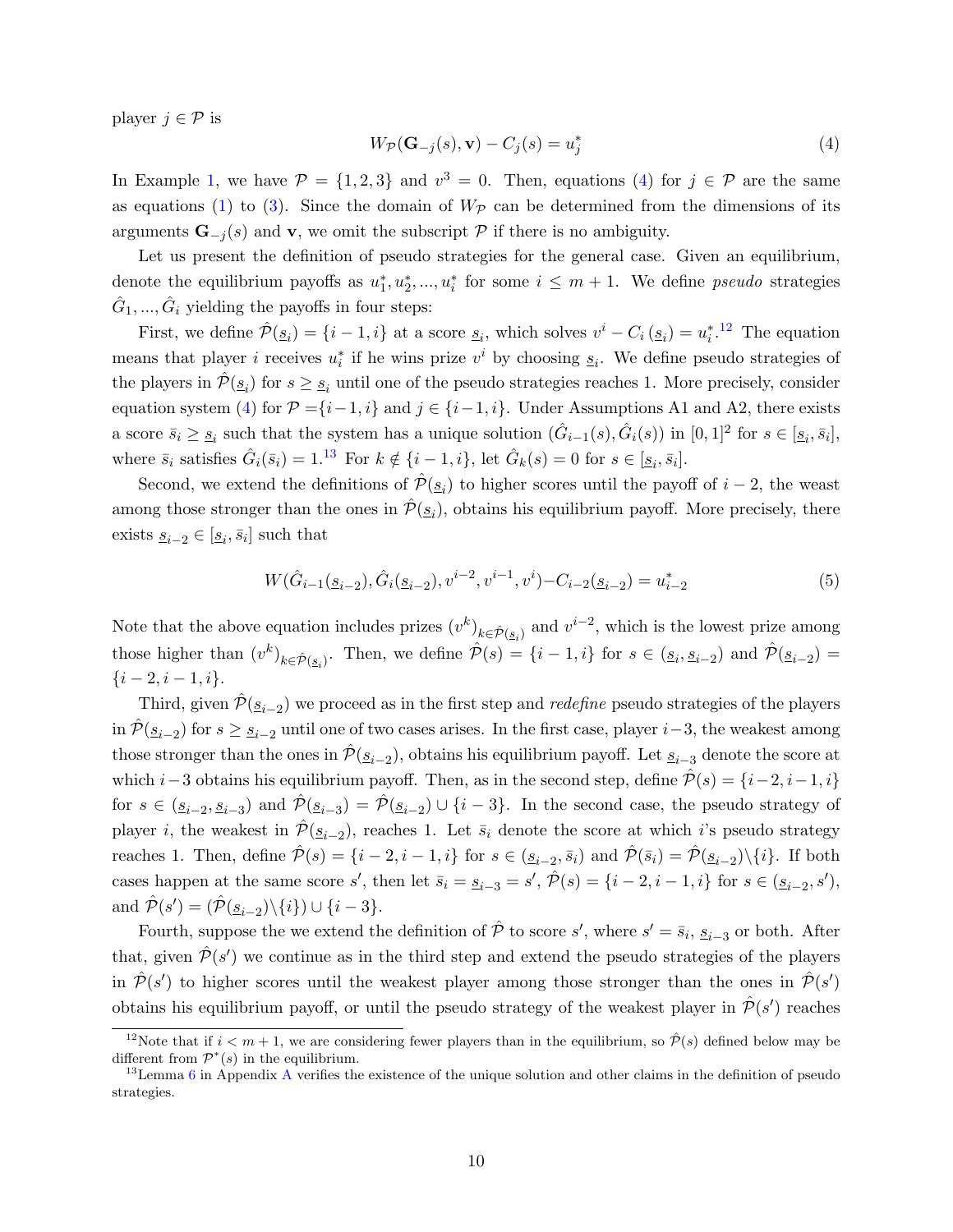1. Continuing in this fashion, we can find intervals  $[\underline{s}_1, \overline{s}_1], ..., [\underline{s}_i, \overline{s}_i]$  and define  $\hat{G}_j(s)$  for  $s \in [\underline{s}_j, \overline{s}_j]$ with  $\hat{G}_j(\underline{s}_j) = 0$  and  $\hat{G}_j(\overline{s}_j) = 1$  for  $j = 1, ..., i$ . Moreover, we can verify that under Assumptions A1 and A2,  $\hat{G}_j(s) \leq \hat{G}_{j'}(s)$  for  $j < j'$  at any  $s \in [\underline{s}_j, \overline{s}_j] \cap [\underline{s}_{j'}, \overline{s}_{j'}]$ .<sup>[14](#page-10-1)</sup> We refer to functions  $\hat{G}_1, ..., \hat{G}_i$ as the pseudo strategies yielding  $u_1^*,...,u_i^*, \hat{\mathcal{P}}(s)$  as the set of participating players at s for the pseudo strategies; and the left hand of [\(5\)](#page-9-3) as player  $i - 2$ 's payoff at  $s_{i-2}$  against pseudo strategies  $\hat{G}_{i-1}$  and  $\hat{G}_i$ .

Note that for arbitrary payoffs, e.g.  $u_i^* \langle u_{i+1}^*$ , the above procedure may not apply. The two propositions below discuss the relationship between equilibrium strategies and pseudo strategies. These propositions are important to the proof of Theorem [1](#page-4-3) as the algorithm in Section [3.2](#page-11-0) constructs the equilibrium strategies by examining the pseudo strategies. Assumption A2 of geometric or quadratic prize sequences is important for the propositions.

We say that a continuous function G has a dent over  $(s', s'')$  if  $(s', s'')$  is the largest interval such that i)  $G(s') = G(s'')$ ; ii)  $G(s) \leq G(s')$  for  $s \in (s', s'')$ . For example,  $\hat{G}_3$  in Figure [2](#page-7-0) has a dent over (0.05, 0.34).

<span id="page-10-2"></span>**Proposition 4 (Dent vs Gap)** Take any equilibrium with equilibrium payoffs  $u_1^*, u_2^*, ..., u_n^*$ . Then,  $for\ any\ i\leq m+1,\ let\ \hat G_1,...,\hat G_i\ be\ the\ pseudo\ strategies\ yielding\ the\ payoffs\ u_1^*,...,u_i^*. \ The\ following$ two statements are equivalent:

- i) player i's equilibrium strategy has a gap  $(s_i', s_i'')$  in its support,
- ii) player i's pseudo strategy has a dent over  $(s_i', s_i'')$ .

In Figures [2](#page-7-0) and [3,](#page-7-0) the dent of  $\hat{G}_3$  indeed coincides with the gap of  $G_3^*$ . Let us use Example [1](#page-7-1) to explain the proposition. Suppose  $\hat{G}_3(s') > G_3^*(s')$  for  $s' = 0.2$ , then Proposition [4](#page-10-2) is violated. Recall that both  $(\hat{G}_1(s'), \hat{G}_2(s'), \hat{G}_3(s'))$  and  $(G_1^*(s'), G_2^*(s'), G_3^*(s'))$  satisfy [\(1\)](#page-8-0) and [\(2\)](#page-8-0), and we can verify that  $\hat{G}_3(s') > G_3^*(s')$  implies  $\hat{G}_1(s') < G_1^*(s')$  and  $\hat{G}_2(s') < G_2^*(s')$ . This means if player 3's pseudo strategy increases at a score, it requires 1 and 2's pseudo strategies to be lower at this score to maintain 1 and 2's payoffs. Therefore, if players 1 and 2 choose  $\hat{G}_1$  and  $\hat{G}_2$  instead of  $G_1^*$  and  $G_2^*$ , their scores are more likely to be higher than s'. Hence, player 3's payoff by choosing s' is lower than his equilibrium payoff if others choose  $\hat{G}_1$  and  $\hat{G}_2$ . This contradicts the definition of  $\hat{G}_1$  and  $\hat{G}_2$  as they are supposed to satisfy [\(3\)](#page-8-0) at s' and give player 3 his equilibrium payoff. In the general case, it remains true that if one player's pseudo strategy increases at a score, it requires the other players' pseudo strategies to be lower at this score to maintain the other players' payoffs. We use this property to prove Propositions  $4$  and  $5$  in Appendix [A.](#page-27-7) In Figures [2](#page-7-0) and [3,](#page-7-0) the equilibrium strategy  $G_3^*$  is the smallest monotone function that lies on or above  $\hat{G}_3$ . This is because  $3 = m + 1$ in the example. For  $i < m + 1$ , the equilibrium strategy  $G_i^*$  may not be the smallest monotone function that lies on or above the pseudo strategy  $\hat{G}_i$  in Proposition [4.](#page-10-2)<sup>[15](#page-10-3)</sup>

<span id="page-10-3"></span><span id="page-10-1"></span><span id="page-10-0"></span> $14$ The proof is the same as Step I in the proof of Proposition [1.](#page-6-0)

<sup>&</sup>lt;sup>[1](#page-7-1)5</sup>To see why, consider Example 1 in Section [3.2.](#page-11-0) Notice that  $\bar{G}_1^2$  and  $\bar{G}_2^2$  in Step 1.2 are the pseudo strategies in the contest with the two most efficient players 1 and 2. However,  $G_2^*$  is not the smallest monotone function that lies on or above  $\bar{G}_2^2$ .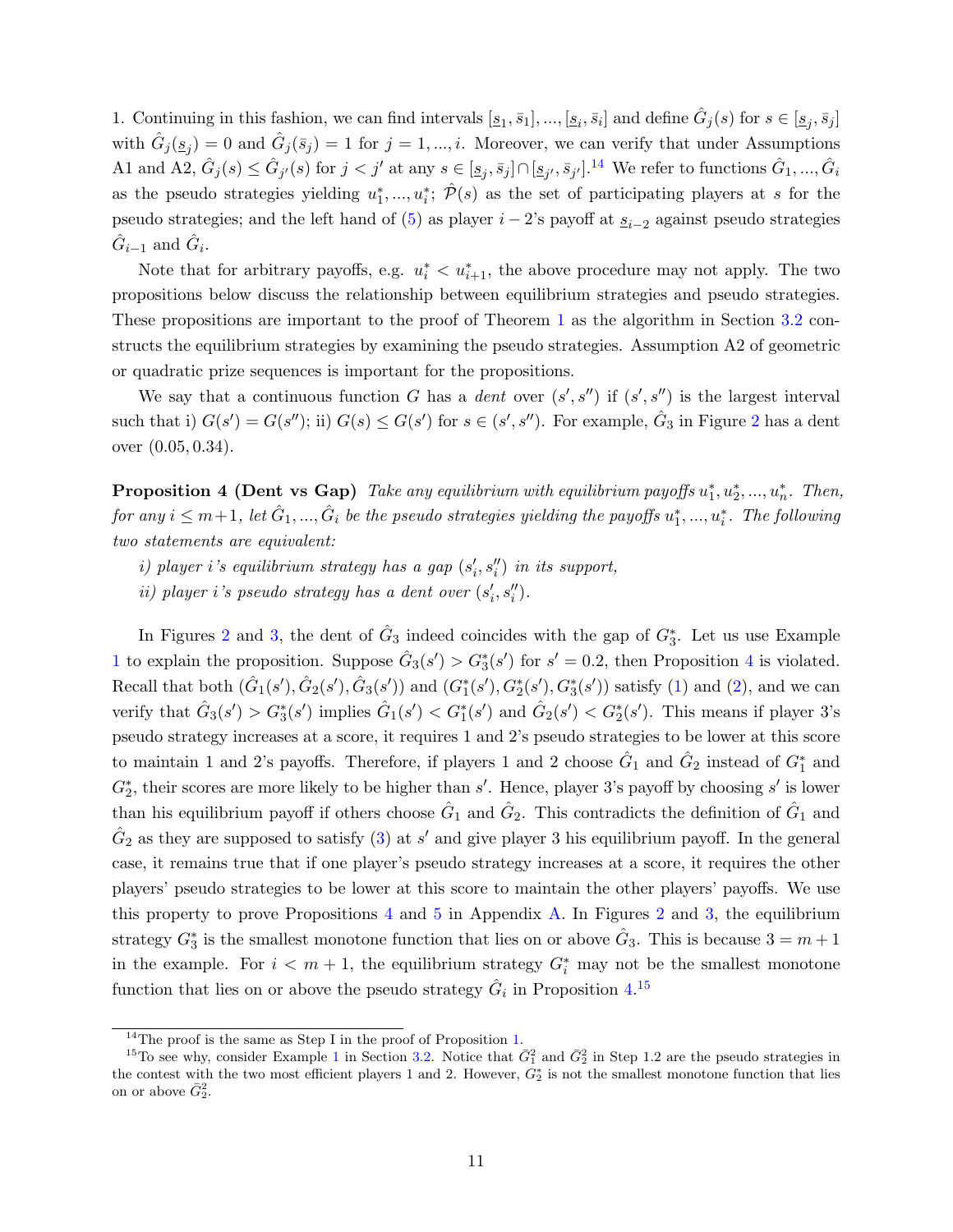**Proposition 5** Take any equilibrium and let  $u_1^*, u_2^*, \ldots, u_n^*$  denote the equilibrium payoffs. For any  $i \leq m+1$ , suppose  $\hat{G}_1, ..., \hat{G}_i$  are the pseudo strategies yielding the equilibrium payoffs  $u_1^*, ..., u_i^*,$ and let  $\hat{S}_i = \{s \mid \hat{G}_i$  is increasing at s and s is not contained in any dent of  $\hat{G}_i$ . Then, in the contest of prizes  $v^1, ..., v^{i+1}$  and players 1, ...,  $i + 1$ , player  $i + 1$ 's equilibrium payoff is the payoff corresponding to his best responses in  $\hat{S}_i$  against others' pseudo strategies  $\hat{G}_1, ..., \hat{G}_i$ .

Let us explain the proposition in the context of Example [1.](#page-7-1) Recall that players 1 and 2's equilibrium payoffs in the example are  $u_1^* = 1.72$  and  $u_2^* = 0.58$ . The pseudo strategies yielding the payoffs are  $\hat{G}_1(s) = 1.67s + 0.24$  and  $\hat{G}_2(s) = 2s - 0.14$  for  $s \in [0.18, 0.57]$ . Because  $\hat{G}_2$  has no dent,  $\hat{S}_2 = [0.18, 0.57]$ . We can verify that  $\bar{s}_3^* = 0.57$  is player 3's best response in  $\hat{S}_2 = [0.18, 0.57]$ against  $\hat{G}_1$  and  $\hat{G}_2$  and it gives him a payoff of  $u_3^*$ . Why do the other scores give player 3 lower payoffs? Consider  $s = 0.4$  for example. Recall that we exclude player 3 from the contest when we define the pseudo strategies. Similar to the discussion after Proposition [4,](#page-10-2) we have  $\hat{G}_1(s) < G_1^*(s)$ and  $\hat{G}_2(s) < G_2^*(s)$ . Therefore, the probability of player 1's score being below s decreases from  $G_1^*(s)$  to  $\hat{G}_1(s)$ . As a result, facing  $\hat{G}_1(s)$  and  $\hat{G}_2(s)$ , player 3's payoff by choosing s is lower than his equilibrium payoff. Section [3.2](#page-11-0) introduces an algorithm using this proposition to determine  $i + 1$ 's equilibrium payoff. Note that in Proposition [5,](#page-10-0) it is important to exclude the scores outside of  $\hat{S}_i$  when searching for  $i + 1$ 's best responses. This is because if we include the scores outside of  $\hat{S}_i$ , the algorithm would not construct the equilibrium.<sup>[16](#page-11-1)</sup>

#### <span id="page-11-0"></span>3.2 Algorithm

The existing methods cannot construct the equilibrium because i) there could be gaps in the supports of mixed strategies, and ii) the equilibrium payoffs cannot be derived without examining the strategies. As a result, we propose a new algorithm below. To distinguish from the equilibrium strategy  $G_i^*$  and payoff  $u_i^*$ , we use  $\hat{G}_i^*$  and  $\hat{u}_i^*$  to represent the outcome of the algorithm.

In the remainder of this section, we first explain the algorithm in the context of Example [1,](#page-7-1) then present the algorithm in the general case.

Example 1 (continued) Recall that, in Example [1,](#page-7-1) the highest score in the support of  $G_1^*$  is  $\bar{s}_1^* = 0.57$ . The algorithm below starts with a guess of the highest score in the support of  $G_1^*$ . Step 1.2 first defines payoffs  $u_1, u_2$  for the top two players 1 and 2, then derives their pseudo strategies yielding the payoffs. Step 1.3 first determines a payoff  $u_3$  for the next strongest player – player 3 – using his best response against the pseudo strategies derived in Step 1.2, then derives the pseudo strategies yielding  $u_1, u_2, u_3$ . Step 2 shifts all the pseudo strategies, and the resulting payoffs are equal to the equilibrium payoffs. After Step 2, the pseudo strategies are continuous and their values are between 0 and 1, but they may not be monotone. Step 3 fixes the non-monotonicity.

Step 1.1. Take an arbitrary guess of the highest score in the support of  $G_1^*$ . Here let the guess be  $\bar{s}=1$ . Proposition  $\gamma$  below shows that the final outcome of the algorithm does not depend on the initial guess.

<span id="page-11-1"></span> $16$ For example, see Step 1.3 in Example 1 in Section [3.2.](#page-11-0)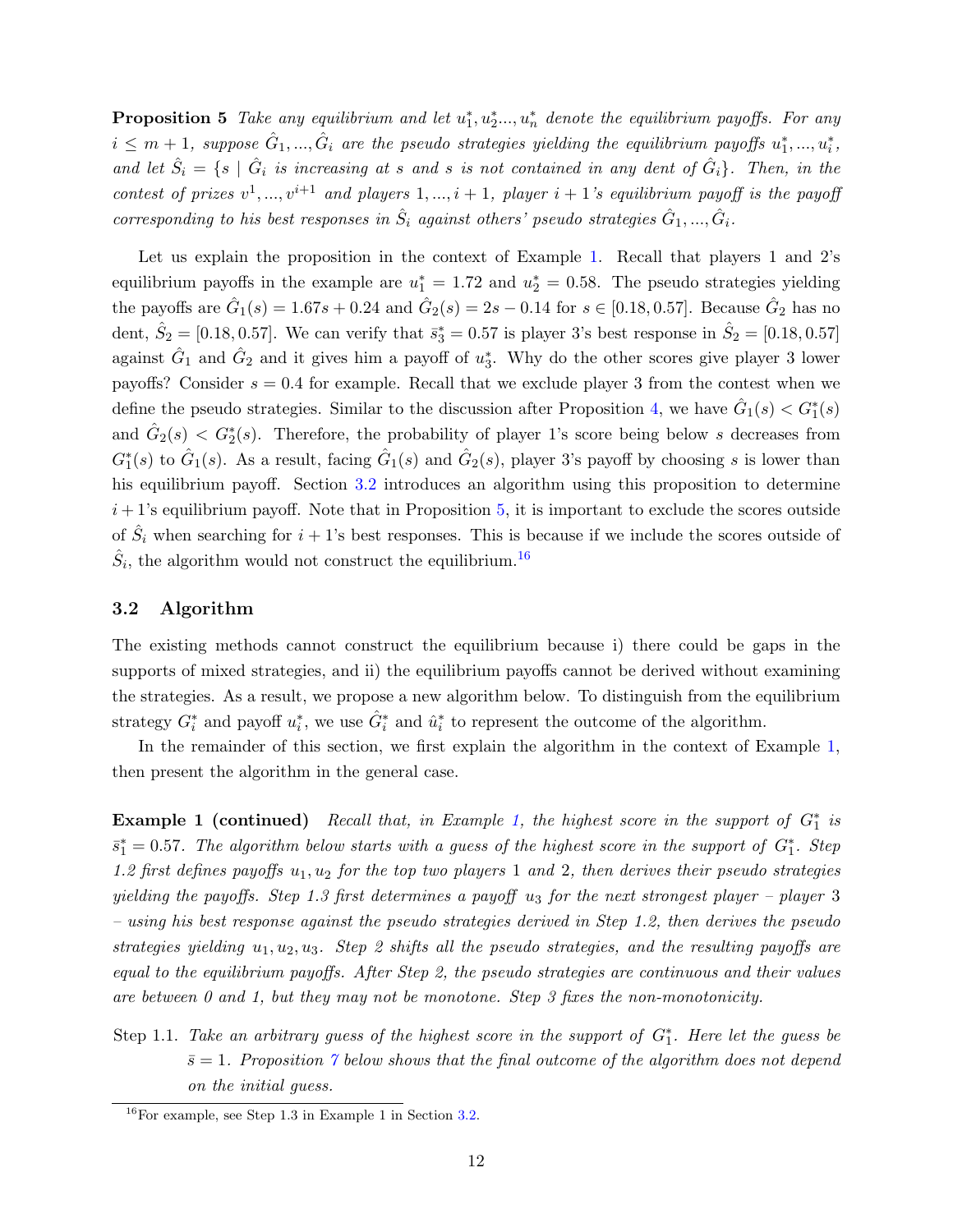Step 1.2. Consider a contest with only players 1 and 2 and prizes  $v^1$  and  $v^2$ . Let  $\bar{s}_1 = \bar{s}_2 = \bar{s}$ , which means the highest scores in the supports of  $1$  and  $2$ 's mixed strategies are the same, and equal to  $\bar{s}$ . Then, if player 1 chooses  $\bar{s}$ , he would win the first prize  $v^1$ . The resulting payoff is  $u_1 = v^1 - c_1 \bar{s} = 0$ . Similarly, if 2 chooses  $\bar{s}$ , his payoff is  $u_2 = v^1 - c_2 \bar{s} = -2$ . If the guess  $\bar{s}$  were correct, the payoffs  $u_1$  and  $u_2$  defined above would be the equilibrium payoffs. Since  $\bar{s}=1$  is not a correct guess, the resulting payoffs could be negative, but the payoffs are revised to the equilibrium ones in Step 2 below.

> Having defined payoffs  $u_1$  and  $u_2$ , we can find the pseudo strategies  $\bar{G}_1^2$  and  $\bar{G}_2^2$  in the two-player contest yielding these payoffs. The superscripts represent the step in which the pseudo strategies are defined. In particular, consider the following equations

$$
\overline{G}_2^2(s)v^1 + (1 - \overline{G}_2^2(s))v^2 - c_1s = u_1
$$
  

$$
\overline{G}_1^2(s)v^1 + (1 - \overline{G}_1^2(s))v^2 - c_2s = u_2
$$

where the first equation ensures that each score gives player 1 the same payoff  $u_1$ , and the second equation is analogous. The solution is  $\bar{G}_1^2(s) = 2s - 1$  and  $\bar{G}_2^2(s) = (4s - 1)/3$ . Note that both  $\bar{G}_1^2$  and  $\bar{G}_2^2$  have the same support  $[1/2, 1]$ .

Step 1.3. Consider the three-player contest. Suppose other players choose strategies  $\bar{G}_1^2$  and  $\bar{G}_2^2$ . Player 3's best response in  $\bar{G}_2^2$ 's support  $[1/2, 1]$  is  $\bar{s}_3 = 1$ , and his payoff associated with the best response is  $u_3 = -3$ . In this particular example, the best response happens to be the highest score in the support, which may not true in other examples. Note that we need to restrict the search of best response to the support  $[1/2,1]$  of  $\hat{G}_2^2$ . This is because a score outside  $[1/2, 1]$ , e.g.  $s = 0$ , can result in a higher payoff for player 3. If we included the scores outside of  $[1/2, 1]$ , we would find a different best response in this step, with which we would not construct the equilibrium.

> Given payoffs  $u_1, u_2, u_3$  defined above, we can derive pseudo strategies  $\bar{G}_1^3, \bar{G}_2^3, \bar{G}_3^3$  yielding  $u_1, u_2, u_3$ . In particular, let  $\bar{G}_2^3(s)$  and  $\bar{G}_3^3(s)$  be the solution to the system

$$
\begin{array}{rcl}\n\bar{G}_3^3(s)v^2 - c_2s & = & u_2\\
\bar{G}_2^3(s)v^2 - c_3s & = & u_3\n\end{array}
$$

so  $\bar{G}_2^3(s)$  and  $\bar{G}_3^3(s)$  are defined over  $[0.43, +\infty)$ , where  $\bar{G}_2^3(0.43) = 0$ . Then, let  $\underline{s}_1$  be the smallest score at which

$$
\bar{G}_{2}^{3}(s)\bar{G}_{3}^{3}(s)v^{1} + [\bar{G}_{2}^{3}(s)(1-\bar{G}_{3}^{3}(s)) + (1-\bar{G}_{2}^{3}(s))\bar{G}_{3}^{3}(s)]v^{2} - c_{1}s = u_{1}
$$

The equation means that given  $\bar{G}_2^3(s)$  and  $\bar{G}_3^3(s)$ , player 1's payoff by choosing s equals u<sub>1</sub>. For each  $s \in [\underline{s}_1, \overline{s}]$ , update the definitions of  $\overline{G}_1^3, \overline{G}_2^3, \overline{G}_3^3$  to be the solution to the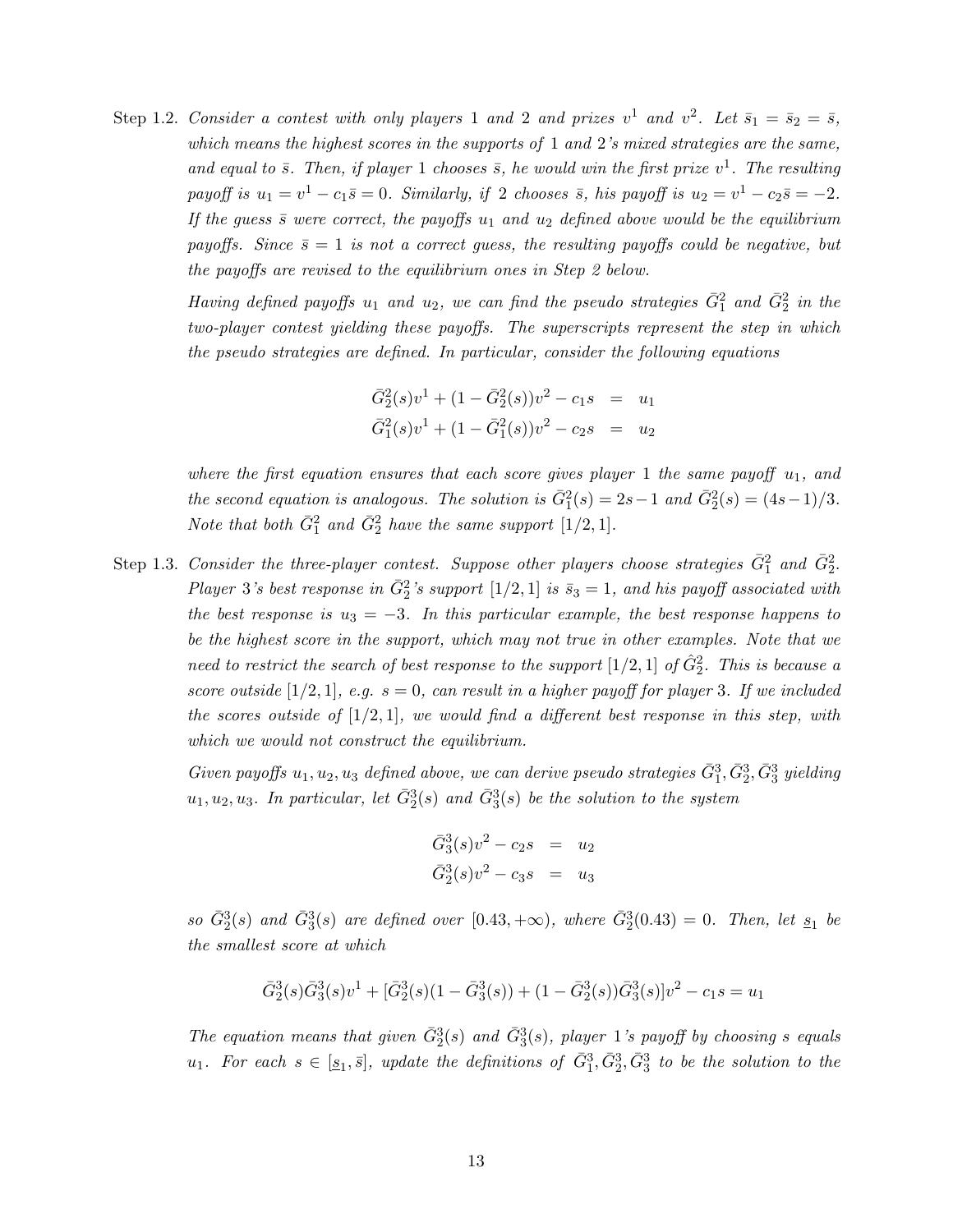#### following system:

<span id="page-13-0"></span>
$$
\bar{G}_{2}^{3}(s)\bar{G}_{3}^{3}(s)v^{1} + [\bar{G}_{2}^{3}(s)(1-\bar{G}_{3}^{3}(s)) + (1-\bar{G}_{2}^{3}(s))\bar{G}_{3}^{3}(s)]v^{2} - c_{1}s = u_{1}
$$
(6)

$$
\bar{G}_1^3(s)\bar{G}_3^3(s)v^1 + [\bar{G}_1^3(s)(1-\bar{G}_3^3(s)) + (1-\bar{G}_1^3(s))\bar{G}_3^3(s)]v^2 - c_2s = u_2
$$
 (7)

$$
\bar{G}_1^3(s)\bar{G}_2^3(s)v^1 + [\bar{G}_1^3(s)(1-\bar{G}_2^3(s)) + (1-\bar{G}_1^3(s))\bar{G}_2^3(s)]v^2 - c_3s = u_3 \tag{8}
$$

- $\text{Step 2.}$  Shift  $\bar{G}_1^3, \bar{G}_2^3, \bar{G}_3^3$  horizontally, so that the resulting pseudo strategies  $\hat{G}_1^3, \hat{G}_2^3, \hat{G}_3^3$  satisfy  $\hat{G}_{2}^{3}(0) = 0$  $\hat{G}_{2}^{3}(0) = 0$  $\hat{G}_{2}^{3}(0) = 0$ . It turns out that they shift 0.43 to the left. Figure 3 depicts the pseudo strategies after the shift, where the superscripts are omitted. The shift also affects the payoffs, and the payoffs after the shift is  $\hat{u}_i^* = u_i + 0.43c_i$  for  $i = 1, 2, 3$ . It turns out they are equal to the equilibrium payoffs.
- Step 3. Notice that  $\hat{G}_3^3$  is not monotone, so it cannot be a mixed strategy. This step fixes the nonmonotonicity. Define  $\hat{G}_3^*$  to be the smallest monotone function G that satisfies  $G(s) \geq$  $\hat{G}_3^3(s)$  for all  $s \geq 0$ . Actually,  $\hat{G}_3^*$  as defined above is the equilibrium strategy  $G_3^*$  in Figure [2.](#page-7-0) There is a gap  $(0.05, 0.34)$  in the support of  $\hat{G}_3^*$ , so only 1 and 2 mix concurrently over the interval. For  $s \in (0.05, 0.34)$ , let  $\hat{G}_1^*(s)$  and  $\hat{G}_2^*(s)$  be the solution to the system

$$
\hat{G}_{2}^{*}(s)\hat{G}_{3}^{*}(s)v^{1} + [\hat{G}_{2}^{*}(s)(1 - \hat{G}_{3}^{*}(s)) + (1 - \hat{G}_{2}^{*}(s))\hat{G}_{3}^{*}(s)]v^{2} - c_{1}s = \hat{u}_{1}^{*}
$$
  

$$
\hat{G}_{1}^{*}(s)\hat{G}_{3}^{*}(s)v^{1} + [\hat{G}_{1}^{*}(s)(1 - \hat{G}_{3}^{*}(s)) + (1 - \hat{G}_{1}^{*}(s))\hat{G}_{3}^{*}(s)]v^{2} - c_{2}s = \hat{u}_{2}^{*}
$$

Notice that the equations are the same as [\(6\)](#page-13-0) and [\(7\)](#page-13-0) except that  $\hat{G}_3^*(s)$  is known and remains constant.

For  $s \notin (0.05, 0.34)$ , let  $\hat{G}_i^*(s) = \hat{G}_i^3(s)$ . As a result, we have obtained three mixed strategies  $\hat{G}_1^*$ ,  $\hat{G}_2^*$  and  $\hat{G}_3^*$ , which are the same as the equilibrium strategies in Figure [2.](#page-7-0)

There are two major challenges to construct the equilibrium: determining the equilibrium payoffs and identifying the gap. We overcome the first challenge in Step 1.3 and Step 2. In particular, Step 1.3 defines payoff  $u_3$  by examining player 3's best response against the strategies in a contest with only players 1 and 2. Then, Step 2 shifts the pseudo strategies, which revises the payoff  $u_i$  to the equilibrium one  $u_i^*$ . We overcome the second challenge in Step 3. In particular, we find the gap by comparing pseudo strategy  $\hat{G}_3^3$  with the smallest monotone function on or above it. We can determine equilibrium payoffs by the shift in Step 2 because of linear cost functions, which is discussed in more details in Proposition [8.](#page-17-1) Section [4](#page-19-0) discusses how to modify the algorithm for nonlinear cost functions.

Now let us discuss the algorithm in the general case. Compared to the above example, there are two complications. First, we need to define payoffs and pseudo strategies for more players, that is, players  $4, \ldots, m+1$  besides 1, 2 and 3. Therefore, after Step 1.3 we continue to define a payoff for the next strongest player, 4, and derive the pseudo strategies for the top four players. Then, we proceed in the same fashion for players  $5, 6, ..., m+1$ . Second, we may need to fix the monotonicity for multiple pseudo strategies. To overcome this complication, starting from the weakest player's,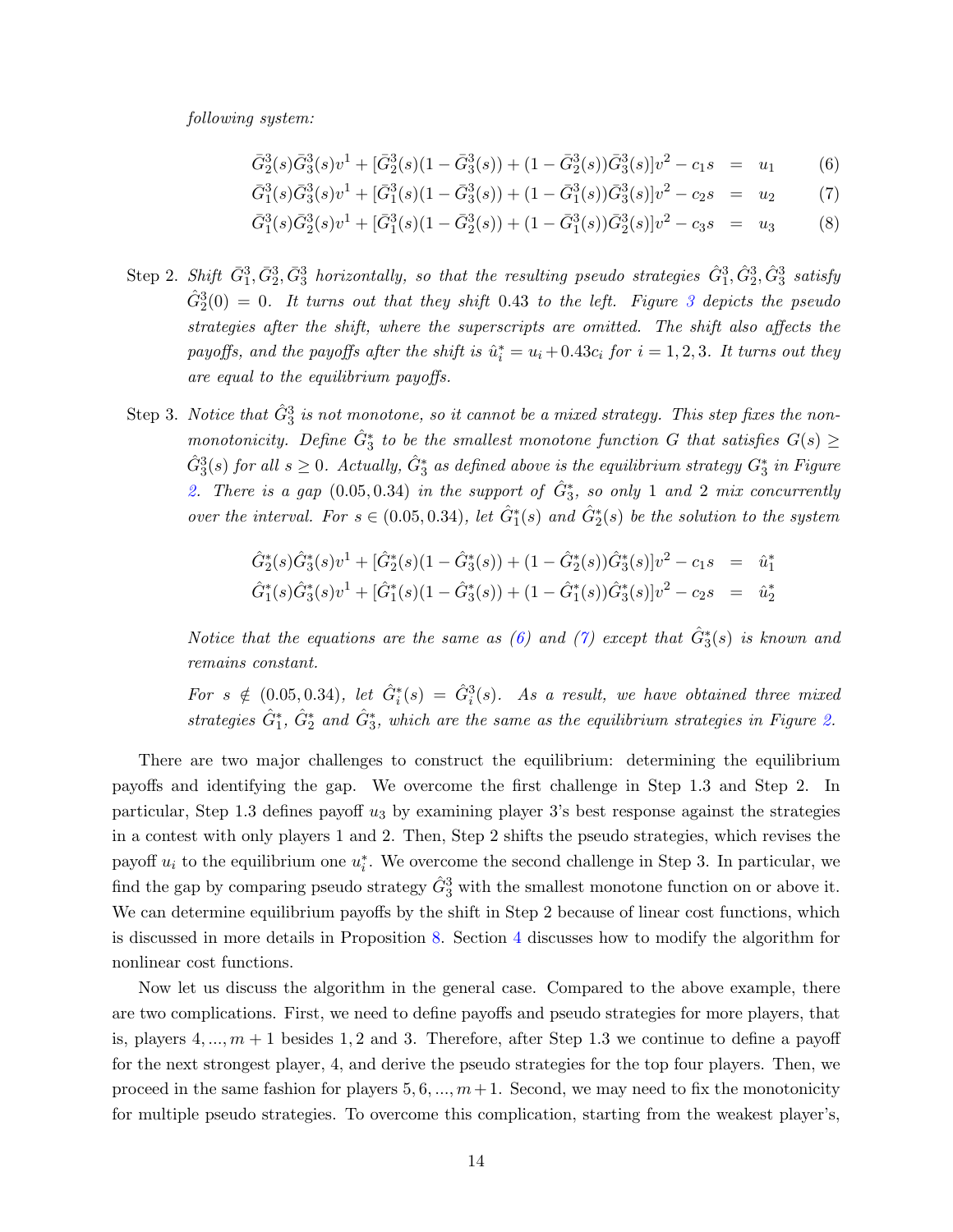Step 3 fixes one pseudo strategy at a time until all of them are monotone. Figure [4](#page-16-0) contains a schematic representation of the algorithm. The algorithm may involve negative scores, so we extend the cost functions such that  $C_i(s) = c_i s$  for any  $s \in \mathbb{R}$ . We describe below the algorithm for the general case.

- Step 1.1 To start the algorithm, pick any  $\bar{s} > 0$ .
- Step 1.2 Suppose only players 1 and 2 compete for  $v^1$  and  $v^2$ . Define  $u_i = v^1 c_i \bar{s}_2$  for  $i = 1, 2$ . Given  $u_1$  and  $u_2$ , let  $\bar{G}_1^2, \bar{G}_2^2$  be the pseudo strategies yielding  $u_1$  and  $u_2$ . Let  $[\underline{s}_1, \bar{s}_2]$  be the scores where  $\bar{G}_1^2, \bar{G}_2^2$  are defined, so  $\bar{G}_1^2(\underline{s}_1) = 0$ . The superscripts indicate the step that the pseudo strategies are defined.

Repeat the following step for  $i = 3, ..., m + 1$ .

Step 1.*i* Suppose Step 1. $(i-1)$  has defined pseudo strategies  $\bar{G}_1^{i-1},...,\bar{G}_{i-1}^{i-1}$  yielding  $u_1,...,u_{i-1}$ . Suppose  $\bar{G}_{i-1}^{i-1}$  is defined over  $[\underline{s}_{i-2}, \bar{s}_{i-1}]$  with  $\bar{G}_{i-1}^{i-1}(\underline{s}_{i-2}) = 0$ . Suppose players  $1, ..., i$ compete for prize  $v^1, ..., v^i$ . Let  $u_i$  be player i's payoff corresponding to his best response in  $[\underline{s}_{i-2}, \bar{s}_{i-1}]$  against others with pseudo strategies  $\bar{G}_1^{i-1}, ..., \bar{G}_{i-1}^{i-1}$ .

Let  $\bar{G}_1^i, ..., \bar{G}_i^i$  be the pseudo strategies yielding  $u_1, ..., u_i$ . Note that  $\bar{G}_i^i$  is now defined over  $[\underline{s}_{i-1}, \bar{s}_i]$ , where  $\bar{G}_{i-1}^i(\underline{s}_{i-1}) = 0$ .

Step 2 Define  $\hat{G}_i^{m+1}(s) = \bar{G}_i^{m+1}(s + \underline{s}_m)$  for  $i = 1, ..., m + 1$ . If  $\underline{s}_m > 0$ , each pseudo strategy is shifted horizontally  $\underline{s}_m$  to the left to be  $\hat{G}_i^{m+1}$ . After the shift, the payoffs associated with the pseudo strategies become  $\hat{u}_i^* = u_i + C_i(\underline{s}_m)$  for  $i = 1, ..., m + 1$ . In particular,  $\hat{u}_{m+1}^* = 0$ . Note that  $\hat{G}_i^{m+1}$  may be decreasing at some scores and so it may not be a mixed strategy.

Next, we fix the non-monotonicity of the pseudo strategies  $\hat{G}_1^{m+1},...,\hat{G}_{m+1}^{m+1}$ . Repeat the following step for  $i = m + 1, m, ..., 3$ .

Step 3.*i* Suppose the pseudo strategies before this step are  $\hat{G}_1^i, ..., \hat{G}_i^i$ , and  $\hat{G}_{i+1}^*, ..., \hat{G}_{m+1}^*$  if  $i <$  $m+1$ . This step defines  $G_i^*$  and updates  $G_1^i, ..., G_{i-1}^i$  while keeping  $G_{i+1}^*, ..., G_{m+1}^*$  the same. Similar to Proposition [3,](#page-6-3)  $\hat{G}_i^i$  is differentiable, and  $\hat{G}_i^{i'}(s) \geq \hat{G}_j^{i'}(s)$  if  $j > i$ . Therefore, if  $\hat{G}_i^i$  is monotone, so are  $\hat{G}_1^i, ..., \hat{G}_{i-1}^i$ . Then, rename  $\hat{G}_j^i$  to  $\hat{G}_j^*$  for all  $j \leq i$  and move to Step 4. If  $\hat{G}_i^i$  is not monotone, let  $\hat{G}_i^*$  be the smallest monotone function that lies on or above  $\hat{G}_i^i$ .

Find all the dents of  $\hat{G}_i^i$ , and it can be verified that  $\hat{G}_i^i$  has a finite number of dents.<sup>[17](#page-14-0)</sup> Pick any dent  $(s', s'')$ . For any  $s \in (s', s'')$ , let  $G_i(s) = \hat{G}_i^*(s)$  for  $j \geq i$  and substitute them into system [\(4\)](#page-9-0) for  $j \in \hat{\mathcal{P}}^{i}(s) \setminus \{i, ..., m + 1\}$ , where  $\hat{\mathcal{P}}^{i}(s)$  is the set of participating players at s' for the pseudo strategies  $\hat{G}_1^i, ..., \hat{G}_i^i, \hat{G}_{i+1}^*, ..., \hat{G}_{m+1}^*$ . The resulting system has  $|\hat{\mathcal{P}}^{i}(s')\rangle\{i, ..., m+1\}|$  equations with the same number of unknowns  $(G_j(s))_{j \in \hat{\mathcal{P}}^i(s') \setminus \{i,\dots,m+1\}}.$ 

<span id="page-14-0"></span><sup>&</sup>lt;sup>17</sup>The proof of Proposition [6](#page-15-1) in Appendix [B](#page-39-0) verifies that there are at most a finite number of dents.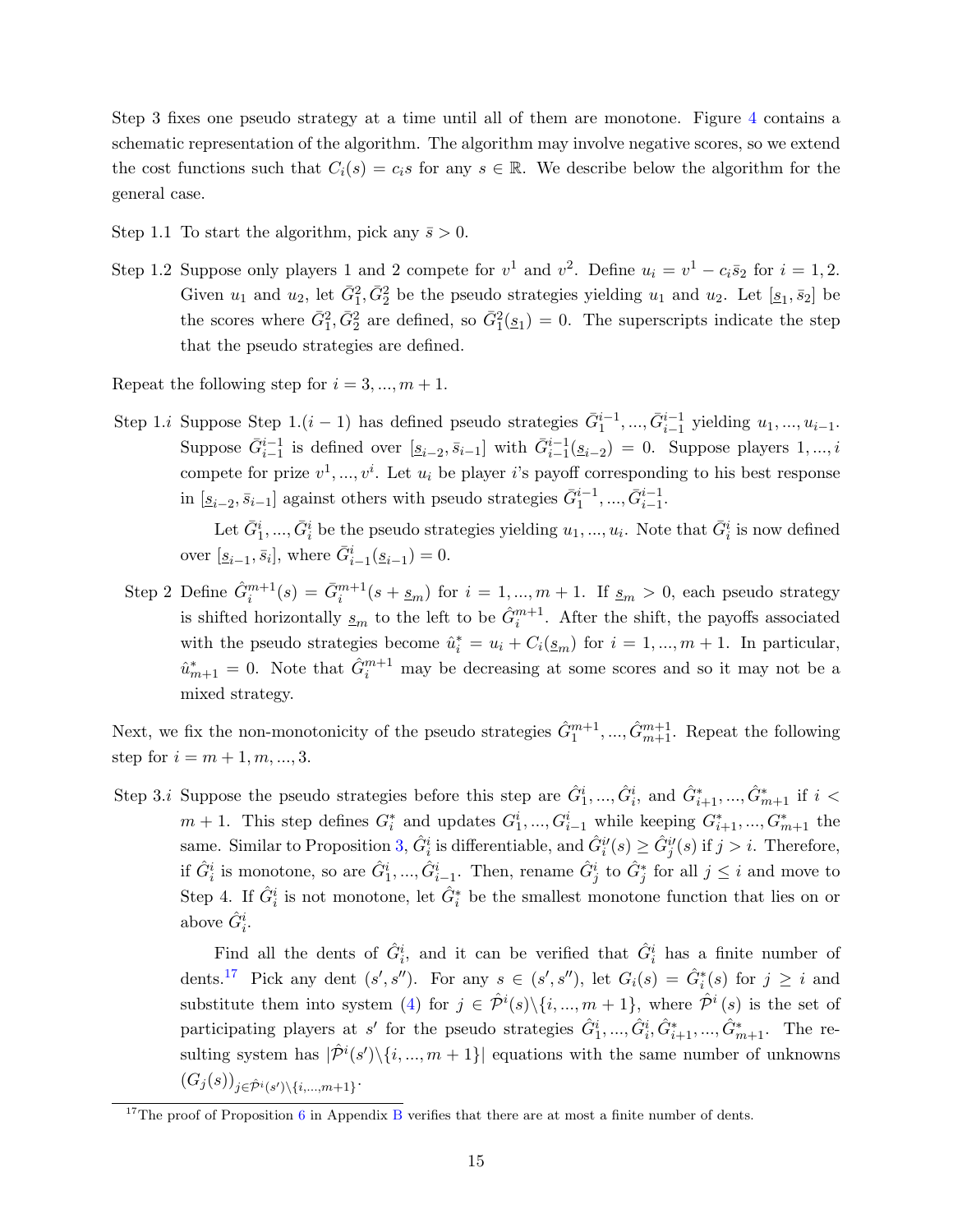If  $\hat{\mathcal{P}}^{i}(s')\setminus\{i,...,m+1\} = \hat{\mathcal{P}}^{i}(s'')\setminus\{i,...,m+1\}$ , the resulting system has a unique solution  $(G_j(s))_{j \in \hat{\mathcal{P}}^i(s') \setminus \{i,...,m+1\}}$  in  $[0,1]^{|\hat{\mathcal{P}}^i(s') \setminus \{i,...,m+1\}}$  for  $s \in (s', s'')$ .<sup>[18](#page-15-2)</sup> Then, for  $s \in (s', s'')$ , define  $(\hat{G}^{i-1}_j(s))_{\hat{P}^i(s') \setminus \{i, ..., m+1\}}$  as the solution. If  $\hat{P}^i(s') \setminus \{i, ..., m+1\} \subsetneq$  $\hat{\mathcal{P}}^{i}(s'')\setminus\{i,...,m+1\}$ , there exists  $\underline{s}'_{l'}\in (s',s'')$  such that the resulting system has a unique solution  $(G_j(s))_{j \in \hat{\mathcal{P}}^i(s') \setminus \{i,\dots,m+1\}}$  for  $s \in [s', s'_{l'}]$  and a player  $l' \in (\hat{\mathcal{P}}^i(s'') \setminus \hat{\mathcal{P}}^i(s')) \setminus \{i,\dots,m+1\}$ 1} has his payoff reaches  $\hat{u}_{l'}^*$ . That is,

$$
W_{\hat{\mathcal{P}}^i(s') \cup \{l'\}} \left( (\hat{G}_k(\underline{s'_{l'}}))_{k \in \hat{\mathcal{P}}^i(\underline{s'_{l'}})} , (v^k)_{k \in \hat{\mathcal{P}}^i(\underline{s'_{l'}}) \cup \{l'\}} \right) - C_{l'}(\underline{s'_{l'}}) = \hat{u}^*_{l'}
$$

Then for  $s \in [s', \underline{s}'_{l'}],$  define  $(\hat{G}_j^{i-1}(s))_{\hat{\mathcal{P}}^i(s') \setminus \{i,\dots,m+1\}}$  as the solution. After that, let  $\hat{\mathcal{P}}^{i}(\underline{s}'_{l'}) = \hat{\mathcal{P}}^{i}(s') \cup \{l'\}\$ and we can extend  $(\hat{G}^{i-1}_{j}(s))_{j \in \hat{\mathcal{P}}^{i}(\underline{s}'_{l'}) \setminus \{i,...,m+1\}}$  to higher scores until the pseudo strategy of another player outside of  $\hat{\mathcal{P}}^i(\underline{s}'_{l'})$  reaches 1, and continue in the same fashion until  $(\hat{G}_j^{i-1}(s))_{j\in \hat{\mathcal{P}}^i(s'')\setminus\{i,\dots,m+1\}}$  is defined over the interval  $(s', s'')$ . Note that the possibility that  $\hat{\mathcal{P}}^i(s'')\setminus\{i, ..., m+1\} \subsetneq \hat{\mathcal{P}}^i(s')\setminus\{i, ..., m+1\}$  is excluded by the definition of pseudo strategies.<sup>[19](#page-15-3)</sup>

Similarly, we can define  $(\hat{G}_j^{i-1}(s))$  for all the dents, and let  $\hat{G}_j^{i-1}(s) = \hat{G}_j^i(s)$  outside the dents. We call  $\hat{G}_1^{i-1},...,\hat{G}_{i-1}^{i-1}$  defined in this step as the "pseudo strategies *after* fixing  $\hat{G}_i^i$ 's non-monotonicity".

- Step 3.2 It can be verified that  $\hat{G}_1^2, \hat{G}_2^2$  after fixing  $\hat{G}_3^3$  are both monotone. Rename  $\hat{G}_i^2$  to  $\hat{G}_i^*$  for  $i \leq 2$  and move to Step 4.
	- Step 4 So far, we have defined  $\hat{G}_i^*$  for  $i = 1, ..., m + 1$ . Let  $\hat{G}_i^*(s) = 1$  for  $i = m + 2, ..., n$  and for all  $s \geq 0$ . Then,  $\hat{G}_i^*$  for  $i = 1, ..., n$  have been defined over  $[0, \bar{s} - s_m]$ . The algorithm ends.

The proposition below implies that the construction ends in finite steps, so the algorithm outcome  $\hat{G}_i^*$  is well defined.

#### <span id="page-15-1"></span>Proposition 6 (Finiteness) The algorithm ends in a finite number of steps.

If the algorithm for Example [1](#page-7-1) starts with a different value, it would end up with the same strategies. To see why, suppose the algorithm starts with  $\bar{s} = 2$  instead of 1. The pseudo strategies  $\bar{G}_1^3$ ,  $\bar{G}_2^3$ ,  $\bar{G}_3^3$  after Step 1.3 are the same as before except that they are shifted 1 unit to the right. This is because the marginal costs are constant. As a result, after the shift in Step 2, we obtain exactly the same pseudo strategies as in Figure [2.](#page-7-0) The above observation is generalized in the following proposition, which relies on the assumption of linear costs.

<span id="page-15-0"></span>**Proposition 7 (Determinateness)** The algorithm constructs a unique profile of strategies, and the strategies are independent of the initial value  $\bar{s}$ .

<span id="page-15-3"></span><span id="page-15-2"></span> $18$ The proof for the solution existence and uniqueness follows a similar argument in Lemma  $6$  and is omitted.

<sup>&</sup>lt;sup>19</sup>To see why, suppose  $\hat{\mathcal{P}}^i(s''\setminus\{i, ..., m+1\}) \subsetneq \hat{\mathcal{P}}^i(s')\setminus\{i, ..., m+1\}$ , then there is a player  $j \in \hat{\mathcal{P}}^i(s')\setminus\{i, ..., m+1\}$ whose pseudo strategy  $\hat{G}^i_j$  reaches 1 at a score in  $(s', s'')$ . This is impossible because  $\hat{G}^i_j(s) \leq \hat{G}^i_i(s) < 1$  for  $s \in (s', s'')$ , where the first inequality is a property derived from the definition of pseudo strategies.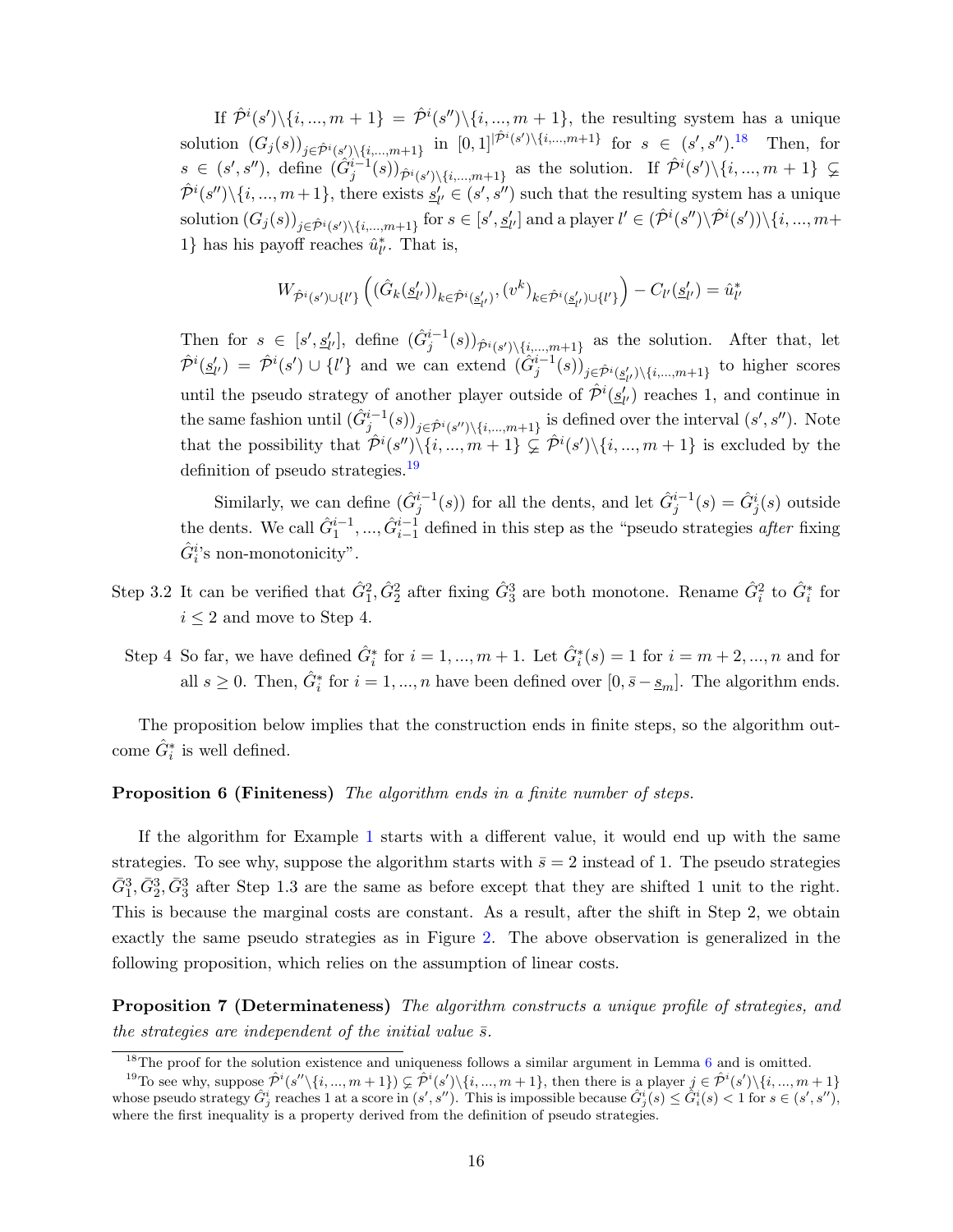<span id="page-16-0"></span>

Figure 4: Algorithm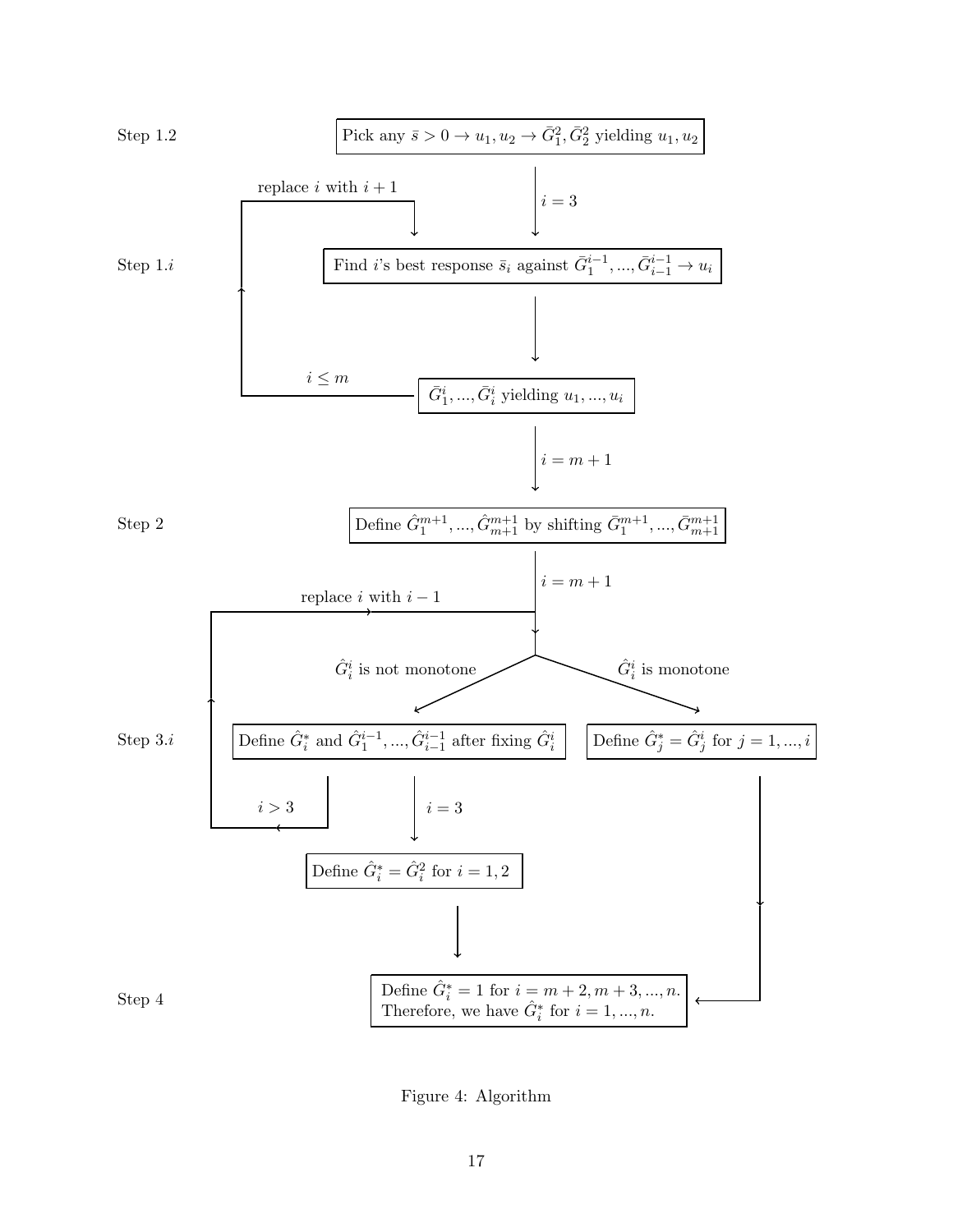#### <span id="page-17-0"></span>3.3 Proof of Unique Equilibrium

The main objective of this section is to explain how the equilibrium properties and algorithm properties can be used to prove the equilibrium uniqueness.

Consider Example [1](#page-7-1) first. Why is the equilibrium unique in the example? Let us explain in two steps. First, given any equilibrium, the algorithm can construct the equilibrium if it starts with a properly chosen  $\bar{s}$ . We already demonstrated that the algorithm constructs the equilibrium in Figure [2.](#page-7-0) Let us see why this is true in general. Suppose the algorithm starts with the correct guess  $\bar{s} = 0.57$ , the highest score in the equilibrium. Then, payoffs  $u_1$  and  $u_2$  defined in Step 1.2 are exactly the equilibrium payoffs. In Step 1.3, player 3's best response identifies the payoff  $u_3$ , which is exactly his equilibrium payoff. Moreover, by the end of Step 1.3, the algorithm constructs exactly the same pseudo strategies in Figure [3.](#page-7-0) As a result, Step 2 does not shift the pseudo strategies, and Step 3 modifies the pseudo strategies to the equilibrium ones. Hence, the algorithm indeed constructs the above equilibrium if it starts with  $\bar{s} = 0.57$ .

Second, Proposition [7](#page-15-0) implies that if the algorithm starts with a different value, it ends up with exactly the same strategies. Hence, the two steps imply that we must have a unique equilibrium, and it must be the one constructed by the algorithm.

In what follows, we generalize the above argument to prove the uniqueness of equilibrium. In particular, Proposition [8](#page-17-1) below generalizes the first step and shows that every equilibrium can be constructed by the algorithm. Note that Proposition [7](#page-15-0) already provides a general argument for the second step.

<span id="page-17-1"></span>**Proposition 8** Given any equilibrium, let  $\bar{s}_1^*$  be the supremum score in the support of player 1's mixed strategy. If the algorithm starts with  $\bar{s} = \bar{s}_1^*$ , it constructs the strategies of the equilibrium.

**Proof.** We use the equilibrium properties in Section [3.1](#page-5-1) to prove the proposition. In particular, Proposition [2](#page-6-2) implies that all players choose scores below  $\bar{s}_1^*$  with probability 1. Therefore, by choosing  $\bar{s}_1^*$ , player 1 wins prize  $v^1$  with probability 1, hence  $u_1^* = v^1 - c_1 \bar{s}_1^*$ . Similarly,  $u_2^* = v^1 - c_2 \bar{s}_1^*$ . If the algorithm starts with  $\bar{s} = \bar{s}_1^*$ , the payoffs constructed in Step 1.2 are  $u_1 = v^1 - c_1 \bar{s}_1^* = u_1^*$ and  $u_2 = v^1 - c_2 \bar{s}_1^* = u_2^*$ . Therefore, Step 1.2 constructs pseudo strategies yielding the equilibrium payoffs  $u_1^*$  and  $u_2^*$ .

As a result,  $u_3$  defined in Step 1.3 is player 3's payoff associated with his best response to the pseudo strategies yielding the equilibrium payoffs  $u_1^*$  and  $u_2^*$ . Therefore, Proposition [5](#page-10-0) implies that  $u_3$  is exactly the equilibrium payoff of player 3. Then Step 1.3 constructs pseudo strategies yielding the equilibrium payoffs  $u_1^*$ ,  $u_2^*$  and  $u_3^*$ . By the same argument, Step 1.*i* defines  $u_i = u_i^*$  and constructs pseudo strategies yielding the equilibrium payoffs  $u_1^*,...,u_i^*$ .

By the end of Step 1. $(m+1)$ , we have found equilibrium payoffs  $u_1^*,..., u_{m+1}^*$  and pseudo strategies yielding these equilibrium payoffs. By definition of pseudo strategies, Step  $1.(m + 1)$  defines  $s_m$  such that  $v^{m+1} - c_{m+1} s_m = u^*_{m+1}$ . Since  $u^*_{m+1} = 0$  and  $v^{m+1} = 0$ , we have  $s_m = 0$ . As a result, Step 2 does not need to shift the pseudo strategies. Since the algorithm does not change the payoffs after Step 2, the algorithm constructs the equilibrium payoffs. Now we prove that the algorithm constructs the equilibrium strategies.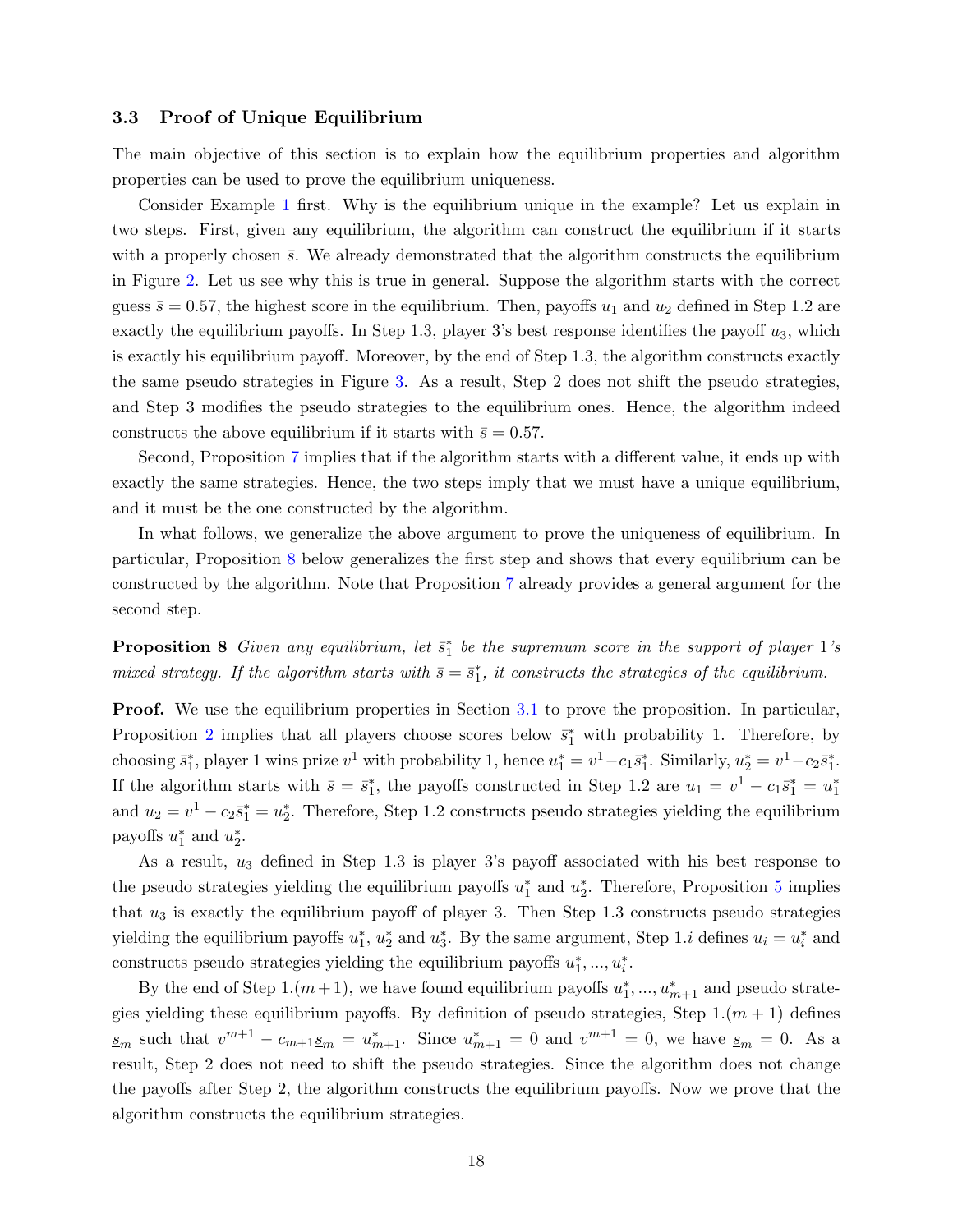First, suppose that there is no gap in the support of player  $m + 1$ 's equilibrium strategy. Then, Proposition [1](#page-6-0) implies that there is no gap in the support of any player's equilibrium strategy. By their definition, the pseudo strategies yielding  $u_1^*,..., u_{m+1}^*$  are exactly the equilibrium strategies. Therefore, all the pseudo strategies are monotone. Then, Proposition [4](#page-10-2) implies that player  $m + 1$ 's pseudo strategy has no dent in its support, that is,  $\hat{G}_{m+1}^{m+1}$  is monotone. Note the algorithm moves to Step 4 if pseudo strategy  $\hat{G}_{m+1}^{m+1}$  is monotone, so the algorithm constructs the equilibrium strategies.

Second, suppose that there is a gap  $(s', s'')$  in the support of player  $m+1$ 's equilibrium strategy, so  $G_{m+1}^*(s) = G_{m+1}^*(s')$  for  $s \in [s', s'']$ . Consider the pseudo strategies yielding  $u_1^*,..., u_{m+1}^*$ . Proposition [4](#page-10-2) implies that player  $m+1$ 's pseudo strategy  $\hat{G}_{m+1}^{m+1}$  has a dent  $(s', s'')$ . Step 3. $(m+1)$ defines  $\hat{G}_i^*(s) = \hat{G}_i(s')$  for  $s \in [s', s'']$ , so  $\hat{G}_i^*(s) = G_i^*(s)$  for  $s \in [s', s'']$ . Similarly,  $\hat{G}_i^*(s) = G_i^*(s)$  for s in any gap in the support of  $G_{m+1}^*$ . For s outside the gaps in the support of  $G_{m+1}^*$ , Proposition [1](#page-6-0) implies that no player has a gap containing s. Moreover, Lemma [8](#page-38-0) implies that each player's equilibrium strategy is absolutely continuous, and it is differentiable except at a finite number of scores. Therefore, the definition of pseudo strategies implies  $\hat{G}_{m+1}^{m+1}(s) = G_{m+1}^*(s)$ . Notice that Step 3. $(m+1)$  defines  $\hat{G}_{m+1}^*(s) = \hat{G}_{m+1}(s)$  for s outside the dents of  $\hat{G}_{m+1}$ , so the strategy  $\hat{G}_{m+1}^*$ constructed in this step is exactly player  $m + 1$ 's equilibrium strategy  $G_{m+1}^*$ .

Analogously, Propositions [1](#page-6-0) and [4](#page-10-2) imply that the strategy  $\hat{G}_i^*$  constructed in Step 3.*i* is the equilibrium strategy  $G_i^*$  for player  $i < m + 1$ . By the end of Step 3.3, the algorithm has fixed the monotonicity of the pseudo strategies of  $3, ..., m + 1$ . Since there is no aggregate gap in the equilibrium, there must be no gaps in the equilibrium strategies of 1 and 2, therefore their pseudo strategies after Step 3.3 must be monotone and equal to their equilibrium strategies.

Hence, by the end of Step 3.3, the algorithm constructs the equilibrium strategies for player 1, ...,  $m + 1$ . Finally, Step 4 specifies the equilibrium strategies for the inactive players  $m + 2, ..., n$ , and completes the construction. ■

**Proof of Theorem [1](#page-4-3) for Linear Costs.** As mentioned in Section [3.1,](#page-5-1) there always exists an equilibrium. According to Proposition [8,](#page-17-1) if we start the algorithm with different initial values of  $\bar{s}$ , we can construct all the equilibria. Moreover, Proposition [7](#page-15-0) implies that no matter what initial value  $\bar{s}$  we use to start the algorithm, the algorithm constructs the same profile of strategies. Therefore, the equilibrium must be unique.  $\blacksquare$ 

Assumption A2 of geometric and quadratic prize sequences plays a key role in the proof of Theorem [1.](#page-4-3) It guarantees Propositions [4](#page-10-2) and [5,](#page-10-0) and the existence and uniqueness of pseudo strategies (see Lemma [6](#page-34-0) in Appendix [A\)](#page-27-7). As we can see above, the proofs of Proposition [8](#page-17-1) and Theorem [1](#page-4-3) are directly hinged on these results. Possible challenges to relax the assumption are discussed in Section [6.](#page-25-0)

Having established the unique equilibrium, we can proceed to construct it. By the same argument from the proof for Theorem [1,](#page-4-3) Propositions [7](#page-15-0) and [8](#page-17-1) imply the following result.

Theorem 2 The algorithm in Section [3.2](#page-11-0) constructs the unique equilibrium in every all-pay contest with a geometric or quadratic prize sequence and distinct linear costs.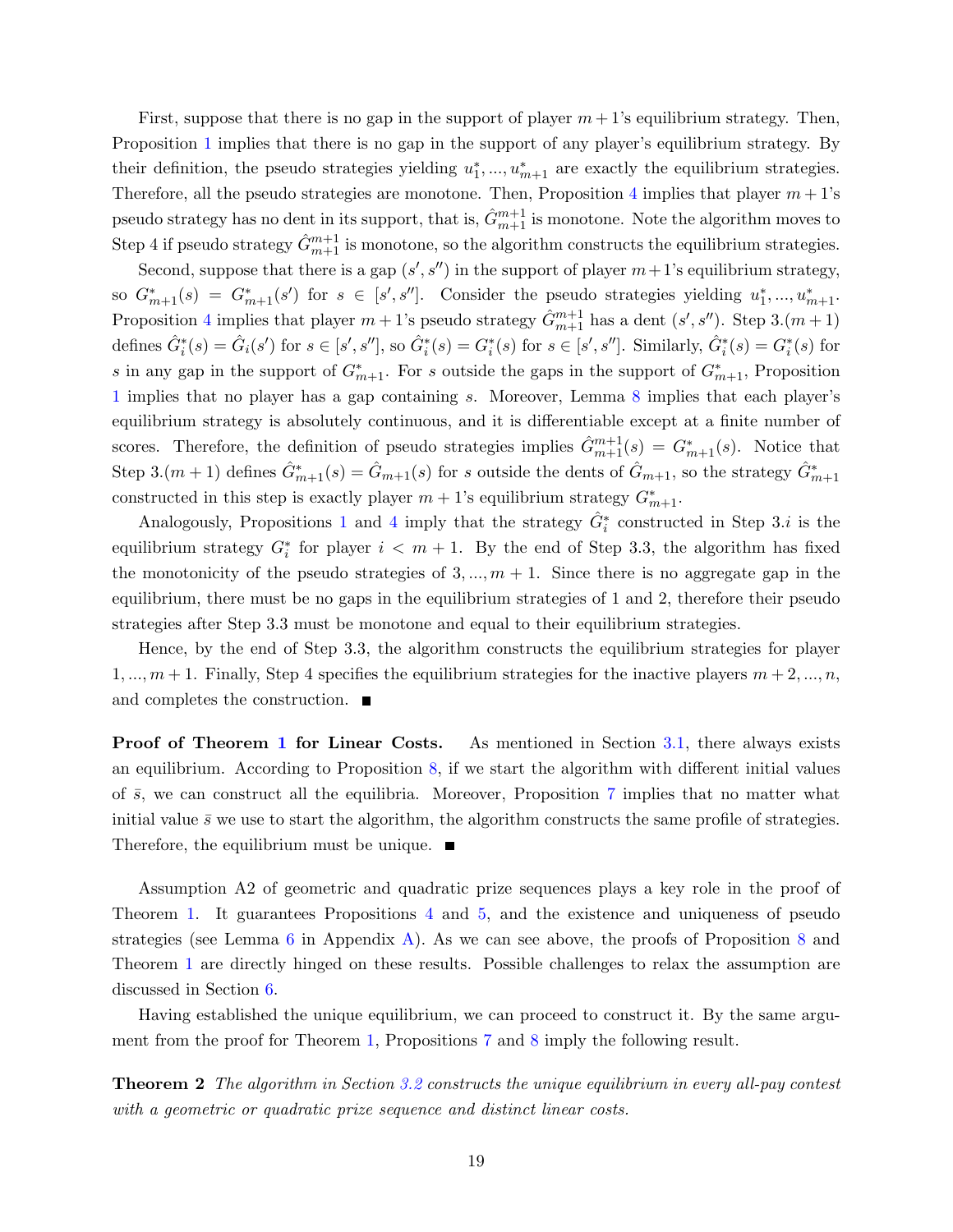Recall that  $\bar{s}_i^*$  and  $\underline{s}_i^*$  are player i's maximum and minimum scores in the support of his equilibrium strategy. The proposition below discusses how the equilibrium reacts to shifts in the cost functions.

<span id="page-19-1"></span>**Proposition 9** If  $c_i$  increases,  $\bar{s}_j^* - \bar{s}_k^*$  remains the same for any  $j, k < i$ , and  $\bar{s}_j^* - \bar{s}_i^*$  increases or remains the same for  $j < i$ .

There exists  $\varepsilon > 0$ , such that if  $c_{m+1} - c_1 < \varepsilon$ , we have  $\bar{s}_1^* = \bar{s}_2^* = ... = \bar{s}_{m+1}^*$ . There exists  $\varepsilon' > 0$  such that if  $(c_{i+1} - c_i) - (c_i - c_{i-1}) > \varepsilon'$  for  $i = 2, ..., m$ , we have  $\bar{s}_{i+1}^* = \underline{s}_{i-1}^*$  for  $i = 2, ..., m$ .

Let us explain the proposition. The first part of Proposition [9](#page-19-1) implies that if a player becomes weaker, the difference between the maximum scores of any two players stronger than him remains the same, but the difference between a stronger player's maximum score and his increases or remains the same. The second part describes how the supports of equilibrium strategies overlap with each other. If all players have similar marginal costs, the supports of any two players' equilibrium strategies overlap, which means the intersection of the two supports has positive measure. On the other hand, if the cost sequence is convex enough, only two players compete "head-to-head" at any positive score. Moreover, the supports of  $i-1$  and  $i+1$ 's strategies do not overlap. For example, fix any geometric prize sequence with n prizes and suppose the costs are  $c_i = \gamma i^2$  for  $i = 1, ..., n$ . Then, if the cost sequence is convex enough so that  $\gamma > 1/2$ , the supports of  $i - 1$  and  $i + 1$ 's equilibrium strategies do not overlap.

### <span id="page-19-0"></span>4 Nonlinear Costs

This section generalizes both equilibrium uniqueness and construction for nonlinear costs. Nonlinear costs impose additional challenges. More precisely, the algorithm in Section [3.2](#page-11-0) may not construct the equilibrium strategies if the costs are nonlinear. This is because, for linear costs, the starting value of the algorithm  $\bar{s}$  only shifts the pseudo strategies. As a result, we can simply shift them in Step 2 to obtain the equilibrium payoffs. Since Proposition [7](#page-15-0) no longer applies to nonlinear costs, a different starting value of  $\bar{s}$  not only shifts the pseudo strategies but also changes the shape of them. Therefore, the algorithm in Section [3.2](#page-11-0) may not construct the equilibrium.

However, a property of the algorithm allows us to modify it for nonlinear costs. Let us first explain the property, then present the modified algorithm. Given any equilibrium, suppose  $\bar{s}_1^*$ is the highest score in the supports of all the strategies. Denote  $u_{m+1}$  as player  $m + 1$ 's payoff constructed after Step 1. $(m+1)$ . It is a property of the algorithm that  $u_{m+1} < 0$  if and only if the algorithm starts with a value  $\bar{s} > \bar{s}_1^*$ . Therefore, given any guess  $\bar{s}$ , we know whether it is above or below the true value  $\bar{s}_1^*$  by investigating the resulting  $u_{m+1}$ . Hence, we can construct a sequence of values converging to  $\bar{s}_1^*$ , and we can also construct a sequence of strategies that converge to the equilibrium.

Let us describe the modified algorithm. As in Section [3.2,](#page-11-0) we extend the definitions of the cost functions to negative scores such that  $C_i'(s) < C_j'(s)$  for any  $s \in \mathbb{R}$  and any i, j with  $i < j$ . To

<span id="page-19-2"></span> $^{20}$ This property is proved in Lemma [9](#page-41-1) in Appendix [C.](#page-40-0)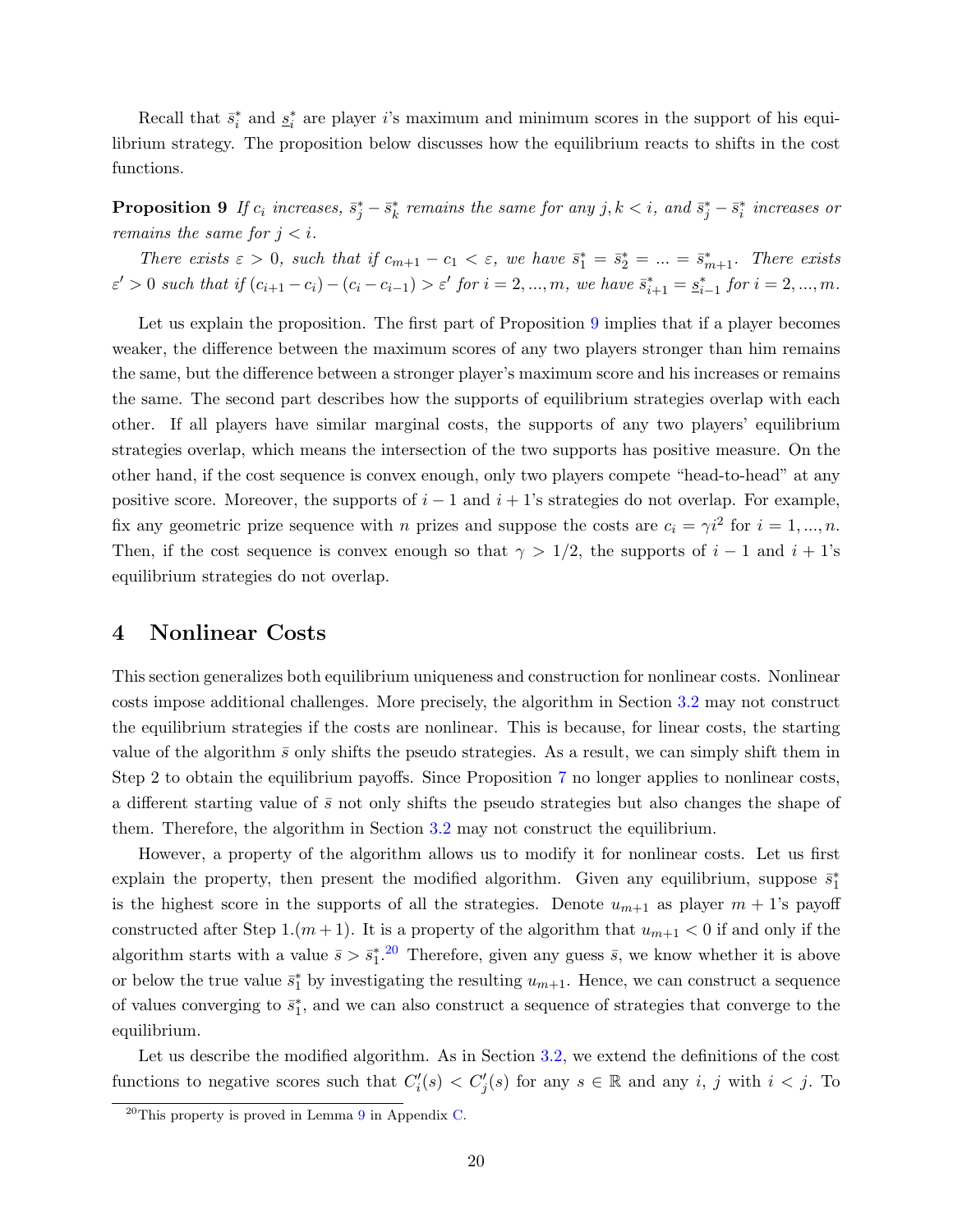<span id="page-20-3"></span>start the algorithm, let  $\bar{s}_L^1 = 0$ ,  $\bar{s}_U^1 = C_1^{-1}(v^1)$  and  $\bar{s}^1 = (\bar{s}_L^1 + \bar{s}_U^1)/2$ . Taking  $\bar{s}^1$  as the initial value, we proceed from Step 1.2 to Step 1.i, then proceed to Step 3.i and Step 4, skipping Step 2. Then, we move to Step 5, a new step. This step deals with three possibilities: First, if  $u_{m+1} = 0$ , it means the initial guess  $\bar{s}^1$  is correct and equals  $\bar{s}_1^*$ , so the algorithm ends. Second, if  $u_{m+1} > 0$ , it means the initial guess  $\bar{s}^1$  is too low, so we set  $\bar{s}_L^2 = \bar{s}^1$  and  $\bar{s}_U^2 = \bar{s}_U^1$  then go back to Step 1 with a higher initial value  $\bar{s}^2 = (\bar{s}_L^2 + \bar{s}_U^2)/2$ , and proceed as above. Third, if  $u_{m+1} < 0$ , the initial guess  $\bar{s}^1$  is too high, so we update  $\bar{s}_L^2 = \bar{s}_L^1$  and  $\bar{s}_U^2 = \bar{s}^1$  and go back to Step 1 with a lower initial value  $\bar{s}^2 = (\bar{s}_L^2 + \bar{s}_U^2)/2$ , and proceed as above. We call Step 1 to 5 an iteration.

With the modified algorithm, we can prove Theorem [1](#page-4-3) for nonlinear costs in a similar way to linear costs. The proof is in Appendix [D.](#page-41-0) In contrast to linear costs, the new algorithm does not stop in finite steps if it starts with  $\bar{s}^1 \neq \bar{s}_1^*$ , therefore it only approximates the equilibrium. The proposition below characterizes the convergence rate of the approximation.

<span id="page-20-2"></span>**Theorem 3** Suppose  $T$  is the number of iterations in the algorithm for nonlinear costs. Then,  $|u_i^* - \hat{u}_{i,T}^*| = O(2^{-T})$  for each player i, and  $|G_i^*(s) - \hat{G}_{i,T}^*(s)| = O(2^{-T})$  for each s and i, where  $\hat{u}_{i,T}^*$ is the payoff and  $\hat{G}_{i,T}^*(s)$  is the strategy constructed by the Tth iteration of the algorithm.<sup>[21](#page-20-1)</sup>

Multiple equilibria have been found in contests with a single prize [\(Baye et al.](#page-26-1) [\(1996\)](#page-26-1)) or contests with symmetric players [\(Barut and Kovenock](#page-26-0) [\(1998\)](#page-26-0)). In addition, the following example demonstrates that multiple equilibria also exist if players are not all symmetric and if there are multiple prizes. However, Theorem [1](#page-4-3) enables us to select a unique equilibrium. The following example illustrates the selection, and Corollary [1](#page-21-0) discusses the general case.

<span id="page-20-0"></span>**Example 2** Suppose that there are four players  $(n = 4)$  competing for two prizes  $(m = 2)$ . The prize sequence is quadratic with  $v^1 = 3$  and  $v^2 = 1$ . The players' marginal costs are  $C'_1(s) = 1/10$ ,  $C_2'(s) = 1, C_3'(s) = C_4'(s) = 6/5.$ 

There are at least two types of Nash equilibria. First, there are equilibria with "type-asymmetric" participation. In an equilibrium, player 3 mixes over positive scores while player 4, with the same costs as player 3, always chooses zero. The equilibrium strategies are:

$$
G_1^*(s) = s/2 - 3/8, s \in [3/4, 11/4]
$$
  
\n
$$
G_2^*(s) = \begin{cases} 6s/5, & s \in [0, 3/4) \\ s/20 + 69/80, & s \in [3/4, 11/4] \end{cases}
$$
  
\n
$$
G_3^*(s) = s + 1/4, s \in [0, 3/4]
$$
  
\n
$$
G_4^*(s) = 1
$$

If players 3 and 4 switch their strategies, we obtain another equilibrium of this type. Second, there

<span id="page-20-1"></span><sup>&</sup>lt;sup>21</sup>Theorem [3](#page-20-2) suggests a method to numerically calculate the equilibrium strategies. In practice, when we solve  $\hat{G}_i^*$ from a differential equation system numerically, there could be small errors. Then we should ensure that the errors in the numerical solution are also controlled to be  $O(2^{-T})$ , and the convergence rate would remain the same.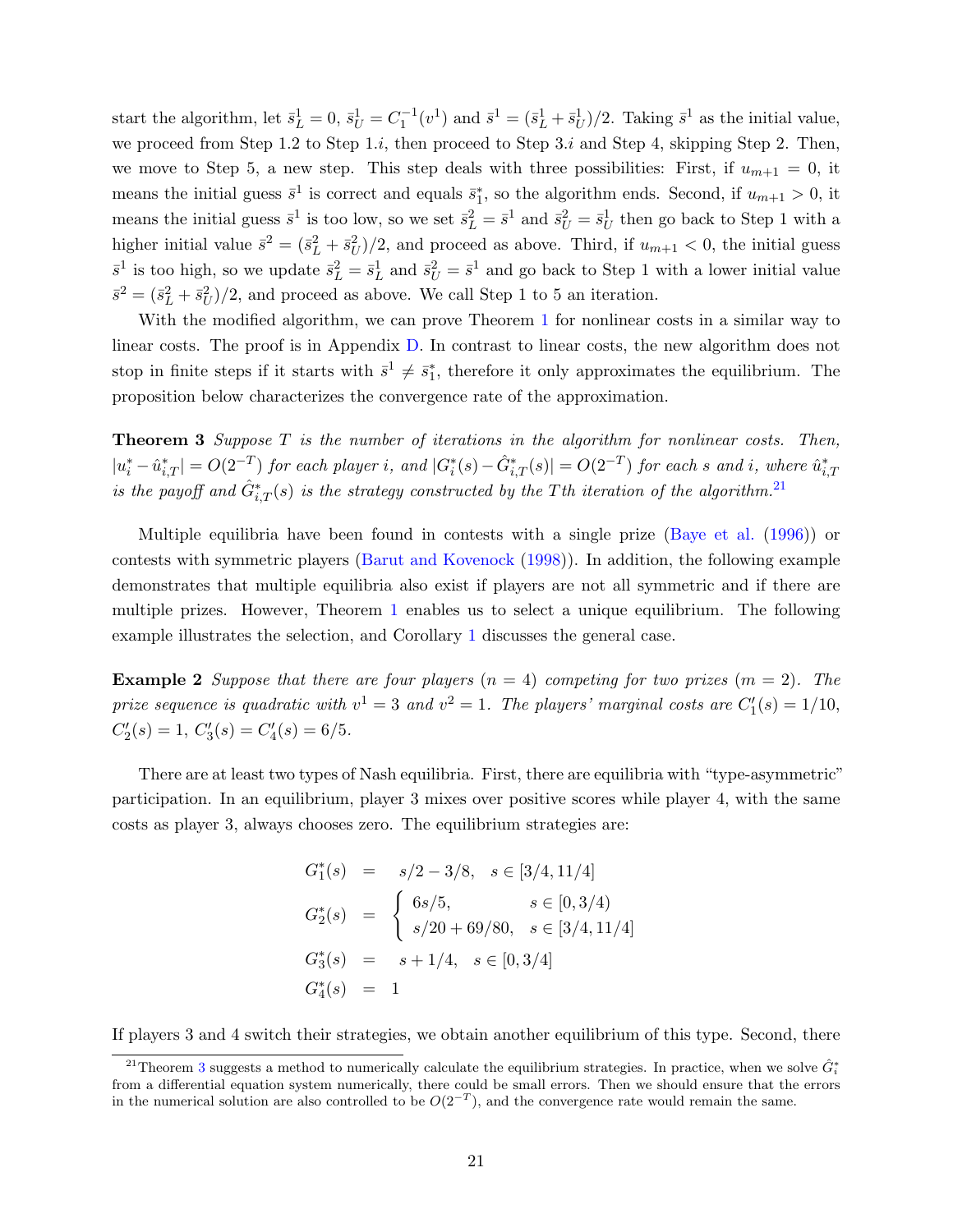<span id="page-21-2"></span>is an equilibrium with "type-symmetric" participation. The equilibrium strategies are:

$$
G_1^{**}(s) = s/2 - 3/8, s \in [3/4, 11/4]
$$
  
\n
$$
G_2^{**}(s) = \begin{cases} (s + 1/4)^{-1/2} 6s/5, s \in [0, 3/4) \\ s/20 + 69/80, s \in [3/4, 11/4] \end{cases}
$$
  
\n
$$
G_3^{**}(s) = G_4^{**}(s) = (s + 1/4)^{1/2}, s \in [0, 3/4]
$$

The multiple equilibria impose several challenges. While the payoffs are the same across the equilibria, the prize allocations are not. For instance, player 4 does not win any prize in the first equilibrium, but he wins  $v^2$  with positive probability in the second equilibrium. More importantly, the total expected scores (or performance levels) are also different across the equilibria. This makes it challenging to compare contest formats if the planner's objective is to maximize the total expected score (see Example [3\)](#page-23-0).

However, Theorem [1](#page-4-3) allows us to select a unique equilibrium. In particular, consider a sequence of contests in which player 4's cost is perturbed so that  $C'_{4,t}(s) > C'_{3}(s)$  for all  $s > 0$  and  $C'_{4,t}(s)$ pointwise converges to  $C_4'(s)$ . Then, Theorem [1](#page-4-3) implies that there is a unique equilibrium for each t. Moreover, the sequence of equilibria converges to the equilibrium with type-asymmetric participation identified above. In other words, only the type-asymmetric participation is robust to perturbation in costs.

More generally, Corollary [1](#page-21-0) allows us to select an equilibrium as a limit of the sequence of unique equilibria of nearby contests.[22](#page-21-1)

<span id="page-21-0"></span>**Corollary 1** Consider a sequence of contests in which  $C_i(s) - C_j(s)$  pointwise converges to zero. Then, i) if for player  $k = i$  or j we have  $k \ge m + 2$ , then  $u_k^* = 0$  and  $G_k^*(s) = 1$  for  $s \ge 0$  in each contest in the sequence; ii) if i and  $j < m+2$ ,  $u_i^* - u_j^*$  converges to zero and  $G_i^*(s) - G_j^*(s)$ pointwise converges to zero.

In Example [2,](#page-20-0) we illustrate that the robust participation to perturbation in costs may be typeasymmetric among weaker players  $m+1, ..., n$  $m+1, ..., n$  $m+1, ..., n$ . Property i) in Corollary 1 generalizes this selection. Moreover, property ii) in the corollary discusses the robust equilibrium strategies for stronger players  $1, ..., m + 1$ . The selected equilibrium has  $m + 1$  players who mix over positive scores, and among these players, those with the same cost use the same strategy. Thus, the equilibrium selection is unique if we do not distinguish players  $i, j < m+2$  with the same costs. For example, consider a contest with one prize and three players with marginal costs  $0 < c_1 \leq c_2 \leq c_3$ . Figure [5](#page-22-1) schematically illustrates the equilibrium selection. In particular, fix  $c_1$  and  $c_3$ , we have  $c_2 \in [c_1, c_3]$ . If  $c_2$  is at the upper boundary  $c_3$ , there are multiple equilibria represented by the bold vertical interval in the figure. However, if  $c_2$  is slightly lower than  $c_3$ , there is a unique equilibrium.

<span id="page-21-1"></span><sup>&</sup>lt;sup>22</sup>This paper assumes ordered marginal costs, so the perturbed marginal costs should also be ordered. This is trivially satisfied if we only consider linear costs. However, if the perturbed marginal costs are not ordered, the examples by [Siegel](#page-27-6) [\(2009\)](#page-27-6) illustrate that there could be multiple equilibria.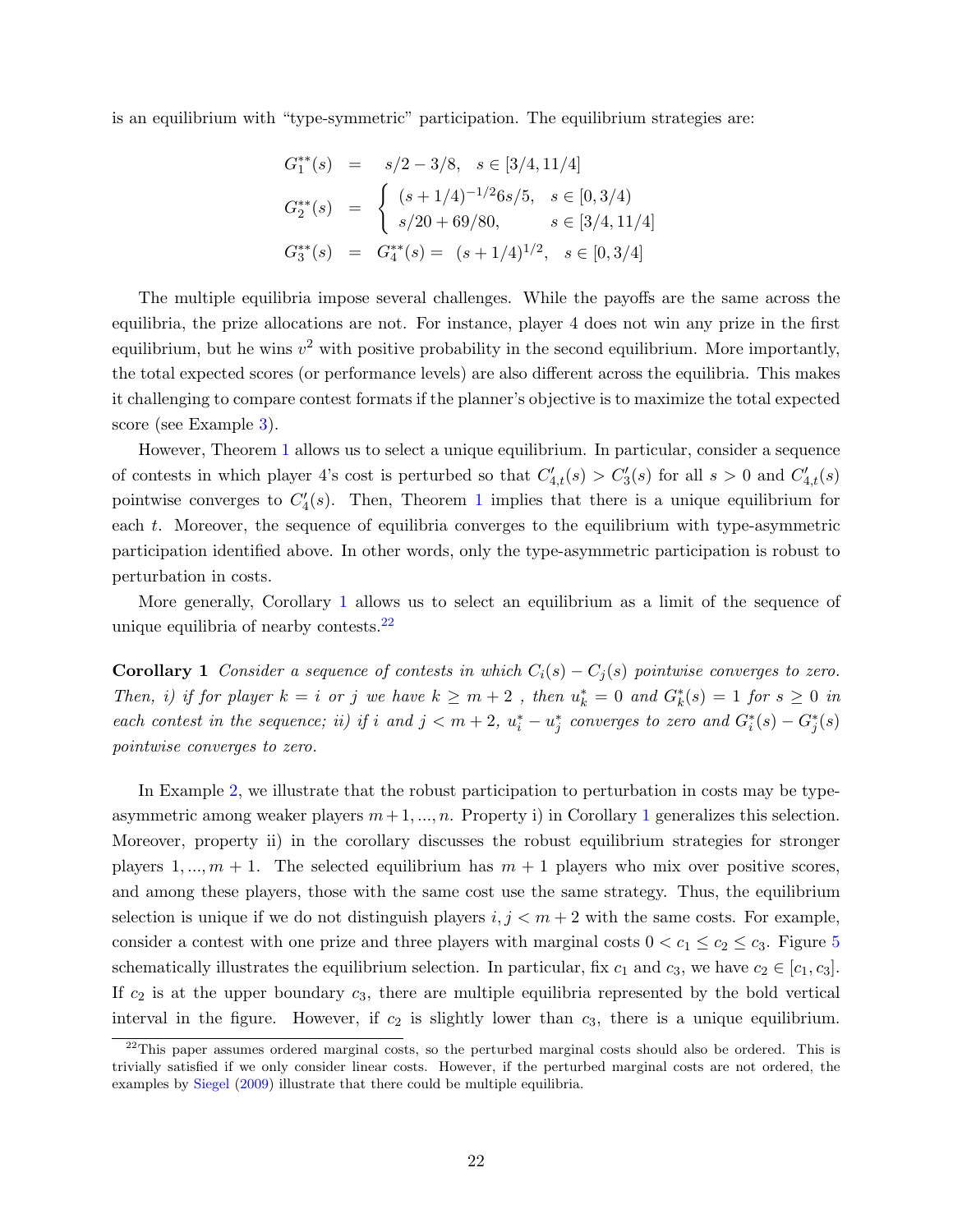<span id="page-22-6"></span><span id="page-22-1"></span>Therefore, as  $c_2$  increases to  $c_3$ , the limit of the unique equilibrium converges, along the curve in Figure [5,](#page-22-1) to one of the multiple equilibria. $^{23}$  $^{23}$  $^{23}$ 



Figure 5: Equilibrium Selection

# <span id="page-22-0"></span>5 Applications

### 5.1 Tracking in Schools

Consider a situation in which a school wants to assign a group of students to different classrooms. Should the school group students with similar abilities together – a practice known as "tracking" – so that high ability students are grouped together or should the school have mixed classrooms in which students of all abilities are grouped together? Tracking is a controversial topic in the economics of education and there has been a long debate on the issue from many different perspectives: students' achievement, equity, and even morality.<sup>[24](#page-22-3)</sup> Evidence on the effect of tracking on student achievement is mixed (see [Betts and Shkolnik](#page-26-4) [2000\)](#page-26-4). Moreover, different countries adopt different policies. Tracking is quite common in German and US schools. In contrast, tracking was explicitly discontinued in China in 2006.<sup>[25](#page-22-4)</sup> In this section, we examine the pure competitive effects of tracking and ask whether or not it enhances students' overall effort levels when students' grades/rewards depend on their relative performance.

Suppose there are two classrooms with  $2n$  seats in each classroom. Each classroom has a prize sequence. In order to illustrate the distributional effect of prizes, we assume the sequences are exogenous and the same across classrooms.<sup>[26](#page-22-5)</sup> The sequences are geometric or quadratic, and each has 2n positive prizes. There are  $2n$  H-type students and  $2n$  L-type students. The H-type students have a marginal cost of  $c_H$ , the L-type students have a marginal cost of  $c_L$ , and  $0 < c_H < c_L$ . If

<span id="page-22-2"></span> $^{23}$ [Baye et al.](#page-26-1) [\(1996\)](#page-26-1) demonstrate that, if there is only one prize, the equilibrium selected here has the highest total expected effort.

<span id="page-22-3"></span> $^{24}$ For instance, [Lazear](#page-27-8) [\(2001\)](#page-27-8) considers the effect of tracking on class disruption caused by misbehaving students. [Duflo et al.](#page-26-5) [\(2011\)](#page-26-5) study the effect on instructions, and demonstrate in an experimental study that, if students are tracked, the classes are more homogeneous and therefore could be easier to teach.

<span id="page-22-4"></span> $^{25}$ Policies that forbade tracking started in the 1990s, and a national law was passed in 2006.

<span id="page-22-5"></span> $^{26}$ In another paper, [Xiao](#page-27-9) [\(2013\)](#page-27-9) considers endogenous prize sequences, and finds that tracking is better than mixing.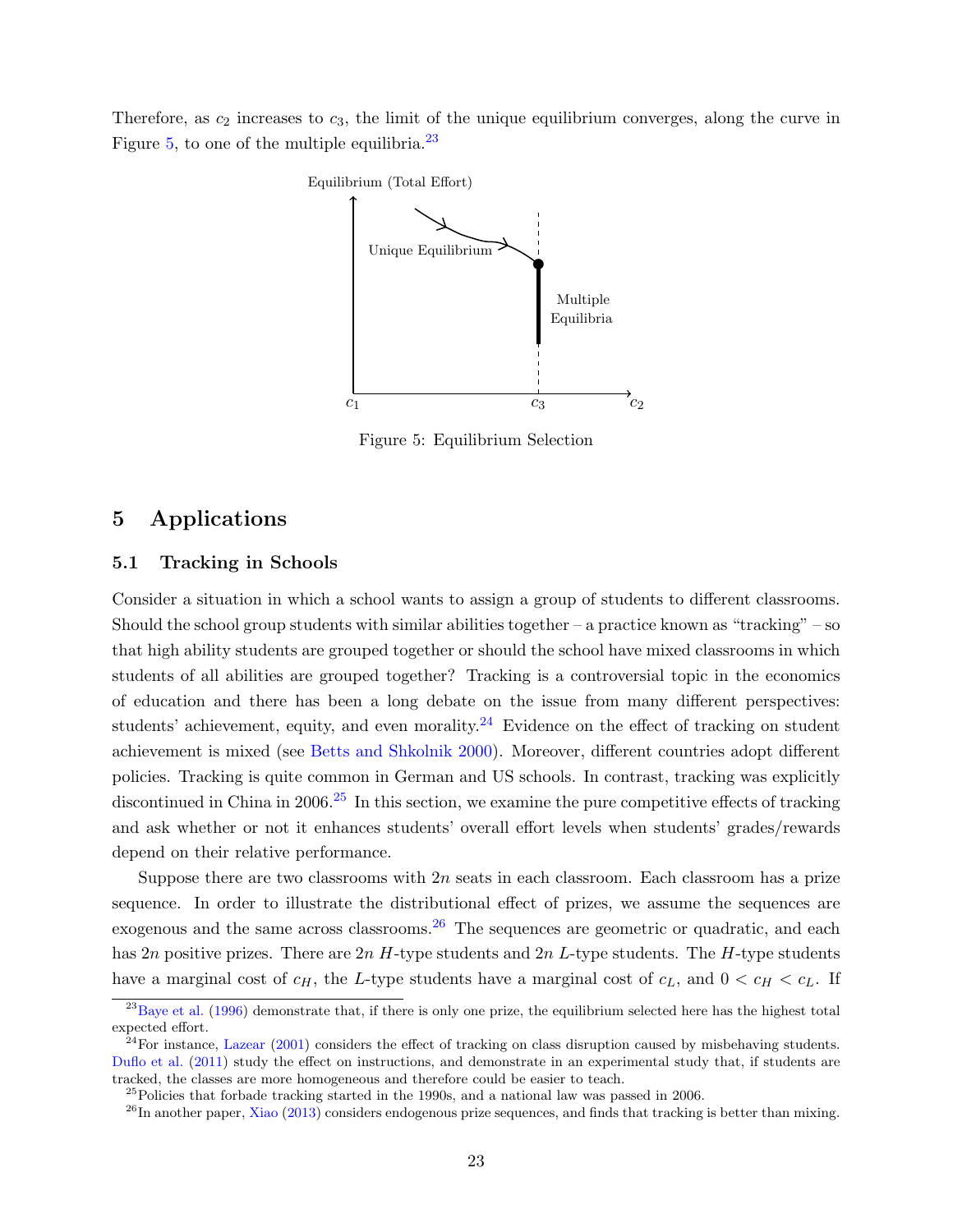<span id="page-23-2"></span>students are tracked, H-type students are assigned to one classroom and L-type students are assigned to another. If students are mixed, every classroom contains  $n$  students of each type. The students in each classroom compete in an all-pay contest.

Notice that some players have the same type, so the setup in this section is different from Section [2.](#page-4-0) However, Theorem [1](#page-4-3) and Corollary [1,](#page-21-0) which are obtained with distinct players, are important for this section. Let us explain why. First, an important characteristic of student competition is heterogeneous returns to performance ranking, and usually increasing returns to ranking. Without our results on GPS or QPS, we cannot capture this characteristic, and therefore cannot study the effects of convexity of prize sequences. Second, multiple equilibria impose an additional challenge. We first present our results on the effects of convexity of prize sequences, then show how our results tackle the challenge of multiple equilibria.

To illustrate the contribution of our equilibrium characterization, let us first discuss what results we can obtain with the existing equilibrium characterizations. On the one hand, if we have an arithmetic prize sequence (e.g. [Bulow and Levin](#page-26-3)  $2006$ ) – the least convex prize sequence, we can verify that tracking is better than mixing. On the other hand, if each classroom has a single prize (e.g. [Baye et al.](#page-26-1) [1996\)](#page-26-1) – a very convex prize sequence, mixing is better than tracking. Our results on GPS and QPS allow us to fill the gap between these two extreme cases.

<span id="page-23-3"></span>Proposition 10 Assume that the prize sequence under tracking is the one under mixing for each classroom, and assume that the prize sequence is either geometric or quadratic. Then, mixing results in higher total expected effort than tracking if and only if the prize sequence is convex enough, that is,  $\alpha > \alpha'$  in GPS or  $\beta > \beta'$  in QPS for some  $\alpha' \geq 1$  and  $\beta' \geq 0$ .

The proof of the proposition is in Appendix [E.1.](#page-43-0) Why does the convexity of prize sequence matter? Tracking has an advantage of facilitating greater competition in each classroom because it assigns students of similar abilities together. However, tracking also has a disadvantage. It does not use the highest prizes to motivate the best students. If the prize sequence is linear, the value of the lower prize is not too small. Therefore, the advantage dominates, and tracking is better than mixing. On the other hand, if the prize sequence is convex enough, the lower prizes are very small. If the students are tracked, only half of the prize money is used to motivate H-type students. However, if the students are mixed, most of the prize money is used to motivate H-type students. Hence, the disadvantage of tracking dominates its advantage, and tracking is worse than mixing.<sup>[27](#page-23-1)</sup>

Moreover, multiple equilibria may cause a second challenge. Example [2](#page-20-0) shows that there could be multiple equilibria, but would the multiple equilibria affect comparison of mixing and tracking? We first demonstrate the challenge in an example, then show how our results tackle it.

<span id="page-23-0"></span>Example 3 Suppose there are eight students: two with H-type, two with M-type and four with L-type. The marginal costs for type H, M, L are  $c_H = 0.8$ ,  $c_M = 1$ ,  $c_L = 2$  respectively, and the prizes are  $v^1 = 3.94, v^2 = 4 - v^1$ .

<span id="page-23-1"></span><sup>&</sup>lt;sup>27</sup>The number of prizes is also important. If there are fewer prizes, mixing could be better than tracking. The winner-take-all prize structure describes many competitions, but it is not a good approximation for the competition among students. This is because ranking may matter to all students in their competition, even for those close to the bottom.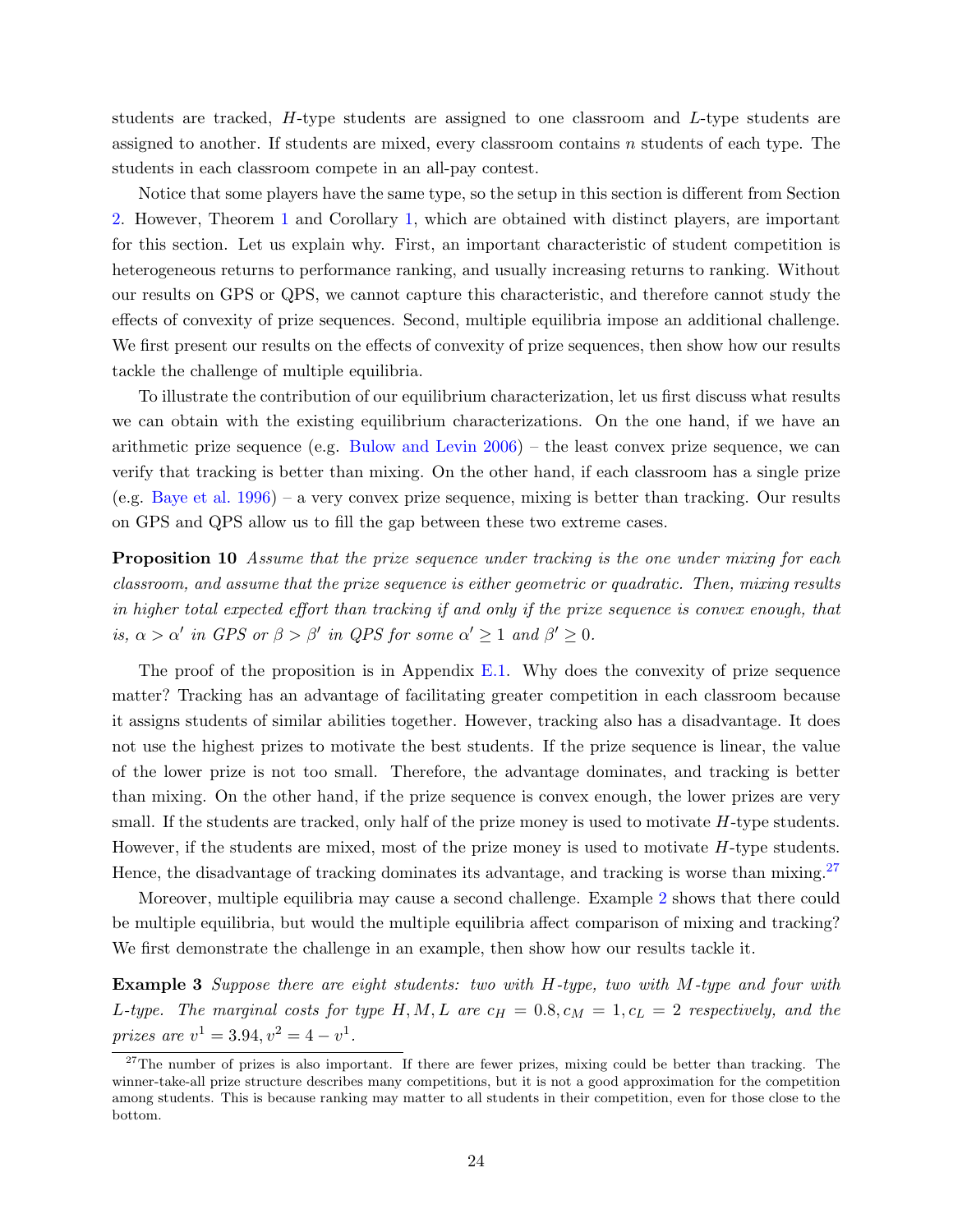<span id="page-24-1"></span>If the students are tracked, the  $H$ -type and  $M$ -type students are assigned to one classroom and the L-type students are grouped into another classroom. The students in each classroom compete in an all-pay contest for the prizes  $v^1 = 3.94, v^2 = 4 - v^1$ . The algorithm implies that each student's equilibrium payoff is zero, and the  $M$ -type students choose 0 score in the equilibrium. Therefore the total expected effort is  $\Pi_{track} = (v^1 + v^2)/c_H + (v^1 + v^2)/c_L = 7$  in every equilibrium.

If the students are mixed, each classroom has one  $H$ -type, one  $M$ -type and two  $L$ -type students. They also compete in an all-pay contest for the prizes  $v^1 = 3.94, v^2 = 4 - v^1$ . There are at least two equilibria. In the first equilibrium, only one  $L$ -type student is active and the other chooses zero effort. Again the algorithm implies that the supports of  $H$ -type students' and  $M$ -type students' strategies do not overlap. Using the algorithm, we can calculate the equilibrium strategies, the total expected effort  $\Pi_{mix}$  and the difference in total effort

<span id="page-24-0"></span>
$$
\Pi_{track} - \Pi_{mix} = -1.7 \times 10^{-5} \tag{9}
$$

In another equilibrium, the supports are the same as in the first equilibrium, but two L-type students are active instead of one. Similarly we can calculate the total expected effort  $\Pi_{mix}$ , and the difference in total effort becomes

$$
\Pi_{track} - \hat{\Pi}_{mix} = 1.46 \times 10^{-5}
$$

Hence, the comparison between tracking and mixing depends on equilibrium selection. However, Corollary [1](#page-21-0) implies that only [\(9\)](#page-24-0) is robust to perturbation in the costs.

#### 5.2 Winner-Take-All?

Consider a situation in which the designer of a contest has a fixed amount of prize money, and she wants to choose the optimal prize structure to maximize the total expected score (performance). Is it optimal for the designer to adopt a winner-take-all prize structure, in which the whole amount is won by the highest-ranked player, or should the total amount be split into two or more prizes?

[Moldovanu and Sela](#page-27-0) [\(2001\)](#page-27-0) consider a contest with incomplete information. One of their results is that the winner-take-all prize structure is optimal if the players are ex ante symmetric and the costs are linear. Intuitively, a single prize maximizes the difference between winning and losing, therefore it induces the most intense competition. However, this insight does not apply to contests with asymmetric players and complete information. To see why, note that if the players are ex ante symmetric, the number of prizes does not affect participation because every player always participates in the symmetric equilibrium. In contrast, if the players are asymmetric and information is complete, more prizes could encourage more players to participate and therefore induce more competition. This point can be illustrated in our setup.

Similar intuition is studied in different setups. For instance, [Szymanski and Valletti](#page-27-10) [\(2005\)](#page-27-10) consider a Tullock contest with one strong player and two weaker players. They show that  $v^1 = 3v^2$ maximizes the total effort if the cost of the stronger player converges to zero. [Cohen and Sela](#page-26-6) [\(2008\)](#page-26-6)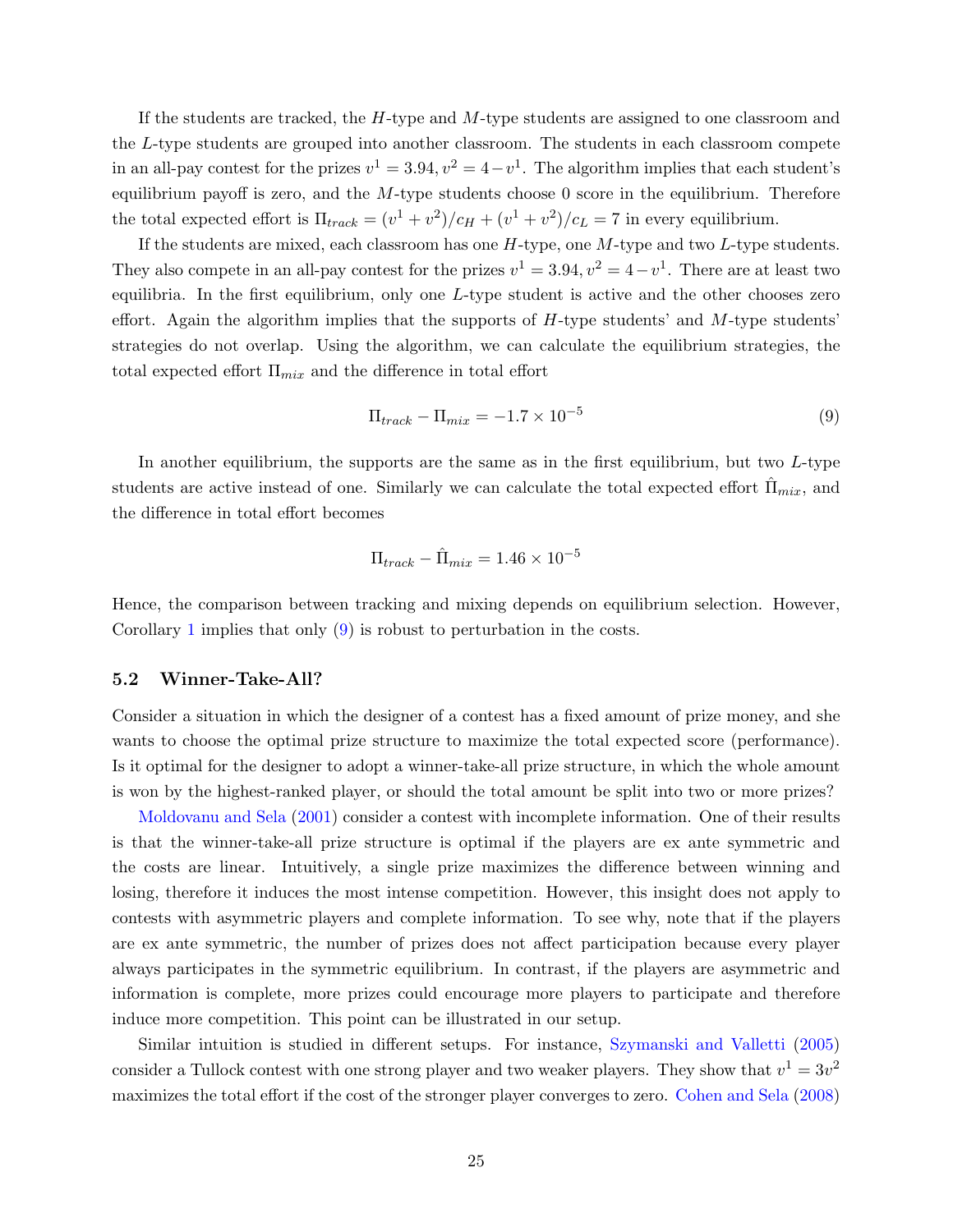<span id="page-25-4"></span>study an all-pay auction with three players, and they show that if one player values the second prize slightly higher than the other two, two prizes result in higher revenue than a single prize. [Olszewski and Siegel](#page-27-11) [\(2014\)](#page-27-11) find that a prize sequence with homogeneous prizes maximizes the total expected effort in an all-pay contest if the number of players goes to infinity.

However, there are many questions that have not been answered. For example, are there other prize sequences better than winner-take-all if there are more than three players? If there are, how do they compare with each other? The proposition below answers these questions. Our algorithm to construct the equilibrium is important for the proposition.

<span id="page-25-5"></span>**Proposition 11** Suppose  $c_2 = ... = c_n > 0$ , and let  $\Pi_{HPS}^*$  be the supremum of total expected effort with homogeneous prize sequence of multiple positive prizes,  $\Pi_{GPS}^*$  be the counterpart with GPS,  $\Pi_{QPS}^*$  with QPS, and  $\Pi_{WTA}$  with the winner-take-all prize structure.<sup>[28](#page-25-1)</sup> Then, we have

<span id="page-25-3"></span>
$$
\lim_{c_1 \to 0} \Pi_{HPS}^* > \lim_{c_1 \to 0} \Pi_{QPS}^* > \lim_{c_1 \to 0} \Pi_{GPS}^* > \lim_{c_1 \to 0} \Pi_{WTA}
$$
\n(10)

The proof is in Appendix [E.2.](#page-46-0) According to the proposition, a prize structure with multiple prizes dominates a single prize. Let us explain why. If  $c_1$  is small, player 1 is very strong relative to others, so he does not exert much effort despite the amount of the first prize. As a result, if we move some money from the first prize to the lower ones, the effort of player 1 does not change much. In contrast, if the lower prizes are not zero, the weaker players  $2, ..., n$  mainly compete for the second and lower prizes, where they face intense competition from  $n-2$  identical opponents. As a result, multiple prizes can enhance the weaker players' effort and therefore induce higher total effort.

# <span id="page-25-0"></span>6 Conclusion

In this paper, we studied a *complete* information model of all-pay contests with asymmetries among players and (two classes) of convex prize sequences. While it would be desirable to study a similar environment under incomplete information, the problems associated with multiple prizes and asymmetric players under incomplete information are well known from auction theory. For instance, even with symmetric players very little is known about discriminatory (pay-as-you-bid) auctions for the sale of multiple units. Similar difficulties arise when considering all-pay auctions with multiple prizes.<sup>[29](#page-25-2)</sup> The complete information setting allows us to study environments that, as yet, cannot be studied under an incomplete information setting.

Our results require the prize sequence to be either quadratic or geometric. Although, many common prize structures can be well-approximated by one of these specifications, one would still

<span id="page-25-1"></span><sup>&</sup>lt;sup>28</sup>The assumption  $c_2 = ... = c_n$  can be relaxed to allow small differences among these costs. That is, given  $c_2 > 0$ , the difference  $|c_n - c_2|$  goes to zero. Then, we need to replace  $\lim_{c_1 \to 0} \sin \lim_{c_1 \to 0, |c_n - c_2| \to 0}$  $\lim_{c_1 \to 0} \sin \lim_{c_1 \to 0, |c_n - c_2| \to 0}$  $\lim_{c_1 \to 0} \sin \lim_{c_1 \to 0, |c_n - c_2| \to 0}$  in [\(10\)](#page-25-3). Corollary 1 implies that the order of limits does not matter.

<span id="page-25-2"></span> $^{29}$ Studies of similar cases have shown that there is a unique equilibrium in asymmetric all-pay auctions with two players [\(Amann and Leininger](#page-26-7) [1996,](#page-26-7) [Lizzeri and Persico](#page-27-12) [2000\)](#page-27-12). The complexity in the case of more than two players is demonstrated by [Parreiras and Rubinchik](#page-27-13) [\(2010\)](#page-27-13).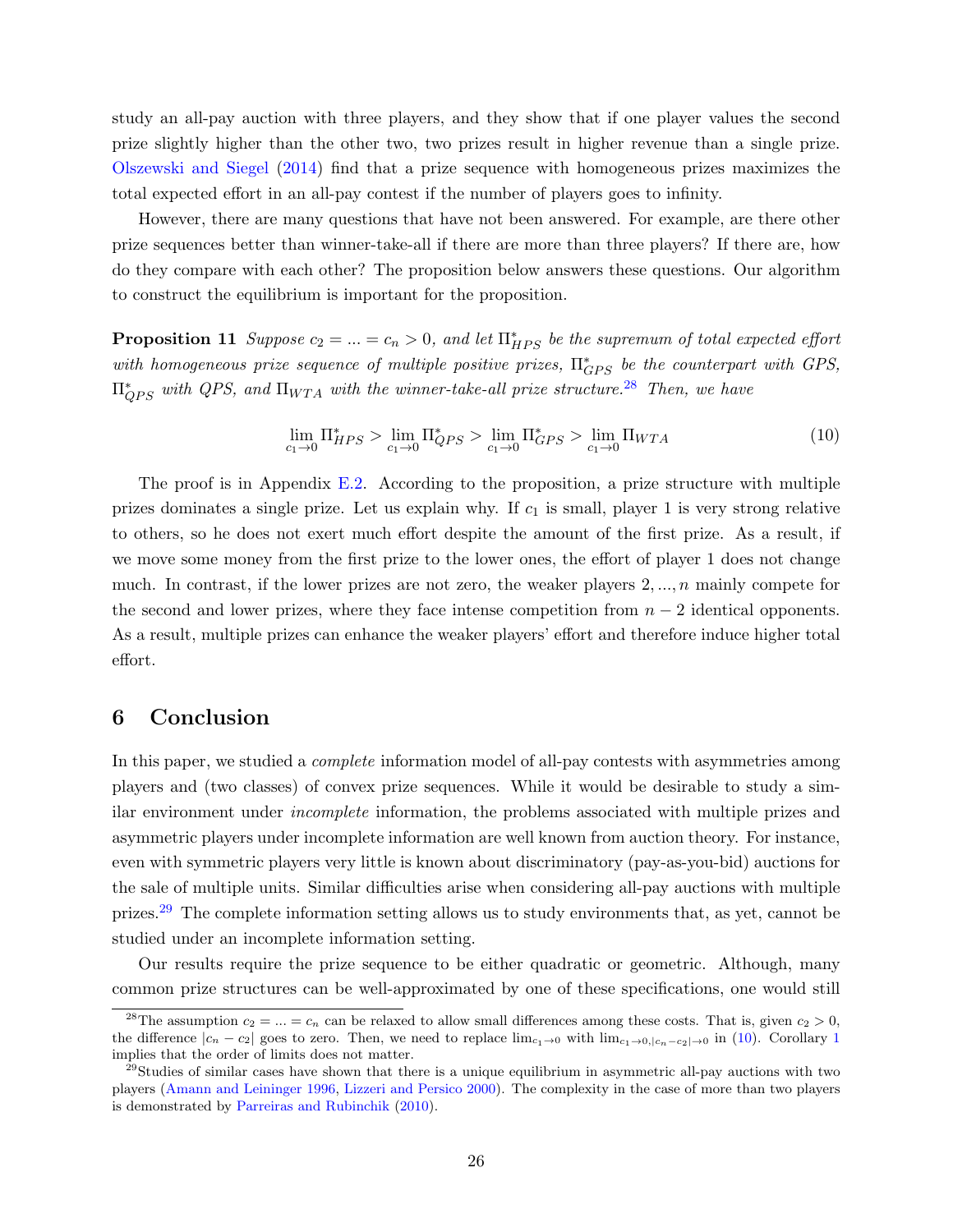like to extend the results of this paper to general convex prize sequences. The quadratic/geometric specification plays a key role in the proofs  $-$  it guarantees the existence and uniqueness of pseudo strategies (see Lemma [6](#page-34-0) in Appendix [A\)](#page-27-7), and Propositions [4](#page-10-2) and [5.](#page-10-0) The main difficulty in extending our analysis to general convex sequences is Lemma [5,](#page-34-1) a property of a nonlinear equation system, which is repeatedly used in Appendix [A.](#page-27-7) To establish this property, we need to sign a determinant of high dimension, which is a very challenging problem even with geometric or quadratic prize sequences (see the supplementary note). Without the assumption, how to sign the determinants remains an open question.

If we restrict our attention to three players, the results in this paper include all convex prize sequences, and it would be interesting to explore the potential of our approach to study concave prize sequences. Since the focus of this paper is convex prize sequences, we leave it to future research.

We hope to explore some extensions of the model. It would be interesting to investigate, more generally, what an optimal prize sequence looks like. Must it be convex? Does the uniqueness result hold for general convex (possibly non-geometric and non-quadratic) prize sequences? These and other questions will be explored in subsequent work.

# References

- <span id="page-26-7"></span>Amann, E. and Leininger, W. (1996), "Asymmetric All-Pay Auctions with Incomplete Information: the Two-Player Case", Games and Economic Behavior, 14, pp. 118. [\[26\]](#page-25-4)
- <span id="page-26-0"></span>Barut, Y. and Kovenock, D. (1998), "The Symmetric Multiple Prize All-Pay Auction with Complete Information", European Journal of Political Economy, 14, pp. 627-644. [\[3,](#page-2-3) [4,](#page-3-3) and [21\]](#page-20-3)
- <span id="page-26-1"></span>Baye, M. R.; Kovenock, D. and de Vries, C. G. (1996), "The All-Pay Auction with Complete Information", Economic Theory, 8, pp. 291-305. [\[3,](#page-2-3) [4,](#page-3-3) [21,](#page-20-3) [23,](#page-22-6) and [24\]](#page-23-2)
- <span id="page-26-4"></span>Betts, J. R. and Shkolnik, J. L. (2000), "Key Difficulties in Identifying the Effects of Ability Grouping on Student Achievement", Economics of Education Review, 19, pp. 21-26. [\[23\]](#page-22-6)
- <span id="page-26-3"></span>Bulow, J. and Levin, J. (2006), "Matching and Price Competition", American Economic Review, 96, pp. 652-668. [\[3,](#page-2-3) [4,](#page-3-3) [6,](#page-5-4) and [24\]](#page-23-2)
- <span id="page-26-2"></span>Clark, D. J. and Riis, C. (1998), "Competition Over More than One Prize", American Economic *Review*, 88, pp. 276-289. [\[3](#page-2-3) and [4\]](#page-3-3)
- <span id="page-26-6"></span>Cohen, C. and Sela, A. (2008), "Allocation of Prizes in Asymmetric All-pay Auctions", European Journal of Political Economy, 24, pp. 123-132. [\[25\]](#page-24-1)
- <span id="page-26-5"></span>Duflo, E., Dupas, P. and Kremer, M. (2011), "Peer Effects and the Impacts of Tracking: Evidence from a Randomized Evaluation in Kenya", American Economic Review, 101, pp. 1739-1774. [\[23\]](#page-22-6)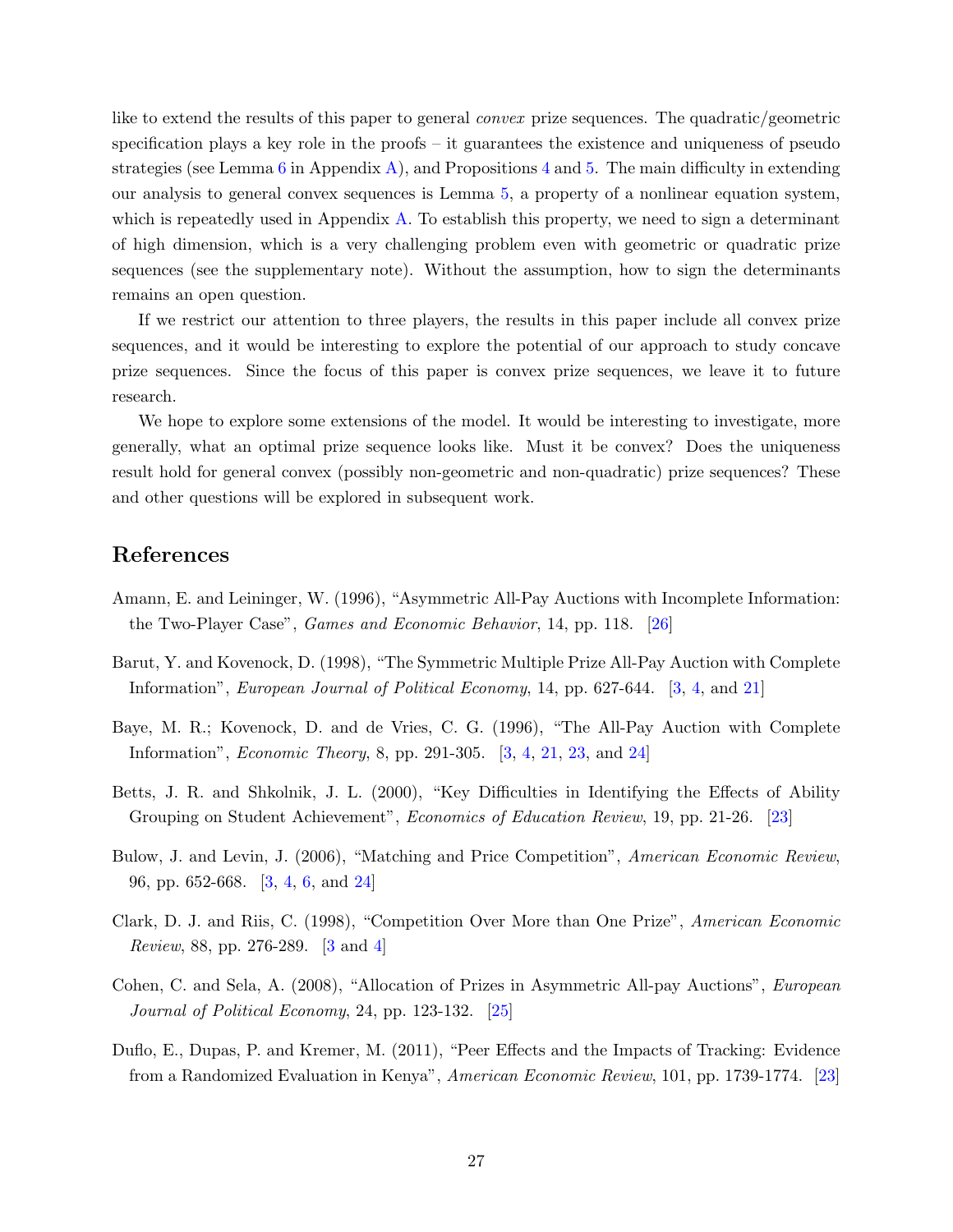- <span id="page-27-3"></span>González-Díaz, J. and Siegel, R. (2013), "Matching and Price Competition: Beyond Symmetric Linear Costs", International Journal of Game Theory, 42, pp. 835-844. [\[4\]](#page-3-3)
- <span id="page-27-1"></span>Konrad, K. A. (2009), Strategy and Dynamics in Contests, Oxford University Press. [\[3\]](#page-2-3)
- <span id="page-27-8"></span>Lazear, E. P. (2001), "Educational Production", Quarterly Journal of Economics, 116, pp. 777-803. [\[23\]](#page-22-6)
- <span id="page-27-12"></span>Lizzeri, A. and Persico, N. (2000), "Uniqueness and Existence of Equilibrium in Auctions with a Reserve Price", Games and Economic Behavior, 30, pp. 83-114. [\[26\]](#page-25-4)
- <span id="page-27-0"></span>Moldovanu, B. and Sela, A. (2001), "The Optimal Allocation of Prizes in Contests", American *Economic Review*, 91, pp. 542-558. [\[3](#page-2-3) and [25\]](#page-24-1)
- <span id="page-27-4"></span>Olszewski, W. and Siegel, R. (2015), "Large Contests", Econometrica, forthcoming. [\[4\]](#page-3-3)
- <span id="page-27-11"></span>Olszewski, W. and Siegel, R. (2014), "Effort-Maximizing Contests", Mimeo, Northwestern University. [\[26\]](#page-25-4)
- <span id="page-27-14"></span>Olver, P. (2007), Applied Mathematics Lecture Notes, Schools of Mathematics, University of Minnesota. [\[36](#page-35-0) and [39\]](#page-38-1)
- <span id="page-27-13"></span>Parreiras, S. O. and Rubinchik, A. (2010), "Contests with Three or More Heterogeneous Agents", Games and Economic Behavior, 68, pp. 703-715. [\[26\]](#page-25-4)
- <span id="page-27-15"></span>Pugh, C. C. (2003), Real Mathematical Analysis, New York: Springer-Verlag. [\[39\]](#page-38-1)
- <span id="page-27-6"></span>Siegel, R. (2009), "All-Pay Contests", *Econometrica*, 77, pp. 71-92. [\[4,](#page-3-3) [6,](#page-5-4) [22,](#page-21-2) and [29\]](#page-28-1)
- <span id="page-27-2"></span>Siegel, R. (2010), "Asymmetric Contests with Conditional Investments", American Economic Review, 100, pp. 2230-2260. [\[3,](#page-2-3) [4,](#page-3-3) and [5\]](#page-4-4)
- <span id="page-27-5"></span>Siegel, R. (2014), "Asymmetric Contests with Interdependent Valuations", Journal of Economic Theory, 153, pp. 684-702. [\[4\]](#page-3-3)
- <span id="page-27-10"></span>Szymanski, S. and Valletti, T. (2005), "Incentive Effects of Second Prizes", European Journal of Political Economy, 21, pp. 467-481. [\[25\]](#page-24-1)
- <span id="page-27-9"></span>Xiao, J. (2013), "Ability Grouping in All-Pay Contests", Mimeo, University of Melbourne. [\[23\]](#page-22-6)

# Appendix

# <span id="page-27-7"></span>A Equilibrium Properties

This appendix contains proofs for the results in Section [3.1.](#page-5-1) In what follows, we first define a function  $W_{\mathcal{P}}$ , then Lemma [1](#page-28-2) discusses some properties of the function. After that, Lemma [2](#page-28-0) uses the properties to prove the first "well known" property in Section [3.1.](#page-5-1)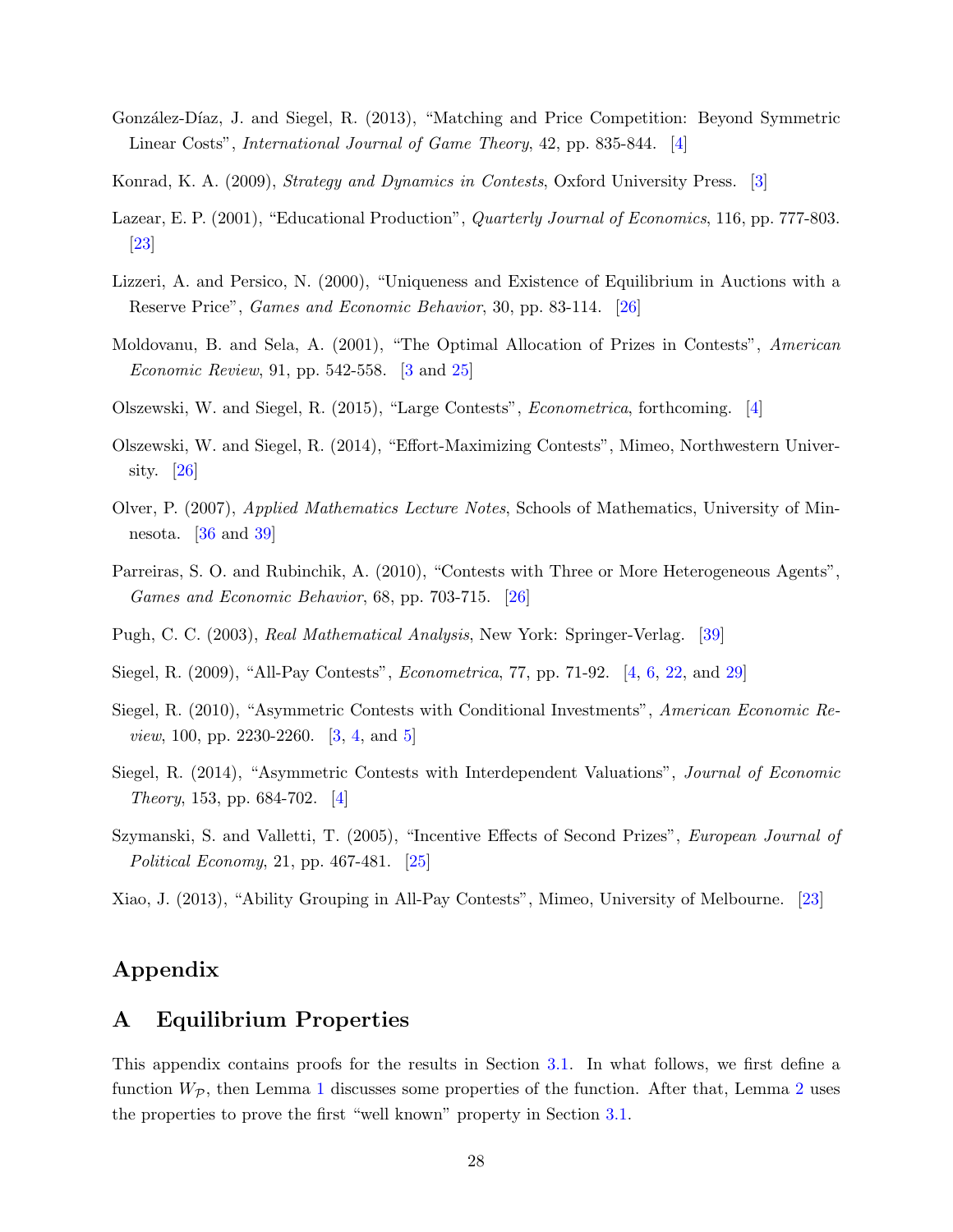<span id="page-28-1"></span>For any subset  $\mathcal{P} \subseteq \mathcal{N}$ , define a function  $W_{\mathcal{P}} : [0,1]^{|\mathcal{P}|-1} \times [0,\infty)^{|\mathcal{P}|} \to [0,\infty)$  that takes the form

$$
W_{\mathcal{P}}(\mathbf{x}_{-j}, \mathbf{v}) = \sum_{k=1}^{|\mathcal{P}|} \left( v^{(k)} \sum_{P_{k-1} \in \mathcal{D}_{k-1}} \left( \prod_{i \in P_{k-1}} (1 - x_i) \prod_{i' \in (\mathcal{P} \setminus \{j\}) \setminus P_{k-1}} x_{i'} \right) \right)
$$

where  $j \in \mathcal{P}$ ,  $\mathbf{x}_{-j} = (x_i)_{i \in \mathcal{P} \setminus \{j\}} \in [0,1]^{|\mathcal{P}|-1}$ ,  $\mathbf{v} \in [0,\infty)^{|\mathcal{P}|}$ ,  $v^{(k)}$  is the kth highest element in  $\mathbf{v}$ , and  $\mathcal{D}_{k-1} = \{P_{k-1} \mid P_{k-1} \subseteq \mathcal{P} \setminus \{j\} \text{ and } |P_{k-1}| = k-1\}.$ 

<span id="page-28-2"></span>**Lemma 1** For any  $\mathcal{P} \subseteq \mathcal{N}$ , function  $W_{\mathcal{P}}(\mathbf{x}_{-i}, \mathbf{v})$  is symmetric in the variables of  $\mathbf{x}_{-i}$ ; it is linear in v; and it is strictly increasing in a variable  $x_j$  in  $\mathbf{x}_{-i}$  if  $\mathbf{x}_{-i,j} = (x_k)_{k \in \mathcal{P} \setminus \{i,j\}}$  is not a zero vector.

**Proof.** It is straightforward to show that  $W_{\mathcal{P}}(x_{-i}, v)$  is symmetric in the variables in  $x_{-i}$  and linear in **v**. To see why it is increasing in  $x_j$ , notice

<span id="page-28-3"></span>
$$
W_{\mathcal{P}}(\mathbf{x}_{-i}, \mathbf{v}) = G_j(s) W_{\mathcal{P}}(\mathbf{x}_{-i,j}, \bar{\mathbf{v}}) + (1 - x_j) W_{\mathcal{P}}(\mathbf{x}_{-i,j}, \underline{\mathbf{v}})
$$
(11)

where  $\bar{v}$  is v with one of the lowest prizes excluded, and  $\underline{v}$  is v with one of the highest prize excluded. Differentiating both sides of  $(11)$  with respect to  $x_i$ , we obtain

<span id="page-28-4"></span>
$$
\partial W_{\mathcal{P}}(\mathbf{x}_{-i}, \mathbf{v}) / \partial x_j = W_{\mathcal{P}}(\mathbf{x}_{-i,j}, \bar{\mathbf{v}}) - W_{\mathcal{P}}(\mathbf{x}_{-i,j}, \underline{\mathbf{v}}) = W_{\mathcal{P}}(\mathbf{x}_{-i,j}, \bar{\mathbf{v}} - \underline{\mathbf{v}})
$$
(12)

where the second equality comes from the linearity in **v**. Assumption A2 implies that the prizes in v are distinct, so  $\bar{v} - \underline{v}$  represents a sequence of positive prizes. Given these prizes, the expected winnings  $W_{\mathcal{P}}(\mathbf{x}_{-i,j}, \bar{\mathbf{v}} - \underline{\mathbf{v}})$  must be positive if  $\mathbf{x}_{-i,j}$  is not a zero vector. Hence, [\(12\)](#page-28-4) implies  $\partial W_{\mathcal{P}}(\mathbf{x}_{-i}, \mathbf{v})/\partial x_j > 0.$ 

#### <span id="page-28-0"></span>**Lemma 2 (Participation)** Player  $i > m + 1$  assigns probability one to score 0.

Proof. The Zero Lemma of [Siegel](#page-27-6) [\(2009\)](#page-27-6) also applies to heterogeneous prizes. If we replace the probability of winning (one of the identical prizes) with the probability of winning at least one prize (of the heterogeneous prizes), his proof of the lemma extends to our context. The Zero Lemma implies that at least  $n - m$  players have zero expected payoff.

We claim that  $u_i^* \geq u_j^*$  for  $j > i$ . To see why, let  $\bar{s}_j^*$  be the highest score in the support of j's equilibrium strategy. Player i can guarantee himself a payoff no less than  $u_j^*$  by choosing a score slightly higher than  $\bar{s}_j^*$ , so  $u_i^* \geq u_j^*$ . Therefore, the Zero Lemma implies  $u_i^* = 0$  for  $i \geq m+1$ .

Suppose player  $i > m + 1$  assigns positive probability to a set of positive scores, so  $\bar{s}_i^* > 0$ . Then, we have

<span id="page-28-5"></span>
$$
\mathbf{G}^*_{-(m+1)}(\bar{s}_i^*) = (\mathbf{G}^*_{-(m+1),i}(\bar{s}_i^*), G_i^*(\bar{s}_i^*)) \ge (\mathbf{G}^*_{-(m+1),i}(\bar{s}_i^*), G_{m+1}^*(\bar{s}_i^*)) = \mathbf{G}^*_{-i}(\bar{s}_i^*)
$$
(13)

where the inequality comes from  $G_i^*(\bar{s}_i^*) = 1$ . Given others' equilibrium strategies, if player  $m + 1$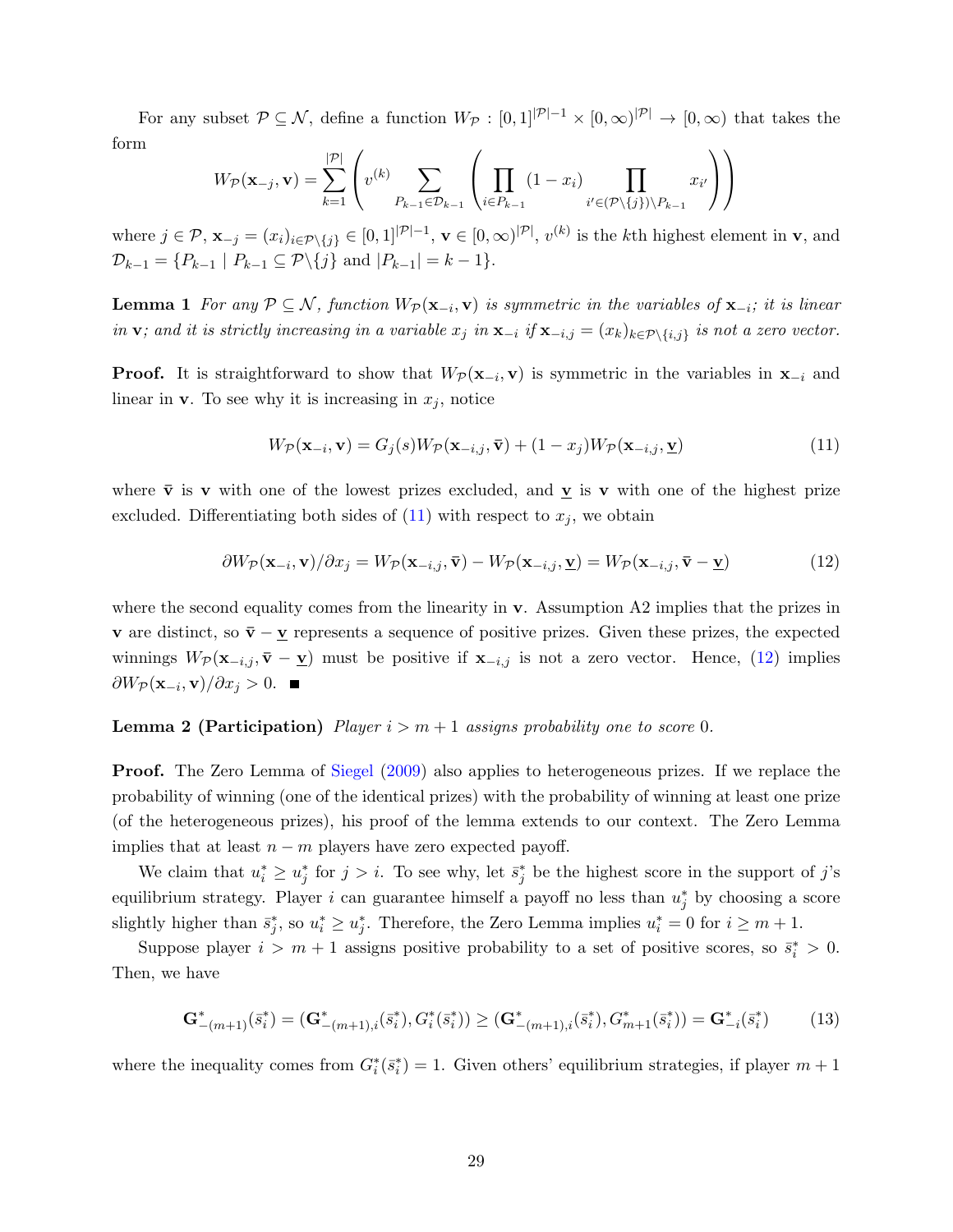chooses  $\bar{s}_i^*$ , his expected payoff is

<span id="page-29-2"></span>
$$
W_{\mathcal{N}}(\mathbf{G}^*_{-(m+1)}(\bar{s}_i^*), \mathbf{v}) - C_{m+1}(\bar{s}_i^*) \ge W_{\mathcal{N}}(\mathbf{G}^*_{-i}(\bar{s}_i^*), \mathbf{v}) - C_{m+1}(\bar{s}_i^*)
$$
\n
$$
> W_{\mathcal{N}}(\mathbf{G}^*_{-i}(\bar{s}_i^*), \mathbf{v}) - C_i(\bar{s}_i^*)
$$
\n
$$
= u_i^* \ge 0
$$
\n(14)

where the first inequality is because of  $(13)$  and the monotonicity in Lemma [1,](#page-28-2) and the second inequality comes from Assumption A1. Note that we also use Assumption A2 to prove Lemma [1.](#page-28-2) Hence, player  $m+1$  can guarantee himself a positive payoff by choosing  $\bar{s}_i^*$ , so  $u_{m+1}^* > 0$ . Recall that the Zero Lemma implies  $u_{m+1}^* = 0$ , so we have a contradiction.

In what follows, we first introduce two properties in Lemmas [3](#page-29-0) and [4,](#page-30-0) then use them to prove Propositions [1](#page-6-0) to [3.](#page-6-3)

<span id="page-29-0"></span>**Lemma 3** In any equilibrium,  $\bar{s}^*_j \leq \bar{s}^*_i$  if  $i < j$ . That is, the highest score chosen by a stronger player is no lower than that chosen by a weaker player.

**Proof.** Suppose  $\bar{s}_i^* < \bar{s}_j^*$ . First, the definition of equilibrium implies that player *i*'s payoff at  $\bar{s}_i^*$ should not be lower than that at  $\bar{s}_j^*$ . That is,

<span id="page-29-1"></span>
$$
W_{\mathcal{N}}(\mathbf{G}_{-i}^*(\bar{s}_i^*), \mathbf{v}) - C_i(\bar{s}_i^*) \ge W_{\mathcal{N}}(\mathbf{G}_{-i}^*(\bar{s}_j^*), \mathbf{v}) - C_i(\bar{s}_j^*)
$$
(15)

Hereafter, we omit the subscript of  $W_{\mathcal{N}}$  and write W for short. Since  $\bar{s}_i^* < \bar{s}_j^*$ , we have  $G_j^*(\bar{s}_j^*)$  $G_i^*(\bar{s}_j^*) = 1$ . Similar to [\(13\)](#page-28-5), we have  $\mathbf{G}_{-i}^*(\bar{s}_j^*) = \mathbf{G}_{-j}^*(\bar{s}_j^*)$ . Substituting the equation into [\(15\)](#page-29-1), we obtain

$$
W(\mathbf{G}_{-i}^*(\bar{s}_i^*), \mathbf{v}) - C_i(\bar{s}_i^*) \ge W(\mathbf{G}_{-j}^*(\bar{s}_j^*), \mathbf{v}) - C_i(\bar{s}_j^*)
$$

or

<span id="page-29-5"></span>
$$
W(\mathbf{G}_{-j}^*(\bar{s}_j^*), \mathbf{v}) - W(\mathbf{G}_{-i}^*(\bar{s}_i^*), \mathbf{v}) \le C_i(\bar{s}_j^*) - C_i(\bar{s}_i^*)
$$
(16)

Second, the definition of equilibrium implies that player j's payoff at  $\bar{s}_j^*$  should not be lower than that at  $\bar{s}_i^*$ . That is,

<span id="page-29-3"></span>
$$
W(\mathbf{G}_{-j}^{*}(\bar{s}_{j}^{*}), \mathbf{v}) - C_{j}(\bar{s}_{j}^{*}) \ge W(\mathbf{G}_{-j}^{*}(\bar{s}_{i}^{*}), \mathbf{v}) - C_{j}(\bar{s}_{i}^{*})
$$
(17)

Since  $\bar{s}_i^* < \bar{s}_j^*$ , we have  $G_j^*(\bar{s}_i^*) < G_i^*(\bar{s}_i^*)$ . Therefore, following the same argument to obtain [\(13\)](#page-28-5) and  $(14)$ , we have

<span id="page-29-4"></span>
$$
W(\mathbf{G}_{-j}^*(\bar{s}_i^*), \mathbf{v}) > W(\mathbf{G}_{-i}^*(\bar{s}_i^*), \mathbf{v})
$$
\n(18)

Hence,  $(17)$  and  $(18)$  imply

$$
W(\mathbf{G}^*_{-j}(\bar{s}^*_j),\mathbf{v})-C_j(\bar{s}^*_j)>W(\mathbf{G}^*_{-i}(\bar{s}^*_i),\mathbf{v})-C_j(\bar{s}^*_i)
$$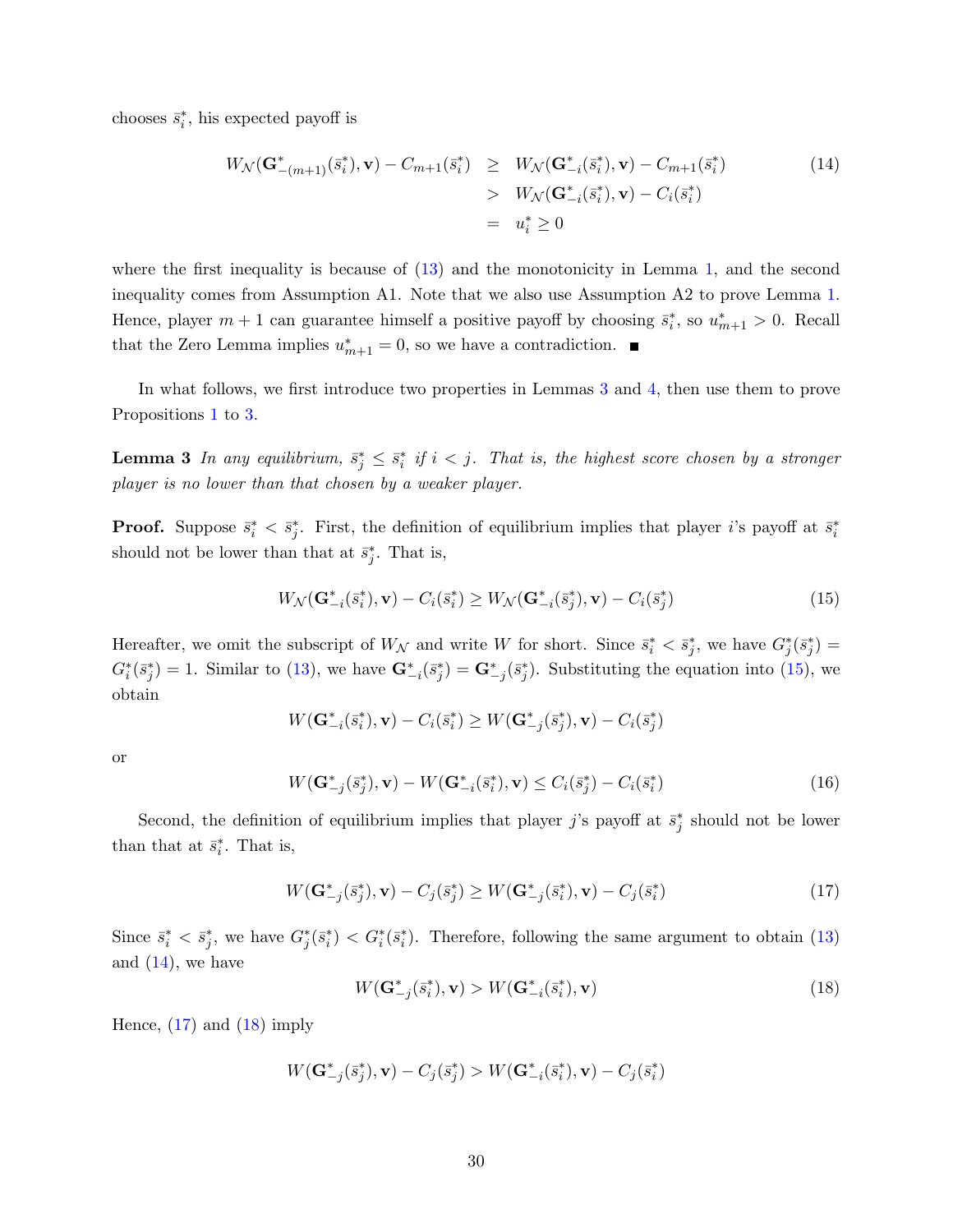or

<span id="page-30-1"></span>
$$
W(\mathbf{G}_{-j}^*(\bar{s}_j^*), \mathbf{v}) - W(\mathbf{G}_{-i}^*(\bar{s}_i^*), \mathbf{v}) > C_j(\bar{s}_j^*) - C_j(\bar{s}_i^*)
$$
\n(19)

Notice that Assumption A1 implies  $C_i(\bar{s}_j^*) - C_i(\bar{s}_i^*) < C_j(\bar{s}_j^*) - C_j(\bar{s}_i^*)$ , so [\(16\)](#page-29-5) and [\(19\)](#page-30-1) contradict with each other. As a result,  $\bar{s}_j^* \leq \bar{s}_i^*$ .

<span id="page-30-0"></span>**Lemma 4** In any equilibrium, if  $i < j$ , we have  $u_i^* + C_i(s) \ge u_j^* + C_j(s)$  for  $s \le \bar{s}_j^*$ . That is, the difference between the equilibrium payoffs is no larger than the difference in the costs.

**Proof.** Lemma [3](#page-29-0) implies  $\bar{s}_j^* \leq \bar{s}_i^*$ . An analogue to [\(18\)](#page-29-4) gives us

<span id="page-30-3"></span>
$$
W(\mathbf{G}_{-i}^*(\bar{s}_j^*), \mathbf{v}) \ge W(\mathbf{G}_{-j}^*(\bar{s}_j^*), \mathbf{v})
$$
\n<sup>(20)</sup>

The definition of equilibrium implies player i should not receive a higher payoff at  $\bar{s}_j^*$  than  $u_i^*$ , or

<span id="page-30-2"></span>
$$
W(\mathbf{G}_{-i}^*(\bar{s}_j^*), \mathbf{v}) - C_i(\bar{s}_j^*) \le u_i^*
$$
\n(21)

Therefore, we have

<span id="page-30-4"></span>
$$
u_i^* + C_i(\bar{s}_j^*) \ge W(\mathbf{G}_{-i}^*(\bar{s}_j^*), \mathbf{v}) \ge W(\mathbf{G}_{-j}^*(\bar{s}_j^*), \mathbf{v}) = u_j^* + C_j(\bar{s}_j^*)
$$
\n(22)

where the first inequality comes from  $(21)$ , the second comes from  $(20)$  and the equality comes from the definition of equilibrium.

For any  $s \leq \bar{s}_j^*$ , we have

$$
u_i^* + C_i(s) - (u_j^* + C_j(s)) = u_i^* - u_j^* - (C_j(s) - C_i(s)) \ge u_i^* - u_j^* - (C_j(\bar{s}_j^*) - C_i(\bar{s}_j^*)) \ge 0
$$

where the first inequality comes from Assumption A1 and the last comes from [\(22\)](#page-30-4).  $\blacksquare$ 

**Proof of Proposition [1](#page-6-0) (Nested Gaps).** We prove by contradiction. Suppose there is a score such that the proposition is violated. Let t be the supremum of such scores, so  $t \equiv \sup\{s \mid s$  $i, j \in \mathcal{P}^*(s), i \notin \mathcal{A}^*(s), j \in \mathcal{A}^*(s)$ . We construct a contradiction in three steps.

Step I. This step shows  $G_i^*(t) \leq G_j^*(t)$ . Define  $t_1 \equiv \inf\{s > t \mid i, j \in \mathcal{A}^*(s)\}\$ . By the definition of  $\mathcal{A}^*(t_1)$ , players i and j receive their equilibrium payoff by choosing  $t_1$ . That is,

<span id="page-30-5"></span>
$$
W(\mathbf{G}_{-i}^*(t_1), \mathbf{v}) - C_i(t_1) = u_i^*
$$
\n(23)

$$
W(\mathbf{G}_{-j}^*(t_1), \mathbf{v}) - C_j(t_1) = u_j^*
$$
\n(24)

Therefore, we have

<span id="page-30-6"></span>
$$
W(\mathbf{G}_{-i}^*(t_1), \mathbf{v}) \ge u_i^* + C_i(t_1) \ge u_j^* + C_j(t_1) \ge W(\mathbf{G}_{-j}^*(t_1), \mathbf{v})
$$
\n(25)

where the first and third inequalities come from  $(23)$  and  $(24)$ , and the second comes from Lemma [4.](#page-30-0) Notice that  $\mathbf{G}_{-i}^*(t_1) = (\mathbf{G}_{-i,j}^*(t_1), G_j^*(t_1))$  and  $\mathbf{G}_{-j}^*(t_1) = (\mathbf{G}_{-i,j}^*(t_1), G_i^*(t_1)),$  so [\(25\)](#page-30-6) and the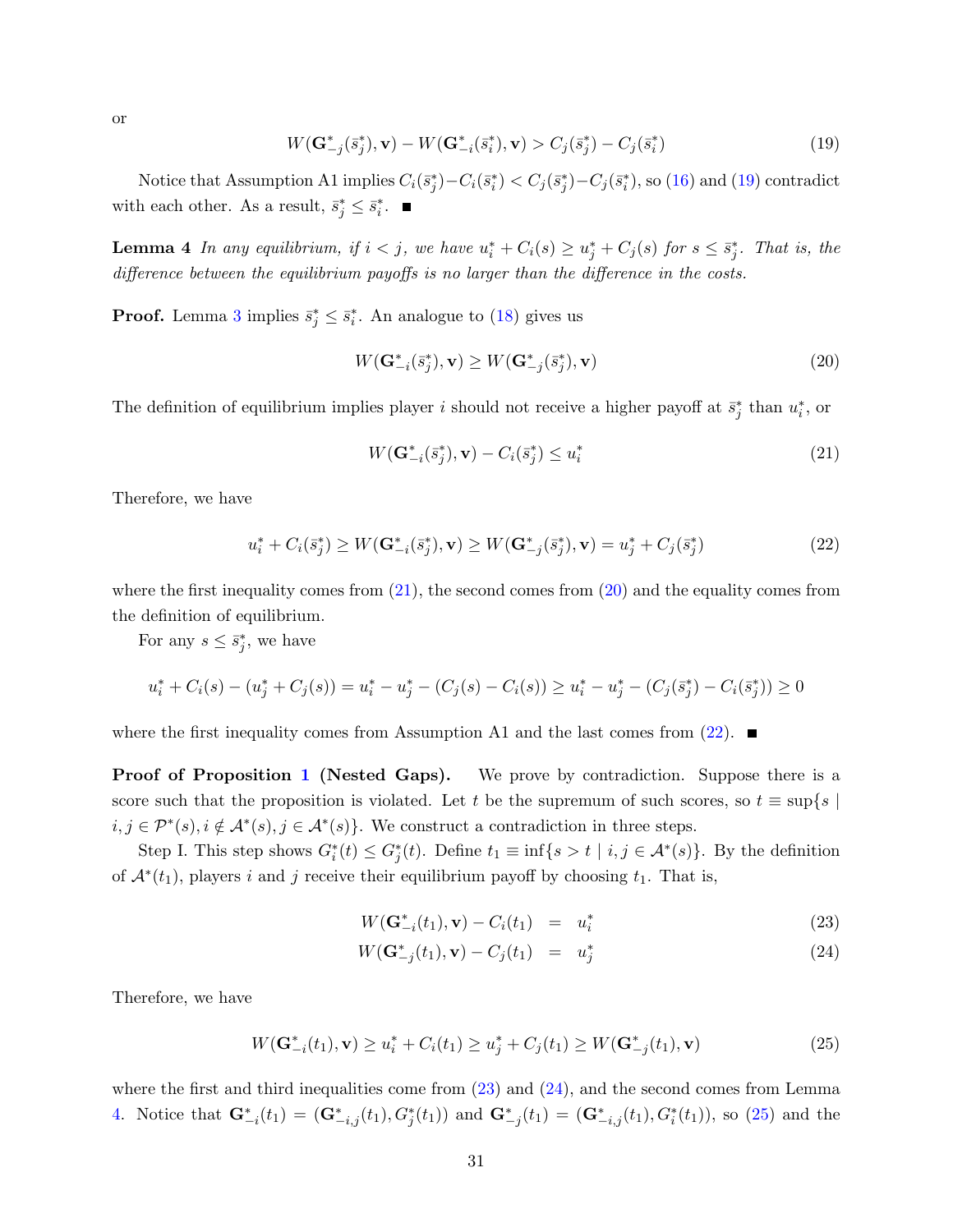monotonicity in Lemma [1](#page-28-2) imply

<span id="page-31-0"></span>
$$
G_i^*(t_1) \le G_j^*(t_1). \tag{26}
$$

Note that Lemma [1](#page-28-2) relies on Assumption A2, and Lemma [4](#page-30-0) relies on Assumption A1. The definitions of t and  $t_1$  imply that for any  $s \in (t, t_1)$ , we have either  $i, j \in \mathcal{A}^*(s)$  or  $i \in \mathcal{A}^*(s)$ ,  $j \notin \mathcal{A}^*(s)$ . In either case,  $G_j^*(s) - G_i^*(s)$  is non-increasing, so

$$
G_j^*(t) - G_i^*(t) \ge G_j^*(t_1) - G_i^*(t_1) \ge 0
$$

where the last inequality comes from [\(26\)](#page-31-0). Therefore, we verify that  $G_i^*(t) \leq G_j^*(t)$ .

Step II. This step shows

<span id="page-31-2"></span>
$$
W(\mathbf{G}_{-i}^*(t), \mathbf{v}) - W(\mathbf{G}_{-i}^*(t_0), \mathbf{v}) \ge W(\mathbf{G}_{-j}^*(t), \mathbf{v}) - W(\mathbf{G}_{-j}^*(t_0), \mathbf{v})
$$
(27)

where  $t_0 \equiv \inf\{s < t \mid G_i^*(s') = G_i^*(t) \text{ for } s' \in (s, t)\}.$ 

We first claim that

<span id="page-31-1"></span>
$$
G_i^*(t_0) \le G_j^*(t_0) \tag{28}
$$

To see why, suppose  $G_i^*(t_0) > G_j^*(t_0)$ . Then, the definition of  $t_0$  implies  $i \in \mathcal{A}^*(t_0)$ , so player i receives his equilibrium payoff by choosing  $t_0$ . As a result,

$$
u_i^* + C_i(t_0) = W(\mathbf{G}_{-i}^*(t_0), \mathbf{v}) < W(\mathbf{G}_{-j}^*(t_0), \mathbf{v}) \le u_j^* + C_j(t_0)
$$

where the first inequality comes from  $G_i^*(t_0) > G_j^*(t_0)$  and the second is because  $t_0$  should not be a profitable deviation for j. The above inequality implies  $u_i^* + C_i(t_0) < u_j^* + C_j(t_0)$ , which contradicts Lemma [4.](#page-30-0) Hence,  $(28)$  is true.

Now we proceed to prove  $(27)$ . Its left hand side is

<span id="page-31-3"></span>LHS = 
$$
W(\mathbf{G}_{-i,j}^*(t), G_j^*(t), \mathbf{v}) - W(\mathbf{G}_{-i,j}^*(t_0), G_j^*(t_0), \mathbf{v})
$$
  
\n $\geq W(\mathbf{G}_{-i,j}^*(t), G_j^*(t_0), \mathbf{v}) - W(\mathbf{G}_{-i,j}^*(t_0), G_j^*(t_0), \mathbf{v})$  (29)

where the inequality comes from  $t_0 \le t$ . Equations [\(11\)](#page-28-3) and [\(12\)](#page-28-4) imply that  $W(\mathbf{G}^*_{-i,j}(s), G^*_j(s), \mathbf{v}) =$  $W(\mathbf{G}_{-i,j}^{*}(s), \bar{\mathbf{v}} - \underline{\mathbf{v}}) G_{j}^{*}(s) + W(\mathbf{G}_{-i,j}^{*}(s), \underline{\mathbf{v}}).$  As a result,

<span id="page-31-4"></span>
$$
W(\mathbf{G}_{-i,j}^{*}(t), G_{j}^{*}(t_{0}), \mathbf{v}) - W(\mathbf{G}_{-i,j}^{*}(t_{0}), G_{j}^{*}(t_{0}), \mathbf{v})
$$
  
= 
$$
W(\mathbf{G}_{-i,j}^{*}(s), \bar{\mathbf{v}} - \underline{\mathbf{v}})|_{t_{0}}^{t} G_{j}^{*}(t_{0}) + W(\mathbf{G}_{-i,j}^{*}(s), \underline{\mathbf{v}})|_{t_{0}}^{t}
$$
(30)

Combining  $(29)$  and  $(30)$ , we have

<span id="page-31-5"></span>
$$
LHS \ge W(\mathbf{G}_{-i,j}^*(s), \bar{\mathbf{v}} - \underline{\mathbf{v}})|_{t_0}^t G_j^*(t_0) + W(\mathbf{G}_{-i,j}^*(s), \underline{\mathbf{v}})|_{t_0}^t
$$
(31)

The definition of  $t_0$  implies that  $G_i^*(t) = G_i^*(t_0)$ . Using this equation and the same argument for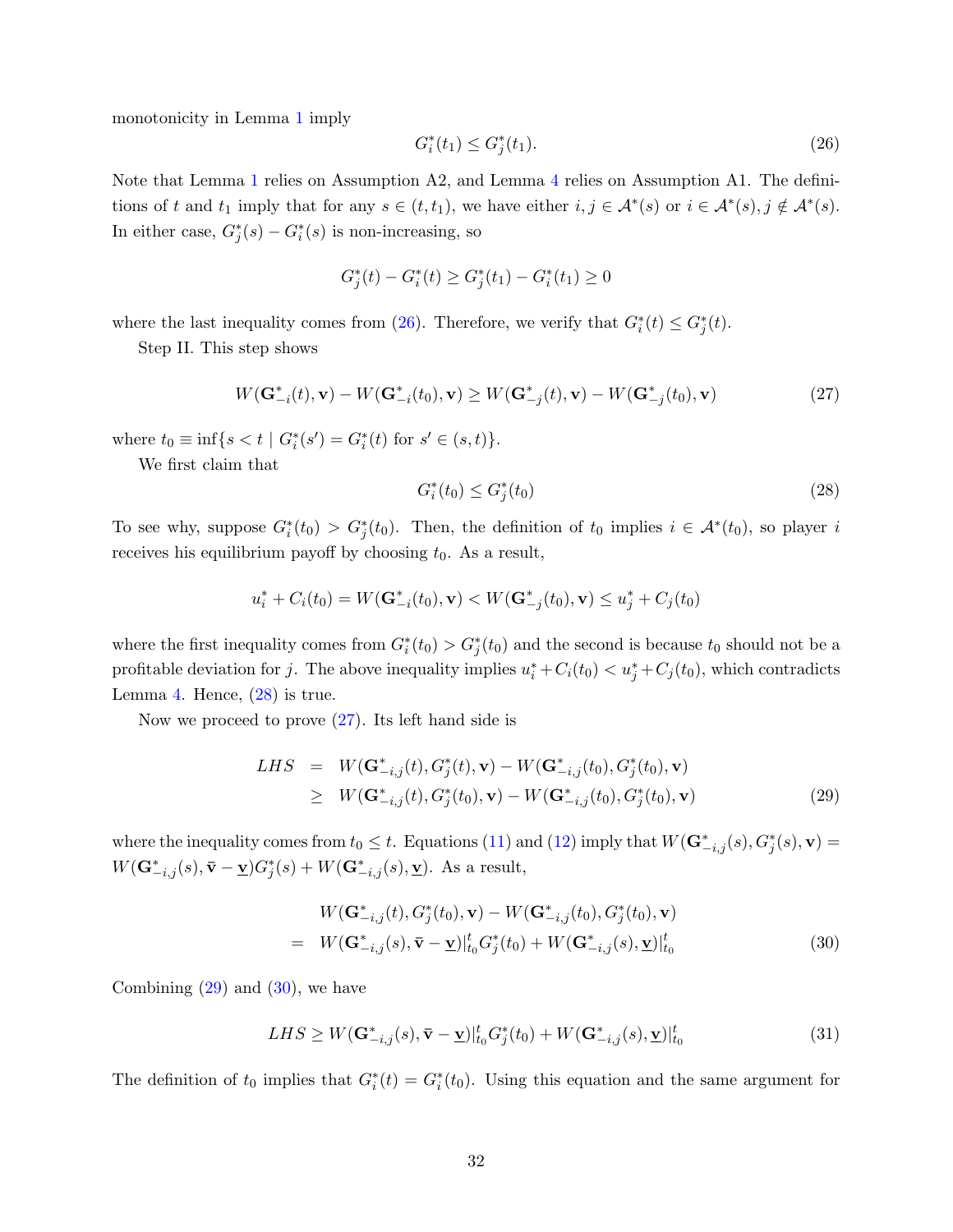$(31)$ , we can rewrite the right hand side of  $(27)$  as

<span id="page-32-0"></span>
$$
RHS = W(\mathbf{G}_{-i,j}^*(s), \bar{\mathbf{v}} - \underline{\mathbf{v}})|_{t_0}^t G_i^*(t_0) + W(\mathbf{G}_{-i,j}^*(s), \underline{\mathbf{v}})|_{t_0}^t
$$
(32)

If we compare  $(31)$  and  $(32)$ , it is straightforward to see that  $(28)$  implies  $(27)$ .

Step III. This step shows

<span id="page-32-3"></span>
$$
W(\mathbf{G}_{-i}^*(t), \mathbf{v}) - C_i(t) > u_i^*
$$
\n(33)

Assumption A1 implies  $C_i(t) - C_i(t_0) < C_j(t) - C_j(t_0)$ . This inequality combined with [\(27\)](#page-31-2) implies

<span id="page-32-1"></span>
$$
[W(\mathbf{G}_{-i}^{*}(s), \mathbf{v}) - C_{i}(s)]|_{t_{0}}^{t} > [W(\mathbf{G}_{-j}^{*}(s), \mathbf{v}) - C_{j}(s)]|_{t_{0}}^{t}
$$
(34)

Since  $j \in \mathcal{A}^*(t)$ , player j's payoff by choosing t is  $u_j^*$ , which cannot be lower than that at score  $t_0$ . Therefore,  $[W(\mathbf{G}_{j}^{*}(s), \mathbf{v}) - C_{j}(s)]|_{t_{0}}^{t} \geq 0$ , so [\(34\)](#page-32-1) implies

<span id="page-32-2"></span>
$$
[W(\mathbf{G}_{-i}^*(s), \mathbf{v}) - C_i(s)]|_{t_0}^t > 0
$$
\n(35)

Similarly,  $i \in \mathcal{A}^*(t_0)$  implies that  $W(\mathbf{G}^*_{-i}(t_0), \mathbf{v}) - C_i(t_0) = u_i^*$ . Then, [\(35\)](#page-32-2) implies [\(33\)](#page-32-3).

In sum,  $(33)$  implies that player is payoff by choosing t is higher than his equilibrium payoff. This is a contradiction. ■

#### Proof of Proposition [2](#page-6-2) (Stochastic Dominance).

Consider function  $G_j^*(s) - G_i^*(s)$ . Lemma [3](#page-29-0) implies that  $G_j^*(s) = G_i^*(s)$  for  $s \geq \overline{s}_j^*$ , so  $G_j^*(s)$  $G_i^*(s) = 0$ . For  $s' < \bar{s}_j^*$ , Proposition [1](#page-6-0) implies three possibilities:  $i, j \notin \mathcal{A}^*(s')$ ;  $i \in \mathcal{A}^*(s')$ ,  $j \notin \mathcal{A}^*(s')$ ; or  $i, j \in A^*(s')$ . In the first possibility,  $G_j^*$  and  $G_i^*$  remain constant in a neighborhood of s', therefore  $G_j^* - G_i^*$  is non-increasing at s'. In the second and third possibilities,  $G_j^*(s) - G_i^*(s)$  is also nonincreasing in s by the same argument in Step I of the proof for Proposition [1.](#page-6-0) Note that Proposition [1](#page-6-0) relies on Assumptions A1 and A2. Therefore,  $G_j^*(s) - G_i^*(s)$  is non-increasing for  $s \geq 0$  and equals 0 for  $s \geq \bar{s}_j^*$ , so it cannot be negative. Hence,  $G_i^*(s) \leq G_j^*(s)$  for  $s \geq 0$ .

Given  $P \subseteq \mathcal{N}$  and  $\mathbf{v} \in [0,\infty)^{|\mathcal{P}|}$ , define a vector function  $\mathbf{W}_{\mathcal{P}}(\cdot,\mathbf{v}) : [0,1]^{|\mathcal{P}|} \to [0,\infty)^{|\mathcal{P}|}$  that takes the form  $\mathbf{W}_{\mathcal{P}}(\mathbf{x}, \mathbf{v}) = (W(\mathbf{x}_{-k}, \mathbf{v}))_{k \in \mathcal{P}}$  where  $\mathbf{x} = (x_j)_{j \in \mathcal{P}}, \mathbf{x}_{-k} = (x_j)_{j \in \mathcal{P} \setminus \{k\}}$ .

**Proof of Proposition [3](#page-6-3) (Ordered Densities).** Consider any player i, and we first show that  $G_i^*$  is differentiable at s. There are two possibilities:  $i \in \mathcal{A}^*(s)$  or  $i \notin \mathcal{A}^*(s)$ .

First, suppose  $i \notin \mathcal{A}^*(s)$ . Since s is assumed not to be on the boundary of the support of  $G_i^*$ , function  $G_i^*$  is constant over  $(s - \varepsilon, s + \varepsilon)$  for some  $\varepsilon > 0$ . Therefore,  $G_i^*$  is differentiable at s.

Second, suppose  $i \in A^*(s)$ . Since s is not on the support of any strategy's boundary, there exists  $\varepsilon' > 0$  such that  $\mathcal{A}^*(s')$  remains the same for  $s' \in (s - \varepsilon', s + \varepsilon')$ . If player  $k \in \mathcal{A}^*(s)$ , then he is active over  $(s - \varepsilon', s + \varepsilon')$ . Therefore, his payoff at any score in the interval must be his equilibrium payoff. That is,

<span id="page-32-4"></span>
$$
W(\mathbf{G}_{-k}^*(s'), \mathbf{v}) - C_k(s') = u_k^*
$$
\n(36)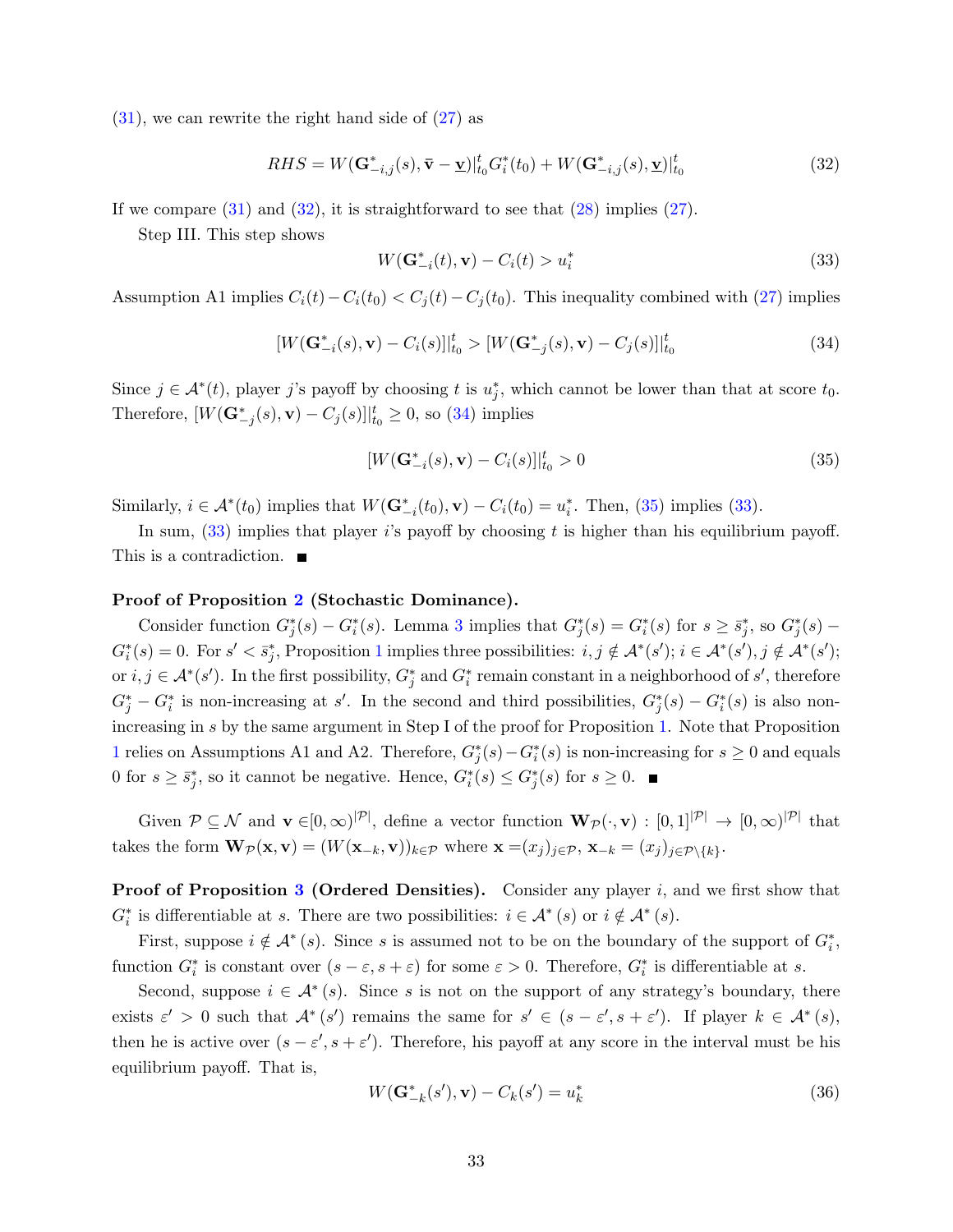where  $\mathbf{G}_{-k}^*(s') = (G_j^*(s'))_{j \in \mathcal{P}^*(s) \setminus \{k\}}, \mathbf{v} = (v^j)_{j \in \mathcal{P}^*(s)}$  and  $s' \in (s - \varepsilon', s + \varepsilon')$ . Notice that  $G_k^*$  is constant over  $(s-\varepsilon', s+\varepsilon')$  if  $k \notin A^*(s)$ , so  $(36)$  for  $k \in A^*(s)$  is an equation system that implicitly defines  $G_k^*$  for  $j \in \mathcal{A}^*(s)$ .

Consider matrix  $J_{\mathcal{A}^*(s)} \equiv (\partial W(G_{-k}^*(s'), v)/\partial G_j(s'))_{k,j \in \mathcal{A}^*(s)}$ . Under Assumption A2,  $J_{\mathcal{A}^*(s)}$ is invertible at  $\mathbf{G}^*(s') = (G^*_j(s'))_{j \in \mathcal{A}^*(s)}$ . Lemmas 10 and 13 in the supplementary note provide a proof for  $\mathcal{A}^*(s) = \mathcal{P}^*(s) = \{1, ..., i\}$ . The other cases can be proved similarly. Therefore, the Implicit Function Theorem implies that  $G_k^*$  is differentiable at s if  $k \in \mathcal{A}^*(s)$ . Since  $i \in \mathcal{A}^*(s)$ ,  $G_i^*$ is differentiable at s.

Having shown that the derivatives exist, we proceed to show that they are ordered. Proposition [1](#page-6-0) implies that there are three possible cases:  $i, j \notin \mathcal{A}^*(s)$ ;  $i \in \mathcal{A}^*(s)$ ,  $j \notin \mathcal{A}^*(s)$ ; or  $i, j \in \mathcal{A}^*(s)$ . Note that Proposition [1](#page-6-0) relies on Assumptions A1 and A2. We show below that  $G_j^{*\prime}(s) \leq G_i^{*\prime}(s)$  in all three cases.

Consider the first two cases. Since  $G_j^{*'}(s) = 0$ , we must have  $G_j^{*'}(s) \leq G_i^{*'}(s)$ .

Consider the third case. Since  $i, j \in \mathcal{A}^*(s)$  in this case, we have  $(36)$  for  $k = i, j$ . Differentiating both sides of them with respect to  $s'$  and evaluating them at score  $s$ , we obtain

<span id="page-33-1"></span>
$$
\frac{\partial W(\mathbf{G}_{-i}^*(s'), \mathbf{v})}{\partial G_j^*(s')} \Bigg|_{s'=s} G_j^{*\prime}(s) + \sum_{l \in \mathcal{A}^*(s) \setminus \{i,j\}} \left( \frac{\partial W(\mathbf{G}_{-i}^*(s'), \mathbf{v})}{\partial G_l^*(s')} \Bigg|_{s'=s} G_l^{*\prime}(s) \right) = C_i'(s) \tag{37}
$$

$$
\frac{\partial W(\mathbf{G}^*_{-j}(s'), \mathbf{v})}{\partial G_i^*(s')} \bigg|_{s'=s} G_i^{*\prime}(s) + \sum_{l \in \mathcal{A}^*(s) \setminus \{i,j\}} \left( \frac{\partial W(\mathbf{G}^*_{-j}(s'), \mathbf{v})}{\partial G_l^*(s')} \bigg|_{s'=s} G_l^{*\prime}(s) \right) = C_j'(s) \quad (38)
$$

Notice that

<span id="page-33-0"></span>
$$
\frac{\partial W(\mathbf{G}_{-i}^{*}(s'), \mathbf{v})}{\partial G_{l}^{*}(s')} \Big|_{s'=s} = W(\mathbf{G}_{-i,l}^{*}(s), \bar{\mathbf{v}} - \underline{\mathbf{v}})
$$
\n
$$
\geq W(\mathbf{G}_{-j,l}^{*}(s), \bar{\mathbf{v}} - \underline{\mathbf{v}})
$$
\n
$$
= \frac{\partial W(\mathbf{G}_{-j}^{*}(s'), \mathbf{v})}{\partial G_{l}^{*}(s')} \Big|_{s'=s}
$$
\n(39)

where the equalities come from  $(12)$  and the inequality comes from Proposition [2.](#page-6-2) Inequality [\(39\)](#page-33-0) implies that the second term in  $(37)$  is no smaller than that in  $(38)$ . In addition, Assumption A1 implies that the right hand side of  $(37)$  is smaller than that of  $(38)$ . Therefore, the first term in [\(37\)](#page-33-1) must be smaller than that in [\(38\)](#page-33-1). That is,

<span id="page-33-2"></span>
$$
\frac{\partial W(\mathbf{G}_{-i}^*(s'), \mathbf{v})}{\partial G_j^*(s')} \Bigg|_{s'=s} G_j^{*\prime}(s) < \frac{\partial W(\mathbf{G}_{-j}^*(s'), \mathbf{v})}{\partial G_i^*(s')} \Bigg|_{s'=s} G_i^{*\prime}(s) \tag{40}
$$

Similar to  $(39)$ , we have

$$
\left. \frac{\partial W(\mathbf{G}_{-i}^*(s'), \mathbf{v})}{\partial G_j^*(s')} \right|_{s'=s} = \left. \frac{\partial W(\mathbf{G}_{-j}^*(s'), \mathbf{v})}{\partial G_i^*(s')} \right|_{s'=s} = W(\mathbf{G}_{-i,j}^*(s), \overline{\mathbf{v}} - \underline{\mathbf{v}})
$$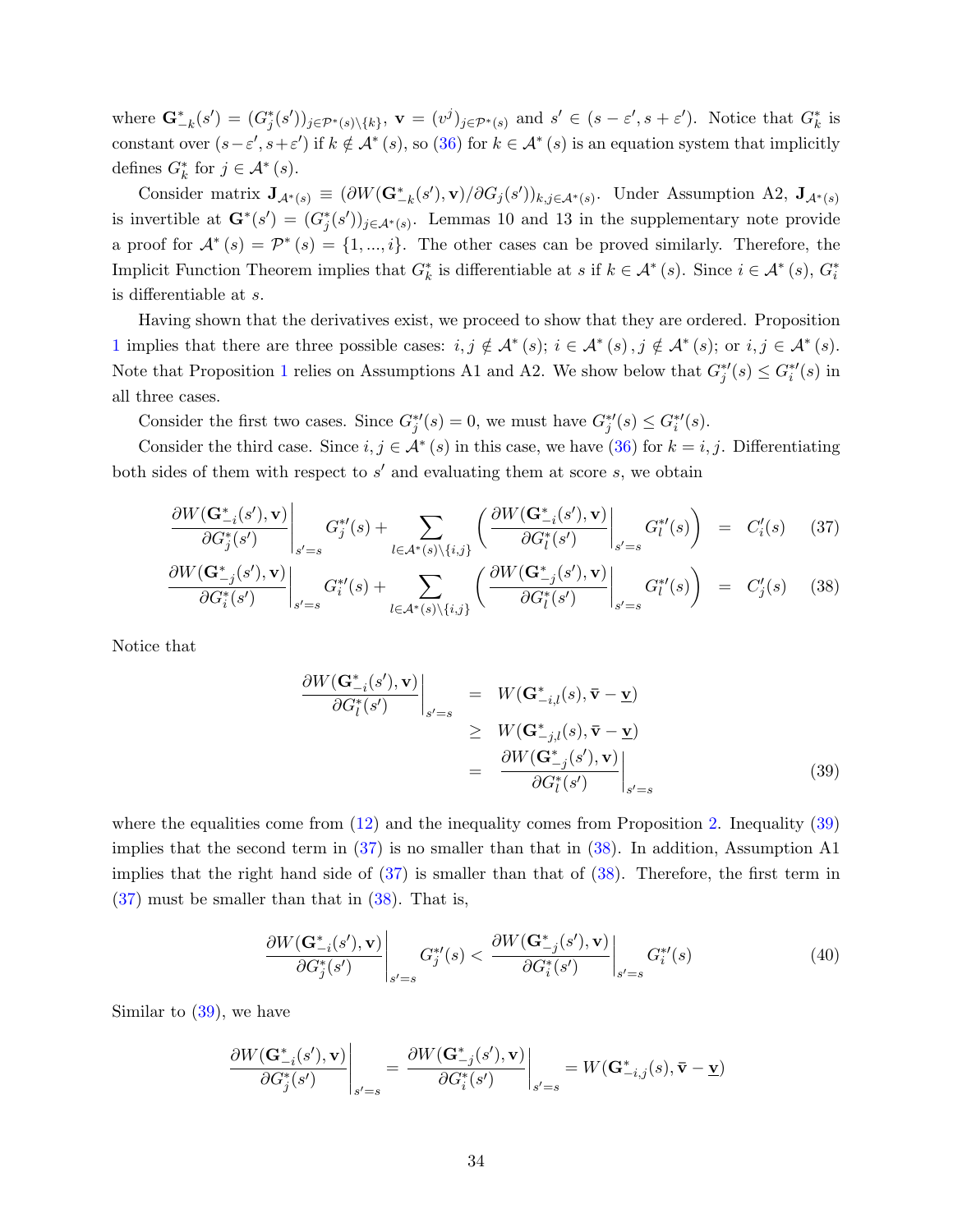which is nonnegative. Since  $i, j \in \mathcal{A}^*(s)$ , the definition of  $\mathcal{A}^*(s)$  implies that  $G_j^{*'}(s), G_i^{*'}(s) > 0$ . Therefore, [\(40\)](#page-33-2) implies that  $W(\mathbf{G}^*_{-i,j}(s), \bar{\mathbf{v}} - \underline{\mathbf{v}}) \neq 0$ , then it also implies  $G_j^{*\prime}(s) < G_i^{*\prime}(s)$ .

In the remainder of Appendix [A,](#page-27-7) we first introduce in Lemma [5](#page-34-1) a property of equation system [\(4\)](#page-9-0). Then, using the property, we verify the claims in the definition of pseudo strategies and prove Propositions [4](#page-10-2) and [5.](#page-10-0) For  $i \in \mathcal{P}(s)$ , equation system [\(4\)](#page-9-0) for  $j \in \mathcal{P}(s) \setminus \{i\}$  implicitly defines  $(G_j(s))_{j\in\mathcal{P}(s)\setminus\{i\}}$  as a function of  $G_i(s)$ . Let i' be the weakest player in  $\mathcal{P}(s)\setminus\{i\}$ , Lemma [5](#page-34-1) shows that  $G_{i'}(s)$  is decreasing in  $G_i(s)$ .

<span id="page-34-1"></span>**Lemma 5** Given s and  $G_i(s)$ , suppose that  $(G_j(s))_{j \in \mathcal{P}\setminus\{i\}}$  in  $[0,1]^{|\mathcal{P}|-1}$  solves  $(4)$  for  $j \in \mathcal{P}\setminus\{i\}$ where P is a subset of N and  $i \in \mathcal{P}$ . Let i' be the weakest player in  $\mathcal{P}(s) \setminus \{i\}$ , then  $G_{i'}(s)$  increases if  $G_i(s)$  decreases.

**Proof.** Suppose  $\mathcal{P} = \{1, ..., i\}$ , and the other cases can be proved similarly. Differentiating both sides of [\(4\)](#page-9-0) with respect to  $G_i(s)$ , we have

<span id="page-34-2"></span>
$$
\sum_{l \in \mathcal{P}\setminus\{i,j\}} \left( \frac{\partial W_{\mathcal{P}}\left(\mathbf{G}_{-j}(s), \mathbf{v}\right)}{\partial G_{l}(s)} \frac{\partial G_{l}(s)}{\partial G_{i}(s)} \right) = -\frac{\partial W_{\mathcal{P}}\left(\mathbf{G}_{-j}(s), \mathbf{v}\right)}{\partial G_{i}(s)} \tag{41}
$$

for  $j \in \mathcal{P}\setminus\{i\}$ . Let  $J_{\mathcal{P}}$  be the Jacobian matrix of vector function  $\mathbf{W}_{\mathcal{P}}(\cdot, \mathbf{v})$ , so  $J_{\mathcal{P}}$  is a  $|\mathcal{P}| \times |\mathcal{P}|$ matrix. Let  $J_{\mathcal{P}\setminus\{i\}}$  be  $J_{\mathcal{P}}$  without row i and column i, so  $J_{\mathcal{P}\setminus\{i\}}$  is a  $(|\mathcal{P}|-1) \times (|\mathcal{P}|-1)$  matrix. In addition, let  $\delta$  and d be vectors of  $i-1$  rows, where row j of  $\delta$  is  $\partial G_j(s)/\partial G_i(s)$  and row j of d is  $\partial W_{\mathcal{P}}(\mathbf{G}_{-j}(s), \mathbf{v}) / \partial G_i(s)$  for  $j \in \mathcal{P}\backslash \{i\}$ . We can rewrite  $(41)$  in matrix form

<span id="page-34-3"></span>
$$
\mathbf{J}_{\mathcal{P}\setminus\{i\}}\boldsymbol{\delta} = -\mathbf{d} \tag{42}
$$

Given  $\mathcal{P} = \{1, ..., i\}$ , Lemmas 10 and 13 in the supplementary note imply that  $\det \mathbf{J}_{\mathcal{P}} \neq 0$ and det  $J_{\mathcal{P}\setminus\{i\}} \neq 0$ . Therefore, the Implicit Function Theorem implies that [\(4\)](#page-9-0) for  $j \in \mathcal{P}\setminus\{i\}$ implicitly defines  $(G_j(s))_{j\in\mathcal{P}\backslash\{i\}}$  as a function of  $G_i(s)$ . Moreover, the function is differentiable with derivatives  $\delta$  satisfying [\(42\)](#page-34-3). Since det  $J_{\mathcal{P}\setminus\{i\}} \neq 0$ , we can solve (42) for  $\delta$ . The jth entry of  $\delta$ is

<span id="page-34-4"></span>
$$
\delta_j = \det \tilde{\mathbf{J}}_{\mathcal{P}\backslash\{i\},j}/\det \mathbf{J}_{\mathcal{P}\backslash\{i\}}\tag{43}
$$

where  $\tilde{\mathbf{J}}_{\mathcal{P}\backslash\{i\},j}$  is  $\mathbf{J}_{\mathcal{P}\backslash\{i\}}$  with its *j*th column replaced by **d**.

Consider GPS first. Lemma 13 in the supplementary note discusses the sign of det  $J_{\mathcal{P}\setminus\{i\}}$ , and Lemma 15 in it discusses the sign of det  $\tilde{\mathbf{J}}_{\mathcal{P}\backslash\{i\},j}$ . They imply that the two determinants have opposite signs. Therefore, [\(43\)](#page-34-4) implies that  $\delta_j < 0$ .

<span id="page-34-0"></span>Consider QPS. Lemma 10 in the supplementary note shows that the sign of det  $J_{\mathcal{P}\setminus\{i\}}$  is  $(-1)^i$ . In order to show  $\delta_i < 0$ , we need to prove det  $\tilde{\mathbf{J}}_{\mathcal{P}\setminus\{i\},i'}$  has the same sign with det  $\mathbf{J}_{\mathcal{P}\setminus\{i\}}$ . Lemma 16 in the supplementary note shows that det  $\tilde{\mathbf{J}}_{\mathcal{P}\setminus\{i\},j}$  – det  $\tilde{\mathbf{J}}_{\mathcal{P}\setminus\{i\},j-1}$  has sign  $(-1)^i$  for all  $j \in \mathcal{P}\setminus\{i\}$ . Therefore, [\(43\)](#page-34-4) implies  $\delta_1 > \delta_2 > ... > \delta_{j-1}$ . Suppose  $\delta_{j-1} \geq 0$ , then  $\delta_1, ..., \delta_{j-2} > 0$ , so  $\mathbf{J}_{\mathcal{P}\setminus\{i\}}\delta \gg 0$ , which contradicts with [\(42\)](#page-34-3). Therefore,  $\delta_{j-1}$  < 0. ■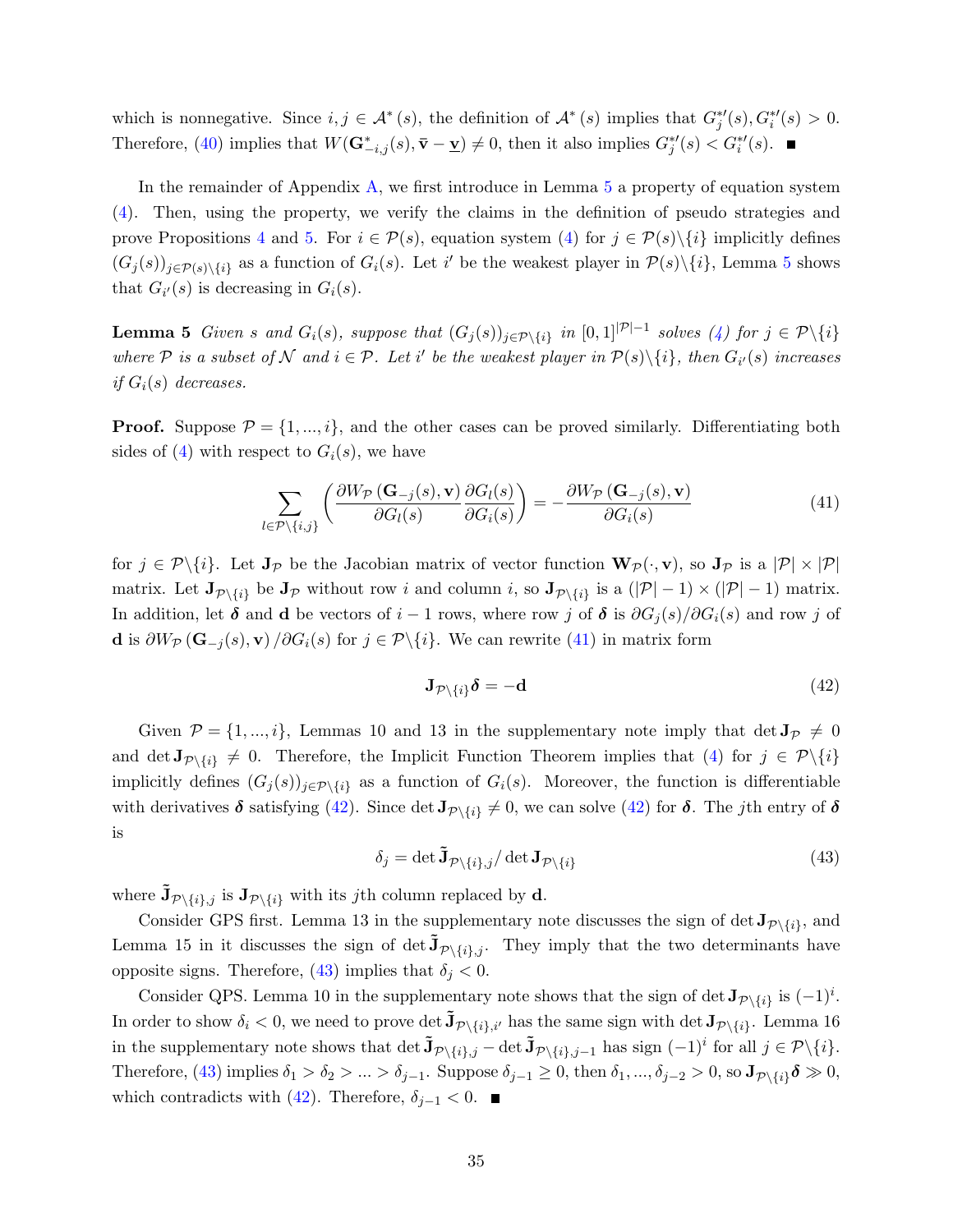<span id="page-35-0"></span>**Lemma 6** Suppose  $2 \leq i \leq m+1$  and  $u_1^*,...,u_i^*$  are players 1, ..., *i*'s payoffs in an equilibrium. Then, the pseudo strategies  $\hat{G}_1, ..., \hat{G}_i$  yielding  $u_1^*, ..., u_i^*$  are well-defined.

**Proof.** We first prove for the case of  $i = m + 1$ , then extend the proof to  $i < m + 1$ .

Suppose  $i = m + 1$ . Denote the strategy of player i in the equilibrium as  $G_i^*$ . Because there is no aggregate gap, at least two players' equilibrium strategies have score 0 as the lower boundary of their supports. Proposition [2](#page-6-2) implies that m and  $m + 1$  are among such players. Note that Proposition [2](#page-6-2) relies on Assumptions A1 and A2. Therefore, if  $i = m + 1$ , score  $s_i$  in the definition of pseudo strategies equals 0. Moreover, equation system [\(4\)](#page-9-0) for  $j \in \hat{\mathcal{P}}(\underline{s_i})$  and  $s = s_i$  has a unique solution  $(\hat{G}_j(\underline{s}_i))_{j \in \hat{\mathcal{P}}(\underline{s}_i)}$  in  $[0,1]^{|\hat{\mathcal{P}}(\underline{s}_i)|}$ , and it is

<span id="page-35-3"></span>
$$
\hat{G}_m(\underline{s}_i) = G_m^*(0) \tag{44}
$$

$$
\hat{G}_{m+1}(\underline{s}_i) = G_{m+1}^*(0) \tag{45}
$$

Having defined  $(\hat{G}_j)_{j \in \hat{\mathcal{P}}(s_i)}$  at  $s_i$ , we next extend the definition to scores above  $s_i$ . Differentiating both sides of  $(4)$  with respect to s, we have

<span id="page-35-1"></span>
$$
\mathbf{J}_{\hat{\mathcal{P}}(\underline{s}_i)}\mathbf{g} = \mathbf{c} \tag{46}
$$

where  $\mathbf{g} = (G'_j(s))_{j \in \hat{\mathcal{P}}(s_i)}, \mathbf{c} = (C'_j(s))_{j \in \hat{\mathcal{P}}(s_i)}$  and  $\mathbf{J}_{\hat{\mathcal{P}}(s_i)}$  is the Jacobian matrix of the vector function  $\mathbf{W}_{\hat{\mathcal{P}}(\underline{s}_i)}(\cdot,\mathbf{v})$ . Similar to [\(42\)](#page-34-3), we can verify that det  $\mathbf{J}_{\hat{\mathcal{P}}(\underline{s}_i)} \neq 0$  under Assumption A1, and rewrite  $(46)$  as

<span id="page-35-2"></span>
$$
\mathbf{g} = \left(\mathbf{J}_{\hat{\mathcal{P}}(\underline{s}_i)}\right)^{-1} \mathbf{c} \tag{47}
$$

Then, Theorem 20.10 of [Olver](#page-27-14) [\(2007\)](#page-27-14) implies that, there exists  $\varepsilon > 0$  such that the ordinary differential equation system  $(47)$  with initial conditions  $(44)$  and  $(45)$  has a unique solution for  $s \in [\underline{s}_i, \underline{s}_i + \varepsilon).$ 

Consider the claim that there exists  $\bar{s}_i > \underline{s}_i$  such that  $\hat{G}_i(\bar{s}_i) = 1$ . Since  $\lim_{s\to\infty} C_j(s) = \infty$  and the values of  $\mathbf{W}_{\hat{\mathcal{P}}(\underline{s}_i)}$  are bounded above by  $v^1$ , the solution to [\(47\)](#page-35-2) cannot be extended to  $[\underline{s}_i, +\infty)$ . Theorem 20.10 of [Olver](#page-27-14) [\(2007\)](#page-27-14) implies that the solution to [\(47\)](#page-35-2) extends to higher scores until the solution reaches the boundary of the domain of  $\mathbf{W}_{\hat{\mathcal{P}}(\underline{s}_i)}(\cdot,\mathbf{v})$ . Therefore, it extends until  $\hat{G}_j(s) = 0$ or  $\hat{G}_j(s) = 1$  for some  $j \in \hat{\mathcal{P}}(\underline{s}_i)$ . Let us show that  $\hat{G}_j(s) > 0$  for  $s > \underline{s}_i$ . By the same argument for  $(42)$ , the *j*th entry of **g** is

<span id="page-35-4"></span>
$$
G_j'(s) = -\det \tilde{\mathbf{J}}_{\hat{\mathcal{P}}(\underline{s}_i),j}/\det \mathbf{J}_{\hat{\mathcal{P}}(\underline{s}_i)}\tag{48}
$$

where  $\tilde{\mathbf{J}}_{\hat{\mathcal{P}}(\underline{s}_i),j}$  is  $\mathbf{J}_{\hat{\mathcal{P}}(\underline{s}_i)}$  with its jth column replaced by **c**. By the same argument for [\(43\)](#page-34-4),  $\hat{G}'_j(s) > 0$ because the two determinants in [\(48\)](#page-35-4) have opposite signs. Hence,  $\hat{G}_j(s) > 0$  for  $s > s_i$ . As a result, we verify that there exists  $\bar{s}_l \geq \underline{s}_i$  such that  $\hat{G}_l(\bar{s}_l) = 1$  for some  $l \in \hat{\mathcal{P}}(\underline{s}_i)$ . In addition, by a similar argument to Step I in the proof of Proposition [1,](#page-6-0)  $\hat{G}_i(s) \geq \hat{G}_{i-1}(s)$  for  $s \geq s_i$ . Therefore, when  $\hat{G}_i$ and  $\hat{G}_{i-1}$  are extended towards higher scores,  $\hat{G}_i$  reaches 1 before  $\hat{G}_{i-1}$  does. Hence, there exists  $\bar{s}_i > \underline{s}_i$  such that  $\hat{G}_i(\bar{s}_i) = 1$ . Note that Assumption A1 and A2 are important because Proposition [1](#page-6-0) relies on the assumptions.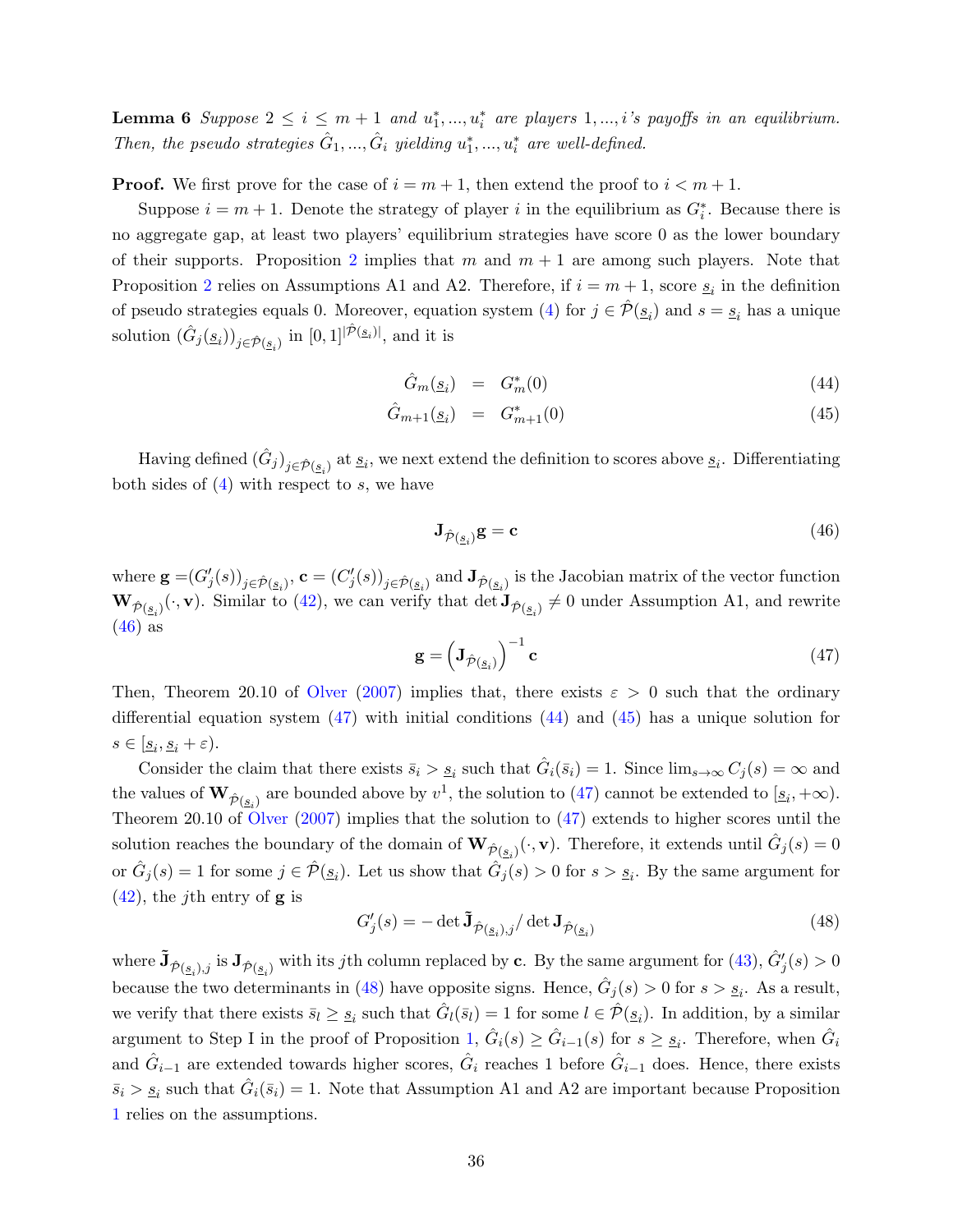We have verified the claims in the first step of the definition if  $i = m + 1$ . Let us move to the second step of the definition. Consider the claim that there exists  $l' \notin \hat{\mathcal{P}}(\underline{s_i})$  such that [\(4\)](#page-9-0) holds for some score  $s_{l'} \geq s_i$ . Consider the minimum score  $s_{m-1}^*$  in the support of equilibrium strategies  $G_{m-1}^*$  $G_{m-1}^*$  $G_{m-1}^*$  of  $m-1$ , who is the weakest player outside of  $\hat{\mathcal{P}}(\underline{s}_i)$ . Proposition 1 implies that  $\mathcal{A}^*(\underline{s}_{m-1}^*) = \hat{\mathcal{P}}(\underline{s}_i) \cup \{m-1\}$ , so the indifference condition [\(4\)](#page-9-0) holds for all players in  $\mathcal{A}^*(\underline{s}_{m-1}^*)$ . Proposition [2](#page-6-2) implies that  $s_{m-1}^* > s_i$ . Hence, we verify that  $m-1 \notin \hat{\mathcal{P}}(\underline{s}_i)$  and [\(4\)](#page-9-0) holds for the score  $\underline{s}_{m-1}^* \geq \underline{s}_i$ .

The third step repeats the first two steps for higher scores, and the arguments are the same as above. Therefore, we prove Lemma [6](#page-34-0) for  $i = m + 1$ .

Now, suppose  $i = m$ . Since there is no aggregate gap, we have  $m - 1$  and  $m \in \mathcal{A}^*(\bar{s}_{m+1}^*)$ . The indifference condition for m is  $W(\mathbf{G}_{-m}^*(\bar{s}_{m+1}^*), \mathbf{v}) - C_m(\bar{s}_{m+1}^*) = u_m^*$ . If we increase  $G_j^*(\bar{s}_{m+1}^*)$  to 1 for  $j \neq m$ , the indifference condition implies

<span id="page-36-0"></span>
$$
W_{\{m,m-1\}}(G_{m-1}^*(\bar{s}_{m+1}^*), \mathbf{v}) - C_m(\bar{s}_{m+1}^*) \ge u_m^*
$$
\n(49)

Therefore, the definition of  $\underline{s}_i$  implies  $\underline{s}_i \leq \overline{s}_{m+1}^*$ . Then, we have

<span id="page-36-1"></span>
$$
W_{\{m,m-1\}}(G_m^*(\bar{s}_{m+1}^*), \mathbf{v}) - C_{m-1}(\underline{s}_i) \ge W_{\{m,m-1\}}(G_m^*(\bar{s}_{m+1}^*), \mathbf{v}) - C_{m-1}(\bar{s}_{m+1}^*) \ge u_{m-1}^* \tag{50}
$$

where the second inequality comes from a similar argument for  $(49)$ . Recall that the definition of  $G_m$  requires

$$
W_{\{m,m-1\}}(\hat{G}_m(\underline{s}_i), \mathbf{v}) - C_{m-1}(\underline{s}_i) = u^*_{m-1}
$$

so [\(50\)](#page-36-1) implies  $\hat{G}_m(\underline{s_i}) \leq G_m^*(\bar{s}_{m+1}^*) \leq 1$ . Hence, we prove that equation system [\(4\)](#page-9-0) for  $j \in \hat{\mathcal{P}}(\underline{s}_i)$ and  $s = s_i$  has a unique solution  $(\hat{G}_j(s_i))_{i \in \hat{\mathcal{P}}(s_i)}$  in  $[0, 1]^{|\hat{\mathcal{P}}(s_i)|}$ . Then, following the same arguments below [\(45\)](#page-35-3), we can verify that the pseudo strategies are well-defined for the case of  $i = m$ . Moreover, we can proceed in the same fashion to even smaller values  $i = m - 1, ..., 2$ .

<span id="page-36-4"></span>**Lemma 7** Given any equilibrium, suppose player i deviates to  $s \in [\underline{s}_{i+1}^*, \underline{s}_i^*)$ , then his expected payoff is lower than  $u_i^*$ .

**Proof.** The definition of equilibrium implies that player i's expected payoff is no higher than  $u_i^*$  if he deviates to  $s \in [s_{i+1}^*, s_i^*]$ . As a result, it is sufficient to show that i's expected payoff cannot be  $u_i^*$  if he deviates to s. Suppose there is  $s' \in [\underline{s}_{i+1}^*, \underline{s}_i^*)$  such that

<span id="page-36-2"></span>
$$
W(\hat{\mathbf{G}}_{-i}(s'), \mathbf{v}) - C_i(s') = W(\mathbf{G}_{-i}^*(s_i^*), \mathbf{v}) - C_i(s_i^*) = u_i^*
$$
\n(51)

Then, the lemma is violated. We can rewrite equation  $(51)$  as

<span id="page-36-3"></span>
$$
W(\mathbf{G}_{-i}^*(s_i^*), \mathbf{v}) - W(\mathbf{G}_{-i}^*(s'), \mathbf{v}) = C_i(s_i^*) - C_i(s')
$$
\n(52)

Since there is no aggregate gap and Proposition [1,](#page-6-0) players  $i, i+1 \in \mathcal{A}^*(s_i^*)$  and  $i+1, i+2 \in \mathcal{A}^*(s')$ .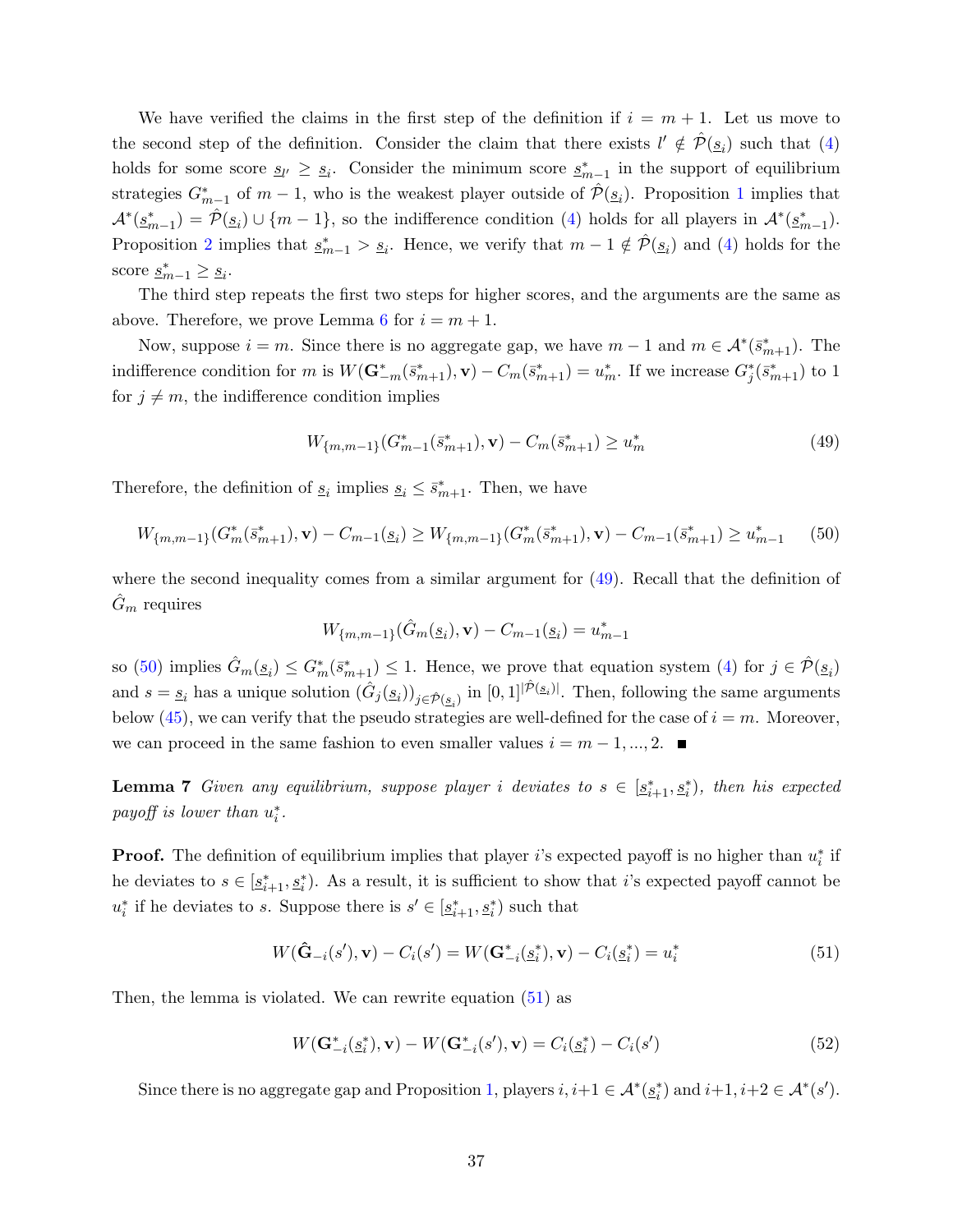Since  $i+1$  is active at  $s_i^*$  and  $s'$ , he must receive the same payoff by choosing either score. That is,

$$
W(\mathbf{G}^*_{-(i+1)}(s'), \mathbf{v}) - C_{i+1}(s') = W(\mathbf{G}^*_{-(i+1)}(s_i^*), \mathbf{v}) - C_i(s_i^*)
$$

which can be rewritten as

<span id="page-37-0"></span>
$$
W(\mathbf{G}^*_{-(i+1)}(\underline{s}^*_{i}), \mathbf{v}) - W(\mathbf{G}^*_{-(i+1)}(s'), \mathbf{v}) = C_{i+1}(\underline{s}^*_{i}) - C_{i+1}(s')
$$
(53)

Assumption A1 implies that the right hand side of [\(52\)](#page-36-3) is smaller than that of [\(53\)](#page-37-0). Therefore,

$$
W(\mathbf{G}_{-i}^*(\underline{s}_i^*), \mathbf{v}) - W(\mathbf{G}_{-i}^*(s'), \mathbf{v}) < W(\mathbf{G}_{-(i+1)}^*(\underline{s}_i^*), \mathbf{v}) - W(\mathbf{G}_{-(i+1)}^*(s'), \mathbf{v}) \tag{54}
$$

which can be rewritten as

$$
W(\mathbf{G}_{-i,i+1}^{*}(\underline{s}_{i}^{*}),G_{i+1}^{*}(\underline{s}_{i}^{*}),\mathbf{v}) - W(\mathbf{G}_{-i,i+1}^{*}(\underline{s}_{i}^{*}),G_{i+1}^{*}(s'),\mathbf{v}) + W(\mathbf{G}_{-i,i+1}^{*}(s'),G_{i+1}^{*}(\underline{s}_{i}^{*}),\mathbf{v}) - W(\mathbf{G}_{-i,i+1}^{*}(s'),G_{i+1}^{*}(s'),\mathbf{v}) < W(\mathbf{G}_{-i,i+1}^{*}(\underline{s}_{i}^{*}),G_{i}^{*}(\underline{s}_{i}^{*}),\mathbf{v}) - W(\mathbf{G}_{-i,i+1}^{*}(\underline{s}_{i}^{*}),G_{i}^{*}(s'),\mathbf{v}) + W(\mathbf{G}_{-i,i+1}^{*}(s'),G_{i}^{*}(\underline{s}_{i}^{*}),\mathbf{v}) - W(\mathbf{G}_{-i,i+1}^{*}(s'),G_{i}^{*}(s'),\mathbf{v})
$$

Then, by the same argument after  $(37)$  and  $(38)$ , the inequality above implies

<span id="page-37-1"></span>
$$
G_i^*(\underline{s}_i^*) - G_i^*(s') > G_{i+1}^*(\underline{s}_i^*) - G_{i+1}^*(s') \tag{55}
$$

Since  $s' < s_i^*$ , function  $G_i^*$  remains at 0, so  $G_i^*(s_i^*) - G_i^*(s') = 0$ . Moreover, player  $i+1$  is active at s', so  $G_{i+1}^*(s_i^*) - G_{i+1}^*(s') > 0$ . Hence,  $G_i^*(s_i^*) - G_i^*(s') < G_{i+1}^*(s_i^*) - G_{i+1}^*(s')$ , which contradicts  $(55)$ .

**Proof of Proposition [4](#page-10-2) (Dent vs Gap).** We first prove for the case of  $i = m + 1$ . Let  $\hat{G}_1, ..., \hat{G}_{m+1}$  be the pseudo strategies yielding the payoffs  $u_1^*, ..., u_{m+1}^*$ .

Suppose that  $(s', s'')$  is the first gap in the support of  $G_{m+1}^*$  if we move from score 0 to higher scores. Let us show that  $\hat{G}_{m+1}$  has a dent over  $(s', s'')$ .

Because of Lemma [7,](#page-36-4) the construction of pseudo strategies implies that  $\hat{\mathcal{P}}(s) = \mathcal{P}^*(s)$  for  $s \in (s, s']$ . Therefore,  $\hat{G}_{m+1}(s') = G^*_{m+1}(s')$ . Moreover, Lemma [5](#page-34-1) implies that  $\hat{G}_m(s) < G^*_m(s)$  for  $s \in (s', \underline{s}_m^*]$  and  $j \in \hat{\mathcal{P}}(s) \setminus \{m+1\}$ . At  $\underline{s}_m^*$ , we have

$$
W(\hat{\mathbf{G}}_{-m}(\underline{s}_m^*), \mathbf{v}) - C_m(\underline{s}_m^*) \le W(\mathbf{G}_{-m}^*(\underline{s}_m^*), \mathbf{v}) - C_m(\underline{s}_m^*) = u_m^*
$$

where the inequality comes from Lemmas 11 and 14 in the supplementary note. Then, the definition of  $s_m$  implies  $s_m \geq s_m^*$ . Similarly, we can prove that  $\hat{G}_j(s) < G_j^*(s)$  for  $s \in [\underline{s}_m^*, \underline{s}_{m-1}^*]$  and  $s_{m-1} > s_{m-1}^*$ .

Let us show that  $\hat{\mathcal{P}}(s'') = \mathcal{P}^*(s'')$ . Suppose otherwise, we have  $(\hat{G}_j(s))_{j \in \mathcal{P}^*(s'')}$  and it can be extended to lower scores. Consider  $\hat{G}_{j'}$  for the strongest player in  $\mathcal{P}^*(s'')$ . Since  $\underline{s}_{j'}^* > \underline{s}_j$ ,  $\hat{G}_{j'}$  must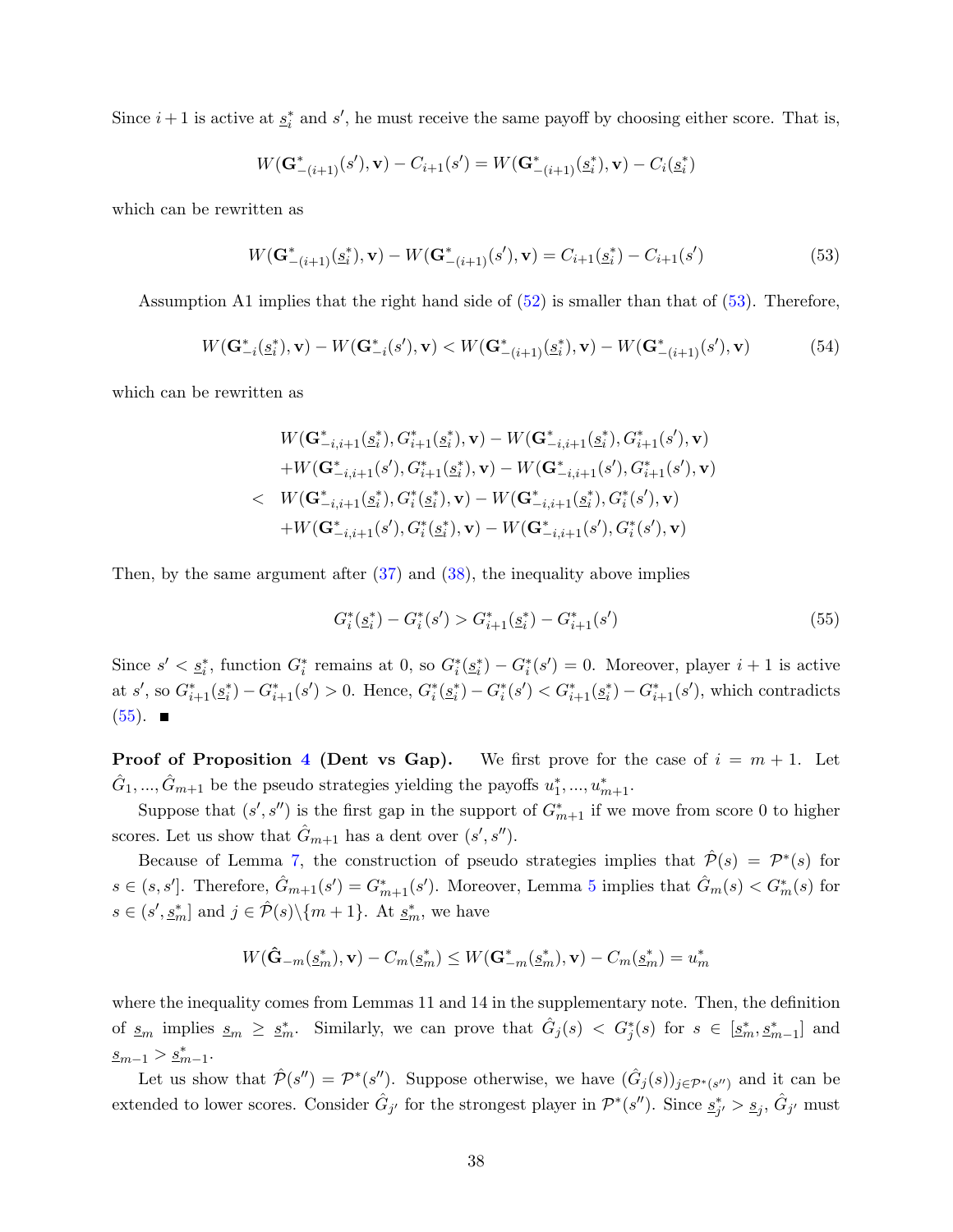<span id="page-38-1"></span>reach 0 at a score in  $(s_j^*, s'')$ . The score, by definition, is  $s_j$ .

So far, we have shown that  $\hat{G}_{m+1}(s') = G_{m+1}^*(s')$ ,  $\hat{G}_{m+1}(s'') = G_{m+1}^*(s'')$  and  $\hat{G}_{m+1}(s) \le$  $G_{m+1}^*(s)$  for  $s \in (s', s'')$ . Therefore,  $\hat{G}_{m+1}$  has a dent over  $(s', s'')$ . Similarly, we can show that  $\hat{G}_{m+1}$  has a dent at higher gaps of  $G_{m+1}^*$  as well.

Suppose that  $(s', s'')$  is the first dent of  $\hat{G}_{m+1}$  if we move from score 0 to higher scores. Let us show that  $G_{m+1}^*$  has a gap over  $(s', s'')$ .

By the above argument, we have  $\hat{G}_{m+1}(s') = G_{m+1}^*(s')$ . Then,  $G_{m+1}^*(s) = G_{m+1}^*(s')$  for  $s \in$  $[s', s' + \varepsilon]$  for some  $\varepsilon > 0$ , otherwise system [\(4\)](#page-9-0) for  $j \in \mathcal{P}^*(s')$  and  $s \in (s', s' + \varepsilon)$  has two solutions, which is a contradiction. Therefore, there is a gap with lower bound s' in the support of  $G_{m+1}^*$ . Now we prove that the upper bound is s''. Suppose the upper bound is s''' and s'''  $\langle s'' ,$  then the above argument implies that  $\hat{G}_{m+1}$  has a dent over  $(s', s'')$ . Then,  $\hat{G}_{m+1}$  cannot have a dent  $(s', s'')$ , which is a contradiction. Suppose the upper bound  $s''' > s''$ , then  $\hat{G}_{m+1}$  has a dent  $(s', s''')$ . This is also a contradiction. Hence,  $\hat{G}_{m+1}$  has a gap over  $(s', s'')$ .

Similarly, we can show that  $G_{m+1}^*$  has a gap over other dents of  $\hat{G}_{m+1}$  as well. As a result, Proposition [4](#page-10-2) is proved for  $i = m + 1$ . The proof for  $i < m + 1$  is similar.

<span id="page-38-0"></span>**Lemma 8** Given any equilibrium, each player's equilibrium strategy  $G_i^*$  is absolutely continuous. Moreover, the support of  $G_i^*$  has at most a finite number of gaps.

**Proof.** We first show that  $G_i^*$  has at most a finite number of gaps. Let  $\hat{G}_1, ..., \hat{G}_i$  be the pseudo strategies yielding equilibrium payoffs  $u_1^*,...,u_i^*$ . By the definition of pseudo strategies, there are finite number of intervals such that i) each interval is closed at the lower boundary and open at the upper boundary, and ii) the set of participating player  $P$  remains the same over each interval. Pick any of these intervals, denote it as  $[s_0, s'_0)$ . The set of participating players  $P(s) = P(s_0)$  for  $s \in [s_0, s'_0)$ . Let  $\hat{\mathbf{G}} = (\hat{G}_i)_{i \in \mathcal{P}(s_0)}$  and  $\mathbf{c} = (c_i)_{i \in \mathcal{P}(s_0)}$ . Then, similar to [\(47\)](#page-35-2), the pseudo strategies  $\hat{G}$  is differentiable, and it solves ordinary differential equation system

<span id="page-38-2"></span>
$$
\hat{\mathbf{G}}' = \left(\mathbf{J}_{\mathcal{P}(s_0)}\right)^{-1} \mathbf{c}
$$
\n(56)

with initial condition  $\hat{\mathbf{G}}(s_0) = (\hat{G}_i(s_0))_{i \in \mathcal{P}(s_0)}$ .

The right hand side of  $(56)$  is an analytic function of  $\tilde{G}$ . In addition, Theorem 20.10 of [Olver](#page-27-14) [\(2007\)](#page-27-14) implies that the solution **G** is analytic in a small neighborhood of  $s_0$ . Therefore, the right hand side is a composition of analytic functions, hence  $\hat{G}'$  is also analytic in the neighborhood. The same argument applies to other points in  $[s_0, s'_0)$ , so both  $\hat{G}_i$  and  $\hat{G}'_i$  are analytic over the interval.

Given that  $\hat{G}'_i$  is analytic over  $[s_0, s'_0)$ , the Identity Theorem<sup>[30](#page-38-3)</sup> implies that  $\hat{G}'_i$  either has a finite number of roots in its domain or  $\hat{G}'_i = 0$ . Either case implies that  $\hat{G}_i$  has at most a finite number of dents. Then, Proposition [4](#page-10-2) implies that the support of  $G_i^*$  has at most a finite number of gaps.

We prove the absolute continuity in three steps. First,  $G_i^*$  is differentiable except at a finite number of scores. Because each player's equilibrium strategy has at most a finite number of gaps, there are at most a finite number of scores that are on the boundary of an equilibrium strategy's

<span id="page-38-3"></span> $30$ See [Pugh](#page-27-15) [\(2002\)](#page-27-15), p. 256.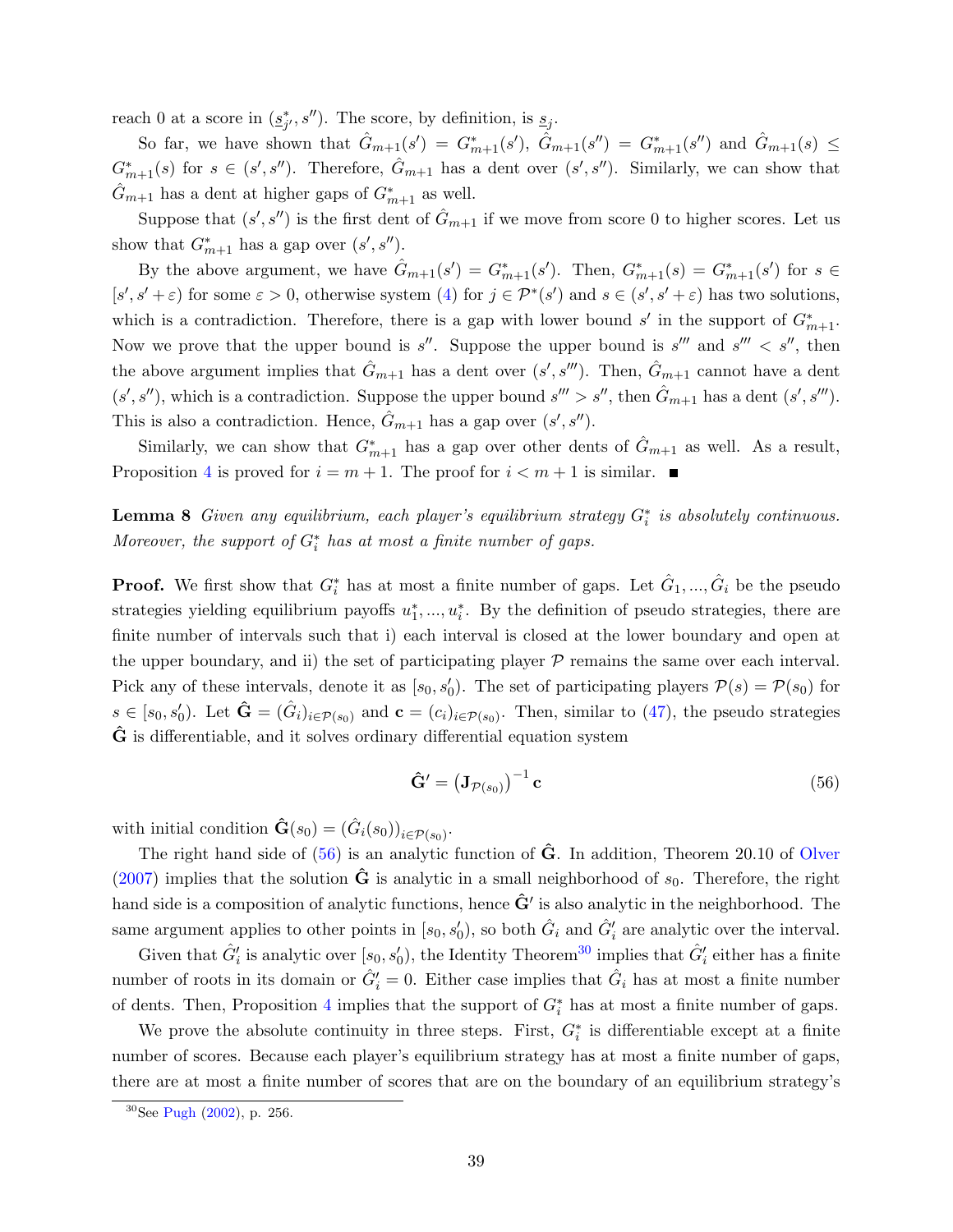support. Then, Proposition [3](#page-6-3) implies that  $G_i^*$  is differentiable except at a finite number of scores. Second, the derivatives of the equilibrium strategies are uniformly bounded. To see why, suppose  $G_i^{*l}$  is not uniformly bounded, then there is a sequence of scores  $\{s^k\}_{k=1}^{\infty}$  converging to  $s''$  such that  $\lim_{k\to\infty} G_i^{*\prime}(s^k) = +\infty$ . However, this would imply that the left hand side of [\(37\)](#page-33-1) evaluated at s'' goes to  $+\infty$ . This is a contradiction. Third, the two steps above and the continuity of  $G_i^*$  ensured by Lemma [2](#page-28-0) imply that  $G_i^*$  is Lipschitz continuous, which is stronger than absolute continuity.

**Proof of Proposition [5.](#page-10-0)** We prove for  $i = m$ , and the proof for  $i < m$  is similar. The proof has two parts.

Part I. Player  $m+1$ 's payoff at  $\bar{s}_{m+1}^*$  against  $\hat{G}_1, ..., \hat{G}_m$  is  $u_{m+1}^*$ . To see why, notice that the definition of pseudo strategies implies that  $\hat{G}_i(\bar{s}_{m+1}^*) = G_i^*(\bar{s}_{m+1}^*)$  for  $i = 1, ..., m$ , where  $(\hat{G}_i)_{i \in \{1, ..., m\}}$ are the pseudo strategies yielding payoffs  $u_1^*,...,u_m^*$ . Therefore,  $\bar{s}_{m+1}^* \in \hat{S}_m$  and  $\bar{s}_{m+1}^*$  is the highest score in  $\hat{S}_m$ . Moreover,  $\hat{G}_i(\bar{s}_{m+1}^*) = G_i^*(\bar{s}_{m+1}^*)$  implies that player  $m+1$ 's payoff at  $\bar{s}_{m+1}^*$  against  $\hat{G}_1, ..., \hat{G}_m$  is  $u_{m+1}^*$ .

Part II. Any  $s \in \hat{S}_m$  cannot give player  $m+1$  a payoff higher than  $u_{m+1}^*$  when others choose  $\hat{G}_i$ . We prove this claim in two steps.

First, we show that  $\hat{S}_m \subseteq S_m^*$ . To see why, notice that Lemma [5](#page-34-1) implies  $\hat{G}_m(s) \leq G_m^*(s)$ , so the lowest score in  $\hat{S}_m$  is not lower than the lowest score in  $S_m^*$ . Moreover, we show in Part I that  $\bar{s}_m^*$  is the largest score in  $\hat{S}_m$ , so we have  $\hat{S}_m \subseteq [\underline{s}_m^*, \bar{s}_m^*]$ . Then, Proposition [4](#page-10-2) implies that gaps in  $S_m^*$  are not in  $\hat{S}_m$ , so  $\hat{S}_m \subseteq S_m^*$ .

Second, we show that, for any  $s \in \hat{S}_m$ , player  $m + 1$ 's payoff at s against  $\hat{G}_1, ..., \hat{G}_m$  cannot be higher than  $u_{m+1}^*$ . To see why, take any  $s \in \hat{S}_m$ , we have  $s \in S_m^*$ , so m is active at s. By the definition of equilibrium, player  $m + 1$ 's payoff at s against  $G_1^*, ..., G_m^*$  cannot be higher than  $u_{m+1}^*$ . In addition, Lemmas 11 and 14 in the supplementary note imply that player  $m + 1$ 's payoff at s against  $\hat{G}_1, ..., \hat{G}_m$  is lower than his payoff at s against  $G_1^*, ..., G_m^*$ . Therefore, the second step is proved.

Parts I and II complete the proof. ■

## <span id="page-39-0"></span>B Algorithm Properties

This appendix provides proofs for the results in Section [3.2.](#page-11-0)

**Proof of Proposition [6](#page-15-1) (Finiteness).** By exactly the same proof for Lemma  $8$ , we can show that the pseudo strategy  $\hat{G}_i^j$  in Step 3 has at most a finite number of dents in its support. Therefore, the description of the algorithm implies that it ends in a finite number of steps.  $\blacksquare$ 

**Proof of Proposition [7](#page-15-0) (Determinateness).** It is sufficient to show that  $\bar{G}_i^j$  is a function of  $\bar{s}-s$ . First consider  $\bar{G}_1^2$  and  $\bar{G}_2^2$ . For  $i=1$  and 2, we have  $u_i=v^1-c_i\bar{s}$ , so  $u_i+c_is=v^1-c_i(\bar{s}-s)$ ,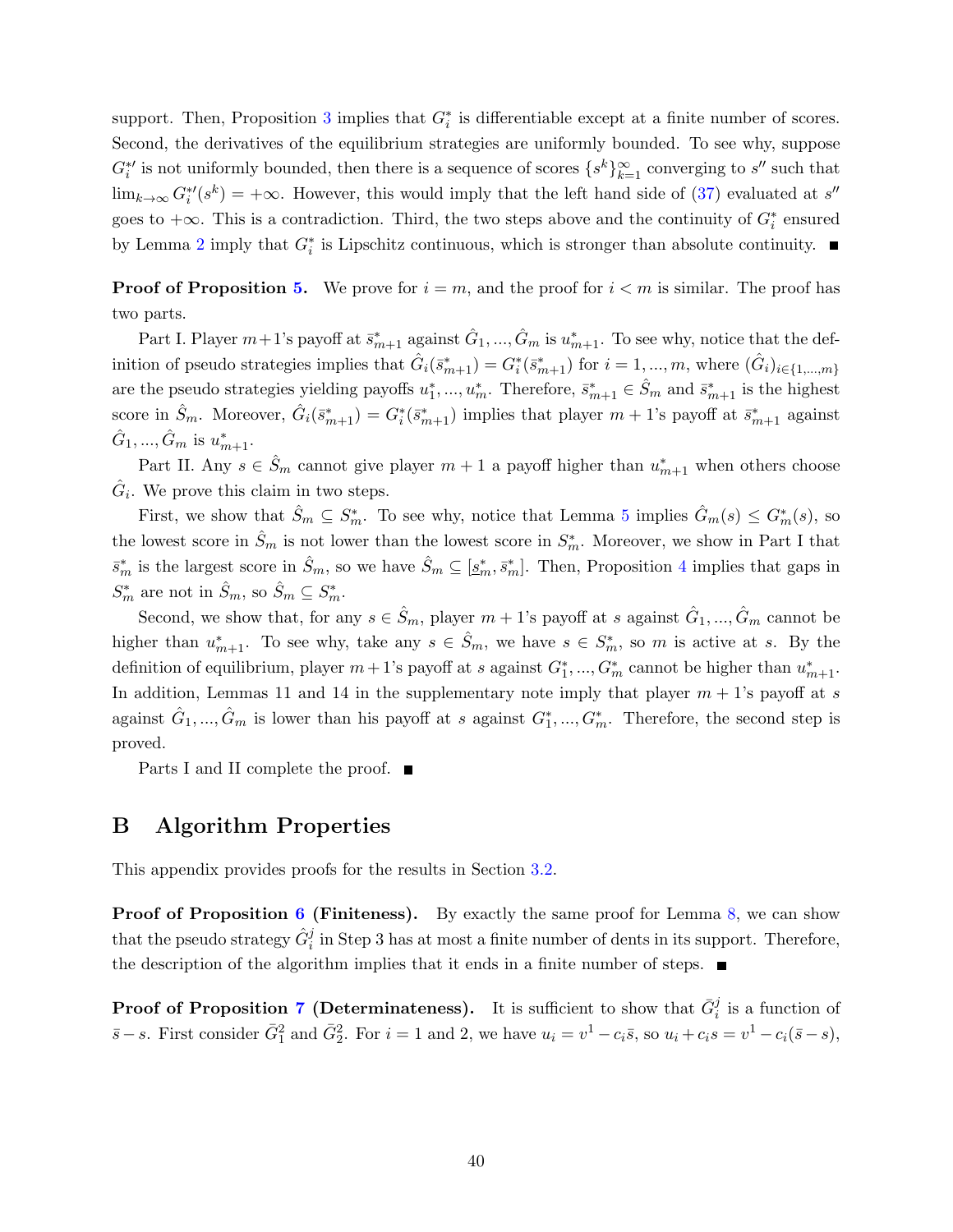which is a function of  $\bar{s} - s$ . Since  $\bar{G}_1^2$  and  $\bar{G}_2^2$  are defined by

$$
W(G_2, v^1, v^2) = u_1 + C_1(s) = v^1 - c_1(\bar{s} - s)
$$
  

$$
W(G_1, v^1, v^2) = u_2 + C_2(s) = v^1 - c_2(\bar{s} - s)
$$

 $\bar{G}_1^2$  and  $\bar{G}_2^2$  are also functions of  $\bar{s} - s$ .

Now we proceed to  $\bar{G}_1^3$ ,  $\bar{G}_2^3$  and  $\bar{G}_3^3$ . According to the algorithm,

$$
u_3 + c_3 \bar{s} = \max_{s \in \hat{S}_2^2} W(\bar{G}_1^2, \bar{G}_2^2, v^1, v^2, v^3) + c_3(\bar{s} - s)
$$

Since  $\bar{G}_1^2$  and  $\bar{G}_2^2$  are functions of  $\bar{s}-s$ , the right hand side is a function of  $\bar{s}-s$ , and the maximum  $u_3 + c_3\bar{s}$  is independent of  $\bar{s}$ . Therefore,  $u_3 + c_3s = u_3 + c_3\bar{s} - c_3(\bar{s} - s)$  is a function of  $\bar{s} - s$ , so  $u_i + c_i s$  for  $i = 1, 2, 3$  is a function of  $\bar{s} - s$ . We can rewrite [\(6\)](#page-13-0) to [\(8\)](#page-13-0) as

$$
W(\bar{G}_2^3, \bar{G}_3^3, v^1, v^2, v^3) = u_1 + c_1s
$$
  
\n
$$
W(\bar{G}_1^3, \bar{G}_3^3, v^1, v^2, v^3) = u_2 + c_2s
$$
  
\n
$$
W(\bar{G}_1^3, \bar{G}_2^3, v^1, v^2, v^3) = u_3 + c_3s
$$

where the right hand sides are functions of  $\bar{s} - s$ . The algorithm defines  $\bar{G}_1^3, \bar{G}_2^3, \bar{G}_3^3$  as the solution to the above equations, so they are functions of  $\bar{s} - s$  as well.

Similarly, at the end of Step 1. $(m + 1)$ , pseudo strategies  $\bar{G}_1^{m+1},...,\bar{G}_{m+1}^{m+1}$  are also functions of  $\bar{s} - s$ . Therefore,  $(\hat{G}_i^*)_{i \in \mathcal{N}}$  is independent of the initial value of  $\bar{s}$ , and the algorithm uniquely determines  $(\hat{G}_i^*)_{i \in \mathcal{N}}$ .

# <span id="page-40-0"></span>C Proof of Proposition [9](#page-19-1)

We first show that  $\bar{s}_i$  defined in Step 1.*i* is the infimum of maximizers obtaining the maximum  $u_i$ . By the definition of  $\bar{G}_1^i, ..., \bar{G}_i^i$ , player *i*'s payoff at  $\bar{s}_i$  against  $\bar{G}_1^i, ..., \bar{G}_{i-1}^i$  is  $u_i$ . Since  $\bar{G}_j^{i-1}(\bar{s}_1) = \bar{G}_j^i(\bar{s}_i)$ for  $j = 1, ..., i - 1$ , player i's payoff at  $\bar{s}_i$  against  $\bar{G}_1^{i-1}, ..., \bar{G}_{i-1}^{i-1}$  is also  $u_i$ . Hence,  $\bar{s}_i$  is one of the maximizers. Now we show that  $\bar{s}_i$  is the infimum of maximizers. Suppose there is  $\bar{s}'_i < \bar{s}_i$  and  $\bar{s}_i$ also gives i a payoff of  $u_i$  against  $\bar{G}_1^{i-1},...,\bar{G}_{i-1}^{i-1}$ . By the same agreement in the proof of Proposition [5,](#page-10-0) Lemmas 11 and 14 in the supplementary note imply that i's payoff at  $\bar{s}'_i$  against  $\bar{G}^{i-1}_1, ..., \bar{G}^{i-1}_{i-1}$ is lower than  $u_i$ . Therefore,  $\bar{s}'_i$  is not a maximizer, which is a contradiction.

Now we proceed to show that  $\bar{s}_i$  remains the same or decreases if  $c_i$  increases. To see that, first consider the case in which  $\bar{s}_i$  is an interior maximizer. Then, it satisfies the first order condition

<span id="page-40-1"></span>
$$
\partial W(\bar{G}_1^{i-1}(s), ..., \bar{G}_{i-1}^{i-1}(s), v^1, ..., v^i)/\partial s - c_i = 0
$$
\n
$$
(57)
$$

and the second order condition requires that  $\partial W(\bar G_1^{i-1}(s),...,\bar G_{i-1}^{i-1}(s),v^1,...,v^i)/\partial s$  is non-decreasing in  $s$ . Therefore, if  $c_i$  increases, the interior maximizer does not increase. Second, consider the case in which  $\bar{s}_i$  is a maximizer on the boundary. If  $c_i$  increases, the left hand side of  $(57)$  decreases, so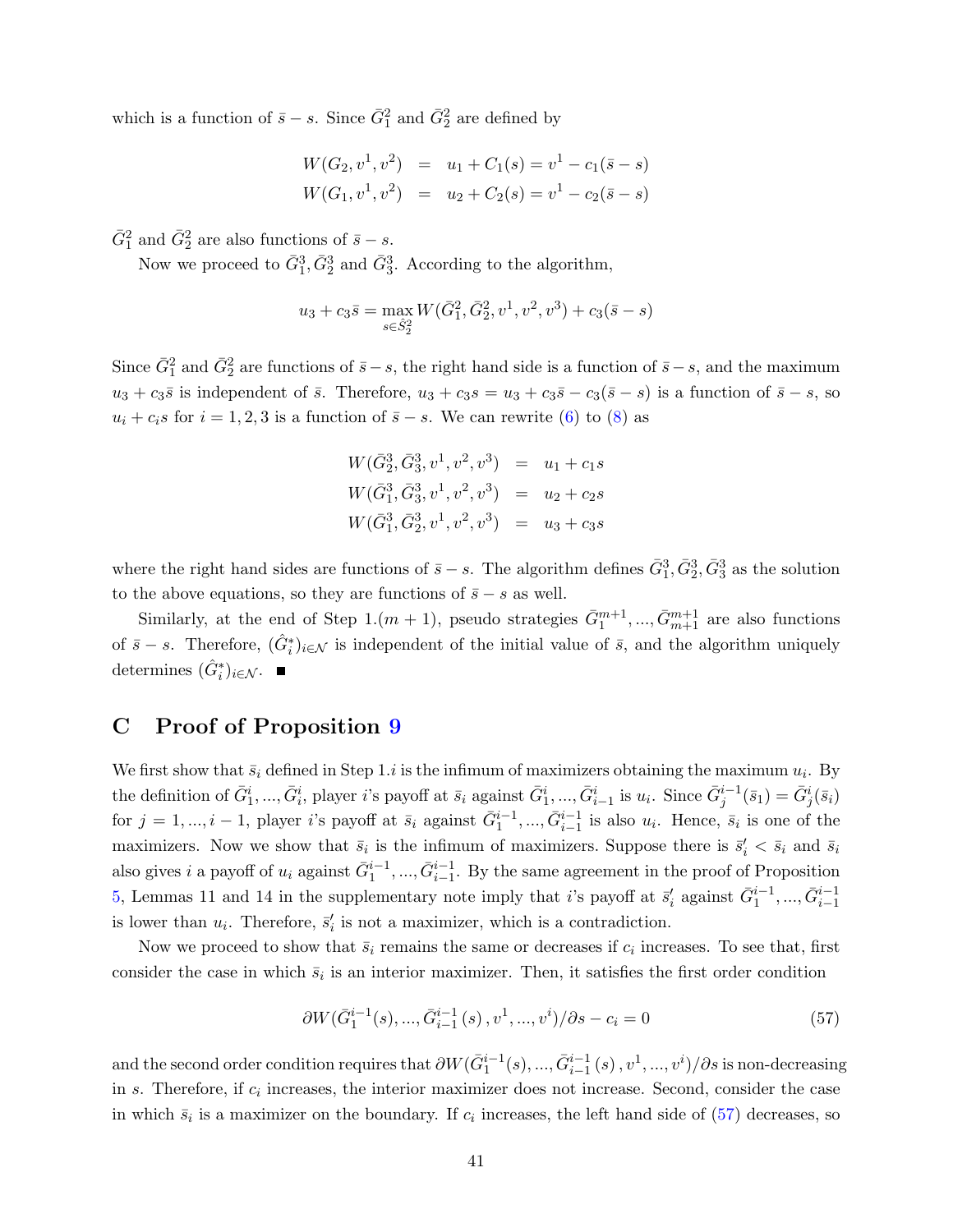$\bar{s}_i$  does not increase either. The two cases imply that  $\bar{s}_i$  does not decrease if  $c_i$  increases, so  $\bar{s}_{i-1} - \bar{s}$ remains the same or increases. After Step 1.*i*, the difference  $\bar{s}_{i-1} - \bar{s}_i$  remains the same because we only shift the pseudo strategies in Step 2. As a result, if  $c_i$  increases,  $\bar{s}_{i-1} - \bar{s}_i$  remains the same or increases in the equilibrium.

Now let us consider the extreme cases. If the cost sequence is convex enough,  $c_i$  is large enough relative to  $c_1, ..., c_{i-1}$  so player i's best response in  $\hat{S}_{i-1}$  against  $\bar{G}_1^{i-1}, ..., \bar{G}_{i-1}^{i-1}$  is at  $\underline{s}_{i-2}$ , the lower boundary of  $\hat{S}_{i-1}$ . Therefore, the minimum score in  $G_i$ 's support is the maximum score in  $G_{i+2}$ 's support. Consider another extreme case in which the costs are very similar. In particular, if  $c_i$  is very close to  $c_{i-1}$ , player i's best response in  $\hat{S}_{i-1}$  against  $\bar{G}_1^{i-1},...,\bar{G}_{i-1}^{i-1}$  is at the upper boundary  $\bar{s}_{i-1}$  in Step 1.*i*. Therefore, the maximum scores in  $G_i$  and  $G_{i+1}$ 's supports are the same. Similarly, all the players' strategies have the same maximum score in their supports.

### <span id="page-41-0"></span>D Nonlinear Costs

This appendix contains the proofs for Section [5](#page-22-0). First, we can verify that all the results except Lemma [6](#page-15-1) are also true for nonlinear costs. Therefore, given any equilibrium, if the algorithm starts with  $\bar{s}_1^*$  – the upper bound of player 1's equilibrium strategy's support, the algorithm constructs the equilibrium. Moreover, we have the following lemma.

<span id="page-41-1"></span>**Lemma 9** Fix any equilibrium and let  $\bar{s}_1^*$  be the upper bound of all supports of the equilibrium strategies. Then, i) if the algorithm starts with  $\bar{s} > \bar{s}_1^*$ , we have  $\hat{u}_i^* < u_i^*$  for  $i = 1, ..., m + 1$ ; and ii) if the algorithm starts with  $\bar{s} < \bar{s}_1^*$ , we have  $\hat{u}_i^* > u_i^*$  for  $i = 1, ..., m + 1$ .

**Proof.** We use induction to prove. Suppose  $\bar{s} > \bar{s}_1^*$ .

First, we will show that  $u_2 < u_2^*$  and  $\underline{s}_2 > \underline{s}_2^*$ . Since  $\overline{s}_1 > \overline{s}_1^*$ ,  $u_1 < u_1^*$  and  $u_2 < u_2^*$ . Player 2's payoff at  $s_2$  should be

$$
0 - C_2(\underline{s}_2) = u_2 < u_2^* = 0 - C_2(\underline{s}_2^*)
$$

so  $s_2 > s_2^*$ .

Second, suppose  $u_l < u_l^*$ , we want to show that  $s_{l+1} > s_{l+1}^*$  and  $u_{l+1} < u_{l+1}^*$ . In particular, since  $u_l < u_l^*$ , when we construct pseudo strategies for  $1, ..., l + 1$ , player l's payoff at  $s_l$  should be

$$
v^{l+1} - C_l(\underline{s}_l) = u_l < u_l^* = v^{l+1} - C_l(\underline{s}_l^*)
$$

Therefore  $s_l > s_l^*$ . Then, we have  $s_{l+1} > s_{l+1}^*$  because  $s_l = s_{l+1}$  and  $s_l^* = s_{l+1}^*$ . Player  $l+1$ 's payoff at  $s_{l+1}$  should be:

$$
u_{l+1} = v^{l+1} - C_{l+1}(\underline{s}_{l+1}) < v^{l+1} - C_{l+1}(\underline{s}_{l+1}^*) = u_{l+1}^*
$$

Therefore, induction implies  $\underline{s}_m > \underline{s}_m^*$ . Moreover,  $u_i < u_i^*$  for  $i = 1, ..., m + 1$ .

Similarly, if  $\bar{s}_1 < \bar{s}_1^*$ , we have  $u_i > u_i^*$  for all i and  $\underline{s}_m < \underline{s}_m^*$ .

Proof of Theorem [1](#page-4-3) for Nonlinear Costs. If we replace Lemma [6](#page-15-1) with Lemma [9,](#page-41-1) the proof of Theorem [1](#page-4-3) for linear costs also works for nonlinear costs. Hence, we have completed the proof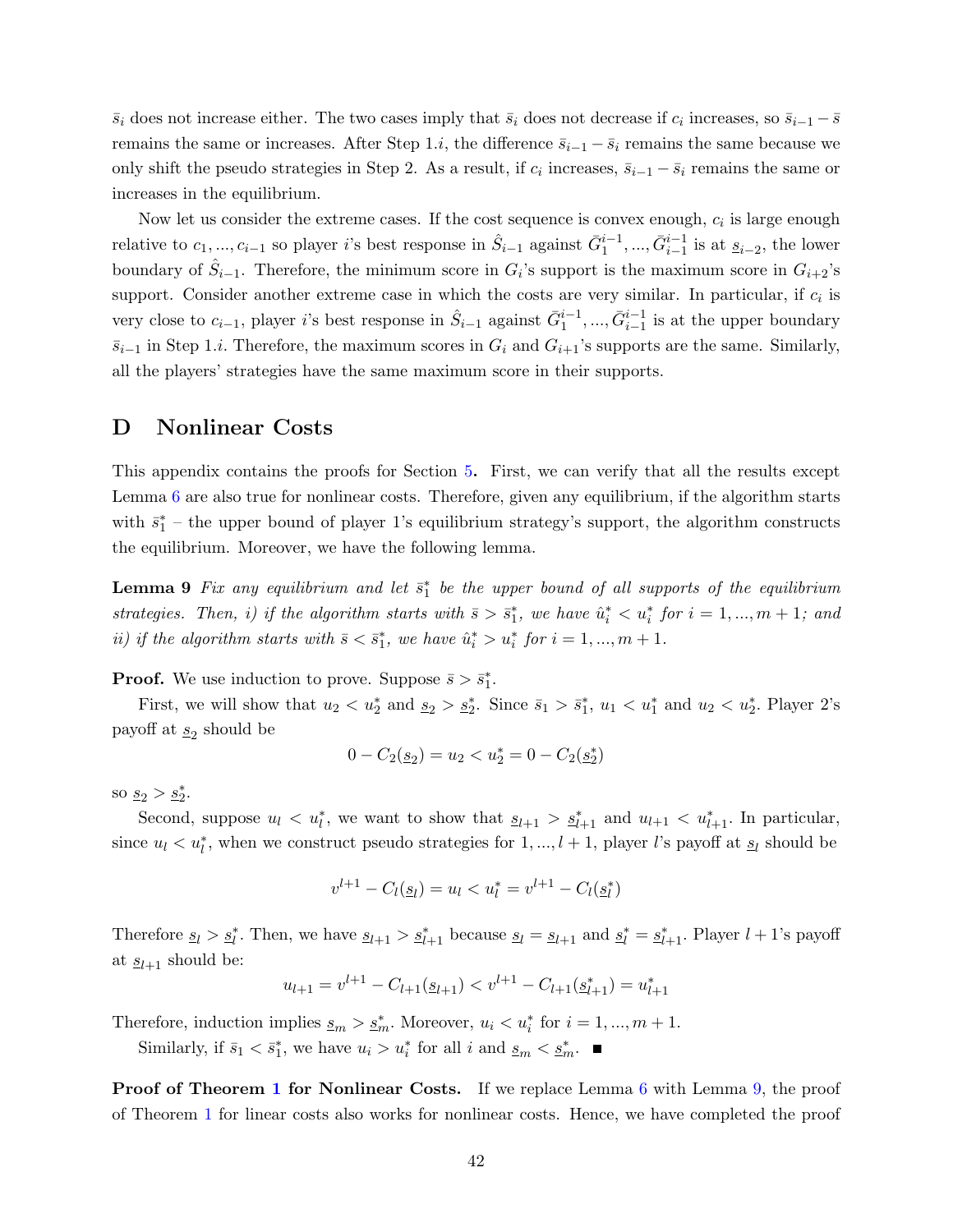of Theorem [1.](#page-4-3)  $\blacksquare$ 

If the algorithm starts with  $\bar{s}_1^*$ , Lemma [9](#page-41-1) ensures that the algorithm for nonlinear costs finds the lower supports of the equilibrium strategies. Similar to the analysis for linear costs, the algorithm constructs the unique equilibrium if it starts with  $\bar{s}_1^*$ .

**Proof of Theorem [3.](#page-20-2)** If  $\bar{s} > \bar{s}_1^*$ , Lemma [9](#page-41-1) implies that  $\bar{s}_1^*$  is in the interval  $[\bar{s}, \bar{s}^u]$ . Since  $\bar{s}$  is also in the same interval, and the interval shrinks by half after each iteration, we have  $|\bar{s}-\bar{s}_1^*| = O(2^{-T})$ . Similarly,  $|u_i - u_i^*| = O(2^{-T})$  for all *i*.

Now we will show that  $|\hat{G}_i^*(s) - G_i^*(s)| = O(2^{-T})$  for each i and s. Given  $u_1, ..., u_i$ , we construct the pseudo strategies  $\bar{G}_1^i, ..., \bar{G}_i^i$ . In particular, we first define  $\bar{G}_{i-1}^i$  and  $\bar{G}_i^i$  as the solution to

<span id="page-42-0"></span>
$$
W(\bar{G}_{i-1}^i(s), v^{i-1}, v^i) - C_{i-1}(s) = u_{i-1}
$$
\n(58)

$$
W(\bar{G}_i^i(s), v^{i-1}, v^i) - C_i(s) = u_i \tag{59}
$$

Similar to  $(47)$ , the solution to  $(58)$  and  $(59)$  also solves the ordinary differential equation system

$$
\begin{pmatrix}\n\bar{G}_{i-1}^{i\prime} \\
\bar{G}_{i}^{i\prime}\n\end{pmatrix} = \begin{pmatrix}\n0 & v^{i-1} - v^i \\
v^{i-1} - v^i & 0\n\end{pmatrix}^{-1} \begin{pmatrix}\nC'_{i-1} \\
C'_{i}\n\end{pmatrix}
$$

with the initial conditions

$$
\bar{G}_{i-1}^{i}(\underline{s}_{i})v^{i-1} + (1 - \bar{G}_{i-1}^{i}(\underline{s}_{i}))v^{i} - C_{i-1}(\underline{s}_{i}) = u_{i-1}
$$
  

$$
\bar{G}_{i}^{i}(\underline{s}_{i}) = 0
$$

Since  $|u_i - u_i^*| = O(2^{-T})$ , we have  $|s_i - s_i^*| = O(2^{-T})$  where  $s_i^*$  is the counterpart of  $s_i$  if the algorithm starts with  $\bar{s}_1^*$ . Let  $\bar{G}_i^{i*}(s)$  be the counterpart of  $\bar{G}_i^i(s)$  if the algorithm starts with  $\bar{s}_1^*$ . Notice that the domains of pseudo strategies  $\bar{G}_{i-1}^i$  and  $\bar{G}_{i-1}^i$  are bounded, so we have  $|\bar{G}_i^{i}(s) - \bar{G}_i^{i*'}(s)| =$  $O(2^{-T})$  and  $|\bar{G}_i^i(s) - \bar{G}_i^{i*}(s)| = O(2^{-T})$ . Similarly, all the pseudo strategies defined in Step 1.*i* satisfy  $|\bar{G}_{j}^{i}(s) - \bar{G}_{j}^{i*}(s)| = O(2^{-T}).$ 

In Step 3.*i*, pseudo strategy  $\hat{G}_i^i(s)$  is replaced by the smallest monotone function  $\hat{G}_i^*(s)$  that lies on or above it. It can be verified that, after this step, we still have  $|\hat{G}_i^*(s) - \hat{G}_i^+(s)| = O(2^{-T}),$ where  $\hat{G}_i^+(s)$  is the counterpart of  $\hat{G}_i^*(s)$  if the algorithm starts with  $\bar{s}_1^*$ . Similarly, we have  $|\hat{G}_{i}^{*}(s) - \hat{G}_{i}^{+}(s)| = O(2^{-T})$  for each i and s at the end of Step 3.

**Proof of Corollary [1.](#page-21-0)** Part i) of the corollary comes from the participation property in Section [3.1.](#page-5-1) Then, it remains to show part ii). Suppose  $C_i(s)$  pointwise converges to  $C_{i+1}(s)$ . Let us consider the equilibrium in the limit. Proposition [2](#page-6-2) implies  $\bar{s}_i^* \geq \bar{s}_{i+1}^*$ . Suppose  $\bar{s}_i^* > \bar{s}_{i+1}^*$ , therefore i's expected winnings at  $\bar{s}_{i+1}^*$  are more than  $i+1$ 's, therefore  $i+1$  would deviate to  $\bar{s}_i^*$  for a higher payoff. Then  $\bar{s}_i^* = \bar{s}_{i+1}^*$ , and the payoffs of i and  $i+1$  are also the same.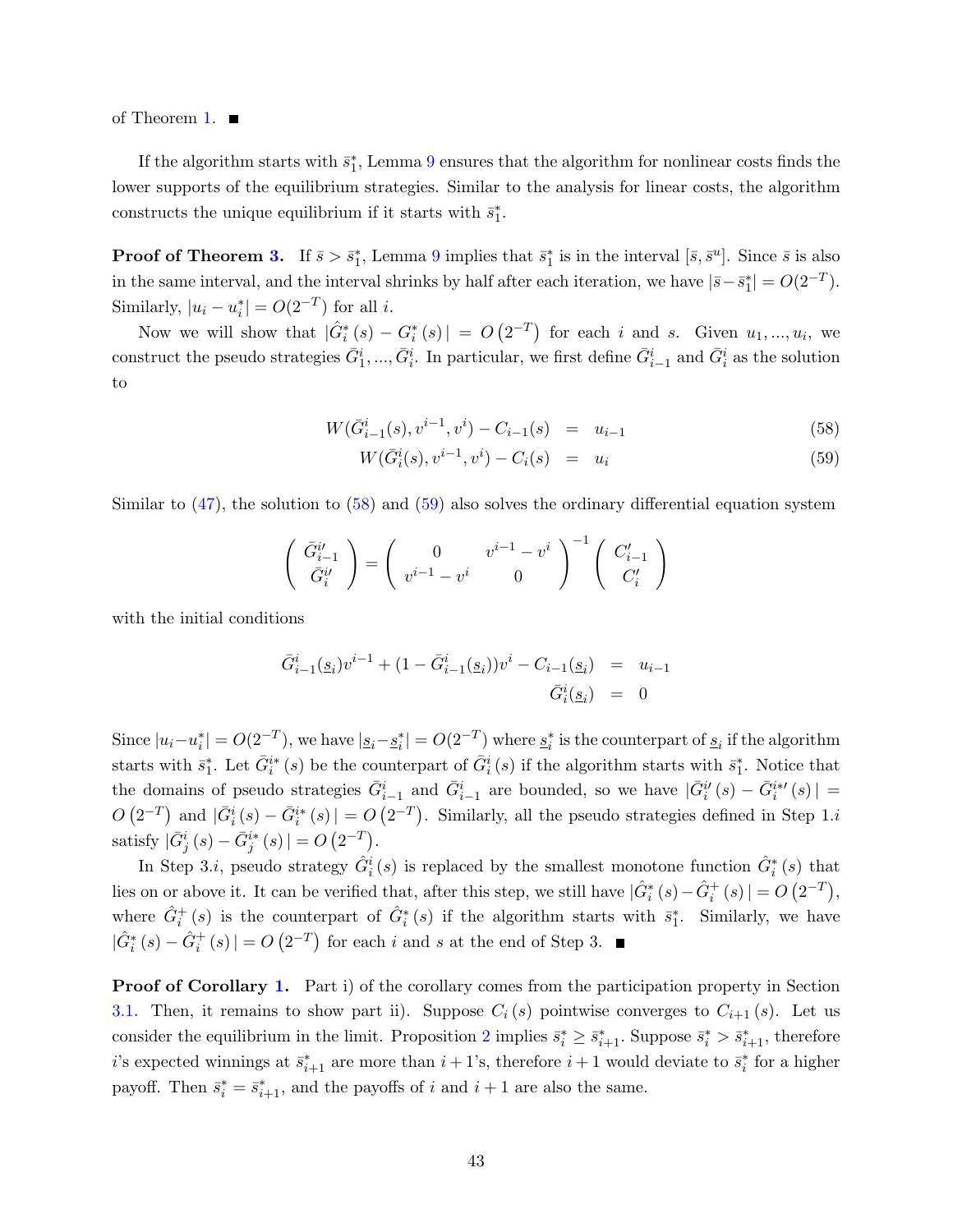From the way we construct the strategies for i and  $i + 1$ , their strategies  $G_i^*(s)$  and  $G_{i+1}^*(s)$ must also converge at any s in the common supports.  $\blacksquare$ 

### E Applications

#### <span id="page-43-0"></span>E.1 Tracking

**Proof of Proposition [10.](#page-23-3)** Let us derive the total effort if the students are tracked. According to the algorithm, their payoffs are the lowest prize  $u_H = u_L = v^{2n}$ , which is 0 in a QPS and positive in a GPS. Denote the total prize in each classroom as  $V = v^1 + ... + v^{2n}$ . For each class, the total prize less the total cost equals the total payoff, so the total effort is  $(V - 2nu_H)/c_H$  in the classroom of H-type students and  $(V - 2nu_L)/c_L$  in the other. Hence the total effort under tracking is

$$
\Pi_{track} = (V - 2nv^{2n})/c_H + (V - 2nv^{2n})/c_L
$$
\n(60)

Now consider the case in which the students are mixed. We first show five claims then combine them to prove the proposition.

First, we claim that  $\bar{s}_H = \bar{s}_L$  or  $\bar{s}_L = s_H$ , which means either all the equilibrium strategies' supports have the same upper bound, or the supports of different players' strategies do not overlap. Recall that in the proof of Proposition [9,](#page-19-1) we show that  $\bar{s}_i$  defined in Step 1.*i* is the infimum of maximizers obtaining the maximum  $u_i$ . As a result, it is sufficient to show that  $W\left(\mathbf{G}_H(s), v^1, ..., v^{n+1}\right) - c_L s$  is convex, where  $\mathbf{G}_H(s)$  is a *n*-dimension vector with the same entry  $G_H(s)$ . First, consider QPS. The contest with only n H-type students has an equilibrium with symmetric strategies  $G_H$  that solve

$$
\beta(G_H(s))^2 (n-1) (n-2) / 2 + (v^{n-1} - v^n) (n-1) G_H(s) + v^n - c_H s = v^n
$$

Taking second order derivatives both sides w.r.t s, we have

<span id="page-43-1"></span>
$$
\beta (n-1) (n-2) [G_H(s) g'_H(s) + (g_H(s))^2] + (v^{n-1} - v^n) (n-1) g'_H(s) = 0 \tag{61}
$$

We claim that  $g'_H < 0$ , otherwise the left hand side of the equation above is positive. Consider an L-type player's best response against n H-type students with  $G_H$ . His payoff at score s is

$$
\beta((G_H(s))^2 n(n-1)/2) + (v^n - v^{n+1}) nG_H(s) + v^{n+1} - c_L s
$$

whose second order derivative w.r.t. s is

$$
\beta n (n - 1)_H (s) g'_H(s) + (g_H(s))^2 + (v^n - v^{n+1}) n g'_H(s)
$$
  
= 
$$
\begin{cases} -\frac{1}{n-2} (v^{2n-1} + 2 (n - 1) \beta) n g'_H(s) > 0 & \text{if } n > 2 \\ 2\beta (g_H(s))^2 > 0 & \text{if } n = 2 \end{cases}
$$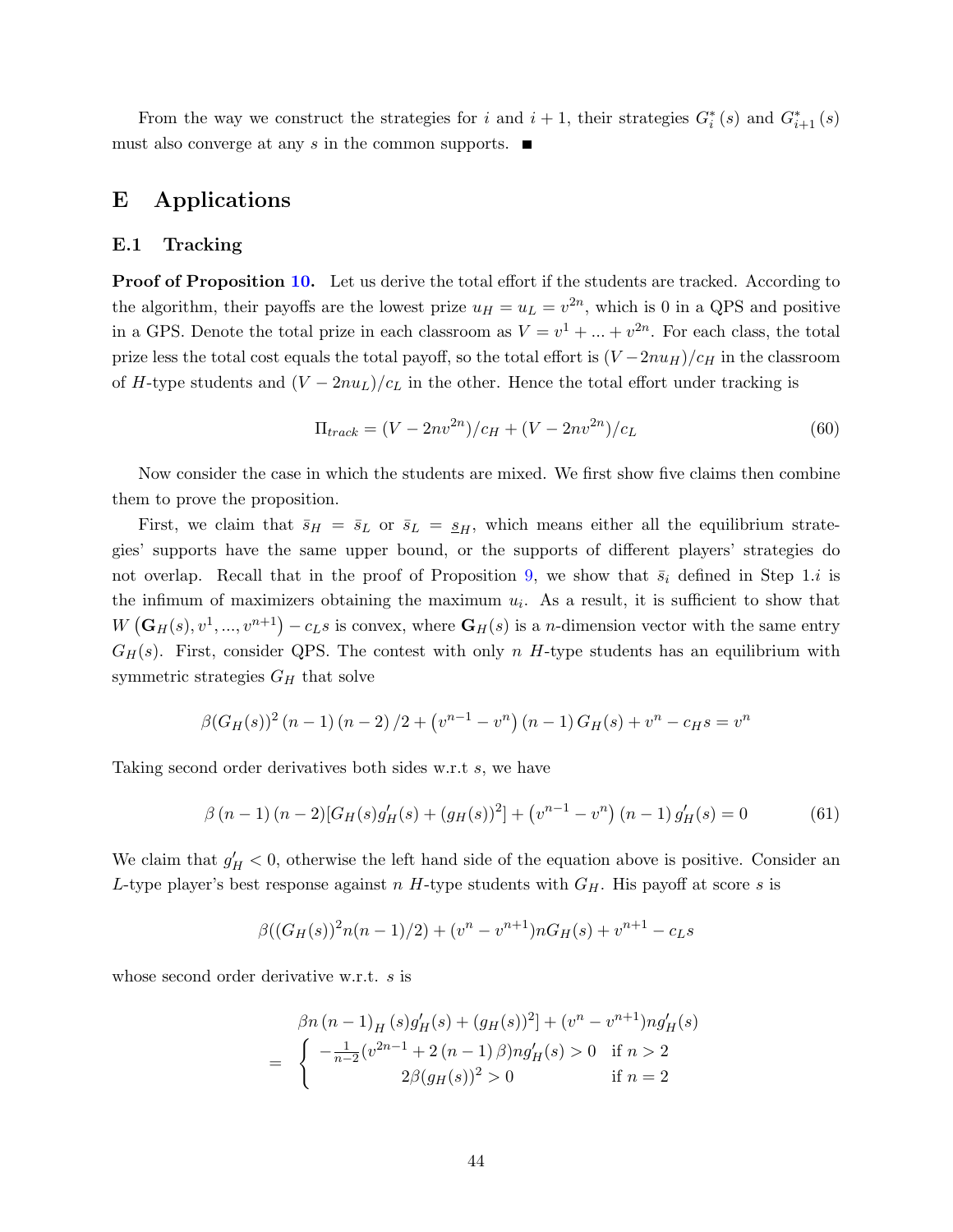where the equality comes from [\(61\)](#page-43-1) and the inequality is implied by  $g'_H(s) > 0$ . Hence, the payoff of an L-type player is convex in s if he faces n H-type students with strategy  $G_H$ . Then the algorithm implies that there could be only two possibilities:  $\bar{s}_H = \bar{s}_L$  or  $\bar{s}_L = \underline{s}_H$ . Now let us consider GPS. The contest with only n  $H$ -type students has symmetric strategies  $G_H$  that solve

<span id="page-44-0"></span>
$$
v^{n}(\alpha G_{H}(s) + (1 - G_{H}(s)))^{n-1} - c_{H}s = v^{n}
$$
\n(62)

Then the best response of an L-type player against n  $H$ -type students with strategy  $G_H$  maximizes

$$
v^{n+1}(\alpha G_H(s) + (1 - G_H(s)))^n - c_L s
$$

We can solve  $G_H$  from [\(62\)](#page-44-0) and substitute it into the payoff above, then we can verify that the payoff is convex in s. Therefore the best responses can only be at boundaries, so we must have  $\bar{s}_H = \bar{s}_L$  or  $\bar{s}_L = \underline{s}_H$ .

Second, if  $\alpha = 1$  or  $\beta = 0$ , the prize sequence is linear, and we have  $\Pi_{mix} \leq \Pi_{track}$ . Consider the QPS first. Denote  $v^{i} - v^{i+1} = \theta \ge 0$  for all  $i = 1, ..., m$ , so  $v^{i} = \theta (2n - i)$ . If there are only H-type students in the contests, the algorithm implies the equilibrium strategies are symmetric and  $G_H(s)$  is linear. As a result, the algorithm also implies that the highest score  $\bar{s}_L$  in the support of equilibrium strategy  $G_L$  is either the highest score  $\bar{s}_H$  or the lowest score  $\underline{s}_H$  in the support of  $G_H(s)$ . Consider the first possibility with  $\bar{s}_L = s_H$ . As above, we also have  $u_L = 0$ ,  $v^{n+1} - c_L \bar{s}_L = u_L$  and  $u_H = v^n - c_H \bar{s}_L$ . Then we can solve for  $\bar{s}_L$ , and the payoff of H-type players can be rewritten as  $u_H = v^n + v^{n+1}c_H/c_L$ . The total value of prizes won by H-type students in one classroom is

$$
V_H = v^1 + \dots + v^n = (n\theta + (2n - 1)\theta)n/2
$$

and the total value of prizes won by L-type students is

$$
V_L = v^{n+1} + \dots + v^{2n} = (n-1)\theta n/2
$$

Total effort with mixed students is

<span id="page-44-1"></span>
$$
\Pi_{mix} = 2(V_H - nu_H)/c_H + 2(V_L - nu_L)/c_L \tag{63}
$$

Since the prize sequence is arithmetic, the total prize value is  $V = \theta(2n-1)n$ . Substituting the expressions of  $u_H$ ,  $u_L$ ,  $V$ ,  $V_H$  and  $V_L$  derived above into the difference below, we have

$$
\Pi_{mix} - \Pi_{track} = 2(V_H - nu_H)/c_H + 2(V_L - nu_L)/c_L - (V/c_H + V/c_L)
$$
  
= 
$$
-n \frac{\theta}{c_H c_L} (2c_H + n(c_L - c_H)) < 0
$$

Note that, if a GPS is linear, the 2n prizes are the same in each classroom. Therefore, the total effort would be 0 with either mixing or tracking, and  $\Pi_{mix} = \Pi_{track}$ .

Third, if  $\alpha$  in GPS or  $\beta$  in QPS is large enough, we have  $\Pi_{mix} \geq \Pi_{track}$ . If the prize sequence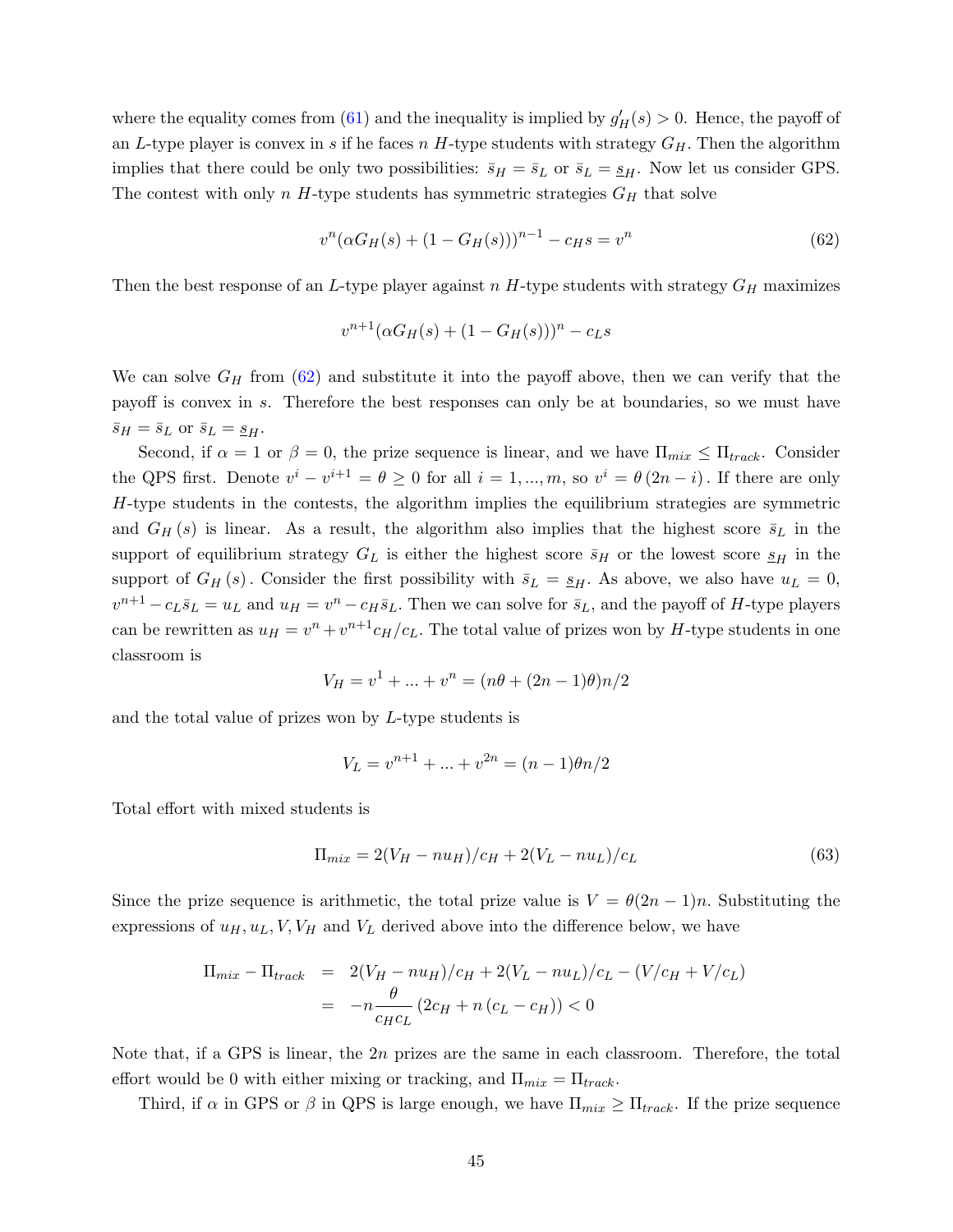is convex enough, Proposition [9](#page-19-1) implies that the supports of  $G_H$  and the supports of  $G_L$  do not overlap. That is,  $\bar{s}_L = s_H$ . By choosing  $\bar{s}_L$ , an L-type player wins prize  $v^{n+1}$  with probability one, so his payoff at  $\bar{s}_L$  is  $v^{n+1} - c_L \bar{s}_L = u_L$ . Similarly, at score  $\bar{s}_L$ , a H-type player wins prize  $v^n$  with probability one, so  $u_H = v^n - c_H \bar{s}_L$ . Then the prizes won by the H-type players are  $v^1, ..., v^n$ , and those won by the L-type players are  $v^{n+1}, ..., v^{2n}$ . Since the total prize won by Htype players less their total costs equals their total payoff, the total score of  $2n$  H-type players is  $2(v^1 + \ldots + v^n - nu_H)/c_H$ . As a result, the total effort of all players is

$$
\Pi_{mix} = 2(v^1 + \dots + v^n - nu_H)/c_H + 2(v^{n+1} + \dots + v^{2n} - nu_L)/c_L
$$

If QPS or GPS is convex enough,  $v^1 + \ldots + v^n$  converges to V while  $v^n + \ldots + v^{2n}$  converges to 0. Since  $v^{2n}$  and  $v^n$  also converge to 0, both  $u_H$  and  $u_L$  go to 0. As a result,  $\Pi_{mix}$  converges to  $2V/c_H$ while  $\Pi_{track}$  converges to  $V/c_H + V/c_L$ , so  $\Pi_{mix} > \Pi_{track}$ .

Fourth, if  $\bar{s}_L = \bar{s}_H$ , we have  $\Pi_{mix} \ge \Pi_{track}$ . If  $\bar{s}_L = \bar{s}_H$ , they must equal  $(v^1 - v^{2n})/c_L$ . Therefore,  $u_H = v^1 - c_H \bar{s}_H = v^1 - (v^1 - v^{2n})c_H/c_L$  and  $u_L = v^{2n}$ . Substituting the payoffs into  $(63)$ , we have

<span id="page-45-0"></span>
$$
\Pi_{mix} = (2V_H - 2nv^1)(1/c_H - 1/c_L) - 4nv^{2n}/c_L + 2V/c_L \tag{64}
$$

Moreover, because  $\bar{s}_L = \bar{s}_H$ , the top n prizes are not only won by the H-type players. Therefore,  $2V_H < 2(v^1 + ... + v^n)$ , which is the total value of the top n prizes in both classrooms. Substituting the inequality into  $(64)$ , we have

$$
\Pi_{mix} < (2(v^1 + \dots + v^n) - 2nv^1)(1/c_H - 1/c_L) - 4nv^{2n}/c_L + 2V/c_L
$$

As a result, we have

$$
\Pi_{track} - \Pi_{mix} > (2V - 2nv^{2n})/c_H + (2V - 2nv^{2n})/c_L
$$
  
-([2 (v<sup>1</sup> + ... + v<sup>n</sup>) - 2nv<sup>1</sup>)(1/c\_H - 1/c\_L) - 4nv<sup>2n</sup>/c\_L + 2V/c\_L]  
= 2 (V - nv<sup>2n</sup>) /c\_H + 2nv<sup>2n</sup>/c\_L + 2[nv<sup>1</sup> - v<sup>1</sup> - ... - v<sup>n</sup>](1/c\_H - 1/c\_L) > 0

Fifth, if  $\bar{s}_L = s_H$ , the effort difference  $\Pi_{mix} - \Pi_{track}$  is increasing in  $\alpha$  or  $\beta$ . If the students are mixed and  $\bar{s}_L = \underline{s}_H$ , the first n prizes are won by H-type students, so we have  $2V_H$  =  $2(v^1 + ... + v^n)$ . The equilibrium payoff must satisfy  $v^{n+1} - c_L \bar{s}_L = u_L = v^{2n}$  and  $u_H = v^n - c_H \bar{s}_L$ . Then we can solve for  $u_H$  and substitute  $u_H$  and  $V_H$  into

<span id="page-45-1"></span>
$$
\Pi_{mix} = (2V_H - 2nu_H)/(c_H + (2V - 2V_H - 2nv^{2n})/c_L \tag{65}
$$

In addition, substituting  $v^i = (2n-i)v^{2n-1} + \beta \sum_{j=1}^{2n-i-1} j$  of a QPS in [\(65\)](#page-45-1), we can verify that  $\Pi_{track} - \Pi_{mix}$  is decreasing in  $\beta$  for QPS. If a GPS,  $v^i = v^{2n} \alpha^{2n-i}$ , similar analysis implies

$$
\Pi_{mix} = 2\left(\frac{\alpha^n\left(n\left(\alpha-1\right)\alpha^{n-1} - \left(\alpha^n-1\right)\right)}{\alpha-1} \frac{1}{c_H} - \frac{n - n\alpha^{n-1} - n\alpha + \alpha^n + n\alpha^n - 1}{\alpha-1} \frac{1}{c_L}\right)v^{2n}\right)
$$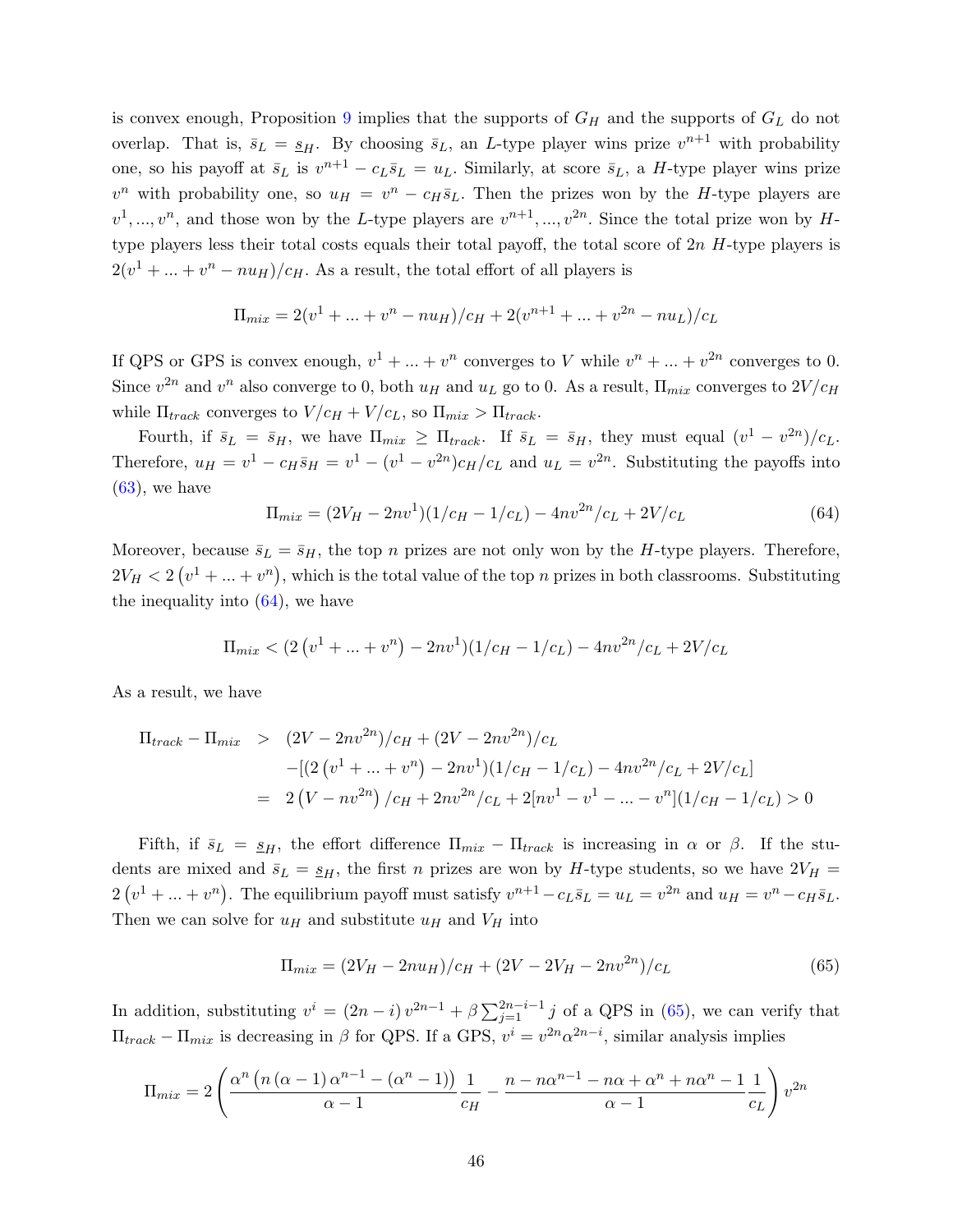whose derivative in  $\alpha$  is less than that of

$$
2\left(\frac{\alpha^{n} \left(n\left(\alpha-1\right)\alpha^{n-1}-\left(\alpha^{n}-1\right)\right)}{\alpha-1}-\frac{n-n\alpha^{n-1}-n\alpha+\alpha^{n}+n\alpha^{n}-1}{\alpha-1}\right)\frac{1}{c_{L}}v^{2n}
$$

$$
=\frac{2}{\alpha-1}\left[n\left(\alpha-1\right)\alpha^{2n-1}-n\left(\alpha-1\right)\alpha^{n-1}+n\left(\alpha-1\right)-\left(\alpha^{2n}-1\right)\right]v^{2n}/c_{L}
$$

$$
=2\left(n\alpha^{2n-1}+n\alpha^{n-1}+n-\alpha^{2n-1}-\alpha^{2n-2}-\dots-1\right)v^{2n}/c_{L}
$$

$$
=2\left[(n\alpha^{2n-1}-\alpha^{2n-1}-\dots-\alpha^{2n-n})+(n\alpha^{n-1}-\alpha^{n-1}-\dots-1)+n\right]v^{2n}/c_{L}
$$

Since the above expression is increasing in  $\alpha$ , we must have that  $\Pi_{mix}$  increases in  $\alpha$  and  $\Pi_{track}$  –  $\Pi_{mix}$  decreases in α.

Now let us combine the five claims to prove the proposition. The first claim implies that  $\bar{s}_H = \bar{s}_L$ or  $\bar{s}_L = s_H$ . On the one hand, suppose  $\bar{s}_H = \bar{s}_L$  if  $\beta = 0$ . According to Proposition [9,](#page-19-1) there exists  $\beta' > 0$  such that  $\bar{s}_H = \bar{s}_L$  if  $\beta \geq \hat{\beta}$  and  $\underline{s}_H = \bar{s}_L$  otherwise. The fourth claim implies that  $\Pi_{mix} < \Pi_{track}$  if  $\beta \leq \hat{\beta}$ , the third claim implies  $\Pi_{mix} > \Pi_{track}$  if  $\beta$  is large. Then, the fifth claim implies that there exists  $\beta' \geq \hat{\beta}$  such that  $\Pi_{mix} \leq \Pi_{track}$  if  $\beta \leq \hat{\beta}'$  and  $\Pi_{mix} > \Pi_{track}$  otherwise. Hence,  $\Pi_{mix} > \Pi_{track}$  if and only if  $\beta > \hat{\beta}'$ . On the other hand, suppose  $\bar{s}_L = s_H$  if  $\beta = 0$ . The second claim implies that  $\Pi_{mix} \leq \Pi_{track}$  if  $\beta = 0$ , and the third claim implies  $\Pi_{mix} > \Pi_{track}$  if  $\beta$  is large. Then, the fifth claim implies that there exists  $\beta' \geq \hat{\beta}$  such that  $\Pi_{mix} > \Pi_{track}$  if and only if  $\beta > \hat{\beta}'$ . Similarly, there exists  $\alpha' \geq 1$  such that  $\Pi_{mix} > \Pi_{track}$  if and only if  $\alpha > \alpha'$ .

#### <span id="page-46-0"></span>E.2 Winner-Take-All

**Proof of Proposition [11.](#page-25-5)** On the one hand, consider the case with only one prize. Then only the strongest two players are active, and their equilibrium strategies  $G_1$  and  $G_2$  satisfy

$$
G_2(s) - c_1 s = 1 - c_1/c_2
$$
  

$$
G_1(s) - c_2 s = 0
$$

The total winnings of player 1 is  $\hat{W}_1 = \int_0^{1/c_2} G_2(s) dG_1(s) = 1 - c_1/(2c_2)$ , and the total winnings of player 2 is  $\hat{W}_2 = c_1/(2c_2)$ . Since the payoffs are  $u_1 = 1 - c_1/c_2$  for 1 and  $u_2 = 0$  for 2, the total effort is

$$
\Pi_{WTA} = (\hat{W}_1 - u_1)/c_1 + \hat{W}_2/c_2
$$
  
= 
$$
[(1 - c_1/(2c_2)) - (1 - c_1/c_2)]/c_1 + [c_1/(2c_2)]/c_2
$$
  
= 
$$
(c_1 + c_2)/(2c_2^2)
$$

Therefore

<span id="page-46-1"></span>
$$
\lim_{c_1 \to 0} \Pi_{WTA} = 1/(2c_2)
$$
\n(66)

On the other hand, consider the case with multiple prizes,  $v^1$  and  $v^2 + ... + v^m = 1 - v^1$ , where  $2 \leq m \leq n$ . Let the sequence be either homogeneous prize sequence (HPS), GPS or QPS, so our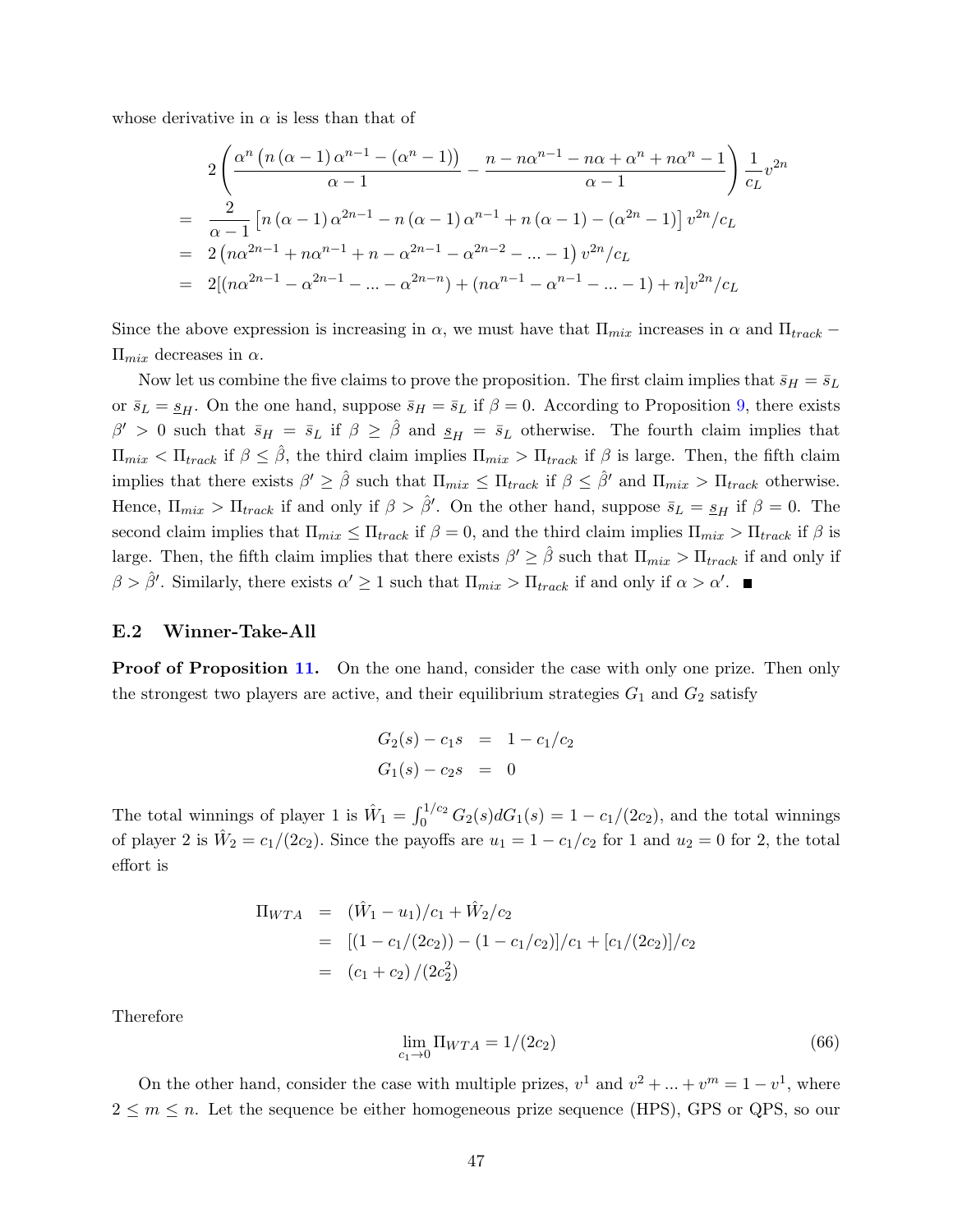algorithm applies. Then, players  $1, ..., n' \equiv \min(m+1, n)$  are competing in the contest while others choose zero score with probability 1. Let  $G_1$  be the equilibrium strategy of player 1, then Corollary [1](#page-21-0) implies that the players weaker than 1 use the same strategy, denote it as  $G_2$ . Moreover, the algorithm implies that  $G_1$  and  $G_2$  have interval supports, whose upper boundaries are the same. Let the support be  $[s_1, \bar{s}_1]$  for  $G_1$  and  $[0, \bar{s}_1]$  for  $G_2$ . Therefore, the upper boundary is  $\bar{s}_1 = (v^1 - v^n)/c_2$ , and  $u_1 = v^1 - c_1 \bar{s}_1, u_2 = v^n$ .

In the remainder of the proof, we first derive the limit of the total expected effort if  $c_1$  converges to 0. Then, we use the expression of the limit to prove [\(10\)](#page-25-3). For any  $s \in [\underline{s}_1, \overline{s}_1]$ , the indifference condition for player 1 is  $W(G_2(s),...,G_2(s),v^1,...,v^m) - c_1s = u_1$ , where the number of  $G_2(s)$ is  $n' - 1$ . If  $c_1$  converges to 0,  $W(G_2(s), ..., G_2(s), v^1, ..., v^m)$  becomes constant for different s. Therefore,  $\lim_{c_1\to 0} G_2(s) = 1$  for  $s \in [\underline{s}_1, \overline{s}_1]$ . As a result, prizes  $v^2, ..., v^m$  are won by players 2, ..., n' with probability 1. As a result, the total expected effort of players  $2, ..., n'$  is

$$
\lim_{c_1 \to 0} (n'-1)E[s_2] = (1 - v^1 - (n'-1)u_2)/c_2
$$

For any  $s \in [\underline{s}_1, \overline{s}_1]$ , the indifference condition for player 1 is  $W(G_1(s), G_2(s), ..., G_2(s), v^1, ..., v^m)$  $c_2s = u_2$ , where the number of  $G_2(s)$  is  $n' - 2$ . Because  $\lim_{c_1 \to 0} G_2(s) = 1$ , if  $c_1$  converges to 0, the indifference condition becomes  $v^1G_1(s) + v^2(1 - G_1(s)) - c_2s = u_2$ , so  $\lim_{c_1 \to 0} G_1(s) =$  $(c_2s+u_2-v^2)/(v^1-v^2)$ , which is a uniform distribution over  $[(v^2-u_2)/c_2,(v^1-u_2)/c_2]$ . Therefore, the expected effort for player 1 is

$$
\lim_{c_1 \to 0} E[s_1] = \int_{\underline{s}_1}^{\overline{s}_1} sd\left(\frac{c_2s + u_2 - v^2}{v^1 - v^2}\right) = \frac{v^1 + v^2 + 2u_2}{2c_2}
$$

Hence, the total expected effort for any HPS, GPS or QPS with  $m \geq 2$  positive prizes satisfies

<span id="page-47-0"></span>
$$
\lim_{c_1 \to 0} \Pi = \lim_{c_1 \to 0} (n'-1)E[s_2] + \lim_{c_1 \to 0} E[s_1] = [1 - (v^1 - v^2)/2 - (n'-2)v^n]/c_2 \tag{67}
$$

Using [\(67\)](#page-47-0), we prove [\(10\)](#page-25-3) in four steps. First,  $\lim_{c_1\to 0} \prod_{HPS}^* = 1/c_2$ . Since the total value of prizes is fixed to 1, a HPS is characterized by  $m$ , the number of its positive prizes. Therefore, the total expected effort is a function of m, and denote it as  $\Pi(m)$ . Then,

$$
\lim_{c_1 \to 0} \Pi_{HPS}^* = \lim_{c_1 \to 0} \max_{m \in \{2,\ldots,n\}} \Pi(m) = \max_{m \in \{2,\ldots,n\}} \lim_{c_1 \to 0} \Pi(m) = 1/c_2
$$

where the second equality is because the set  $\{2, ..., n\}$  is finite.

Second,  $\lim_{c_1 \to 0} \prod_{QPS}^* = \frac{1}{c_2}$  $\overline{c_2}$  $\left(1-\frac{1}{n(n-1)}\right)$ . Recall that a QPS is characterized by parameters  $m, v^{m-1}$  and  $\beta$ . Because the total prize value is 1, parameters m and  $v^m$  determine a QPS. If the prize sequence is arithmetic,  $v^m$  is largest and takes a value of  $2/(m(m+1))$ . Let  $\Pi(m, v^m)$  be the total expected effort with a QPS. Given m, the algorithm implies that  $\Pi(m, \cdot)$  is continuous over